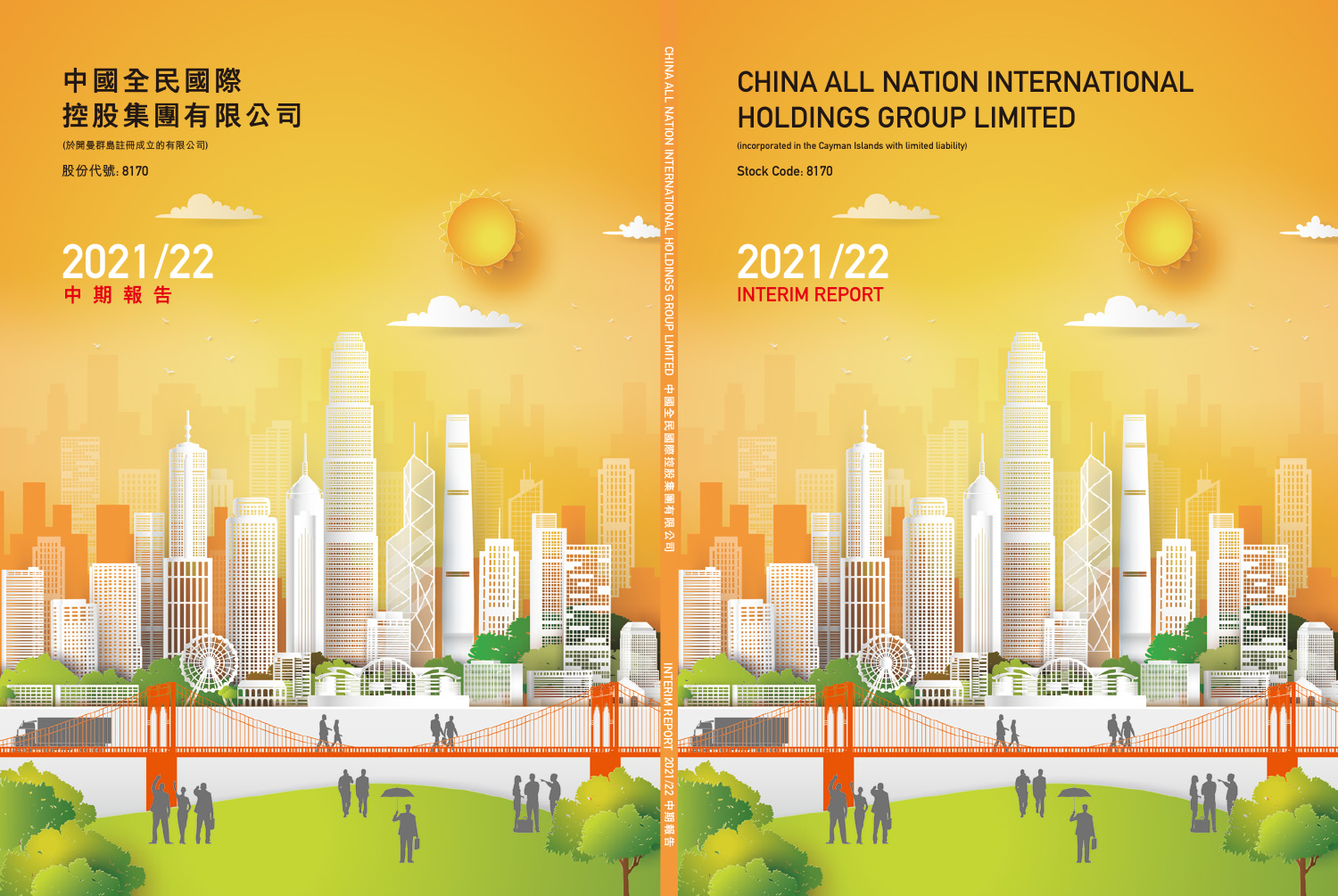

# CHARACTERISTICS OF THE GEM OF THE STOCK EXCHANGE OF HONG KONG LIMITED (THE "STOCK EXCHANGE")

GEM has been positioned as a market designed to accommodate small and mid-sized companies to which a higher investment risk may be attached than other companies listed on the Stock Exchange. Prospective investors should be aware of the potential risks of investing in such companies and should make the decision to invest only after due and careful consideration.

Given that the companies listed on GEM are generally small and mid-sized companies, there is a risk that securities traded on GEM may be more susceptible to high market volatility than securities traded on the Main Board and no assurance is given that there will be a liquid market in the securities traded on GEM.

Hong Kong Exchanges and Clearing Limited and the Stock Exchange take no responsibility for the contents of this report, make no representation as to its accuracy or completeness and expressly disclaim any liability whatsoever for any loss howsoever arising from or in reliance upon the whole or any part of the contents of this report.

This report, for which the directors (the "Directors") of China All Nation International Holdings Group Limited (the "Company") collectively and individually accept full responsibility, includes particulars given in compliance with the Rules Governing the Listing of Securities on GEM of the Stock Exchange (the "GEM Listing Rules") for the purpose of giving information with regard to the Company. The Directors, having made all reasonable enquiries, confirm that to the best of their knowledge and belief the information contained in this report is accurate and complete in all material respects and not misleading or deceptive, and there are no other matters the omission of which would make any statement herein or this report misleading.

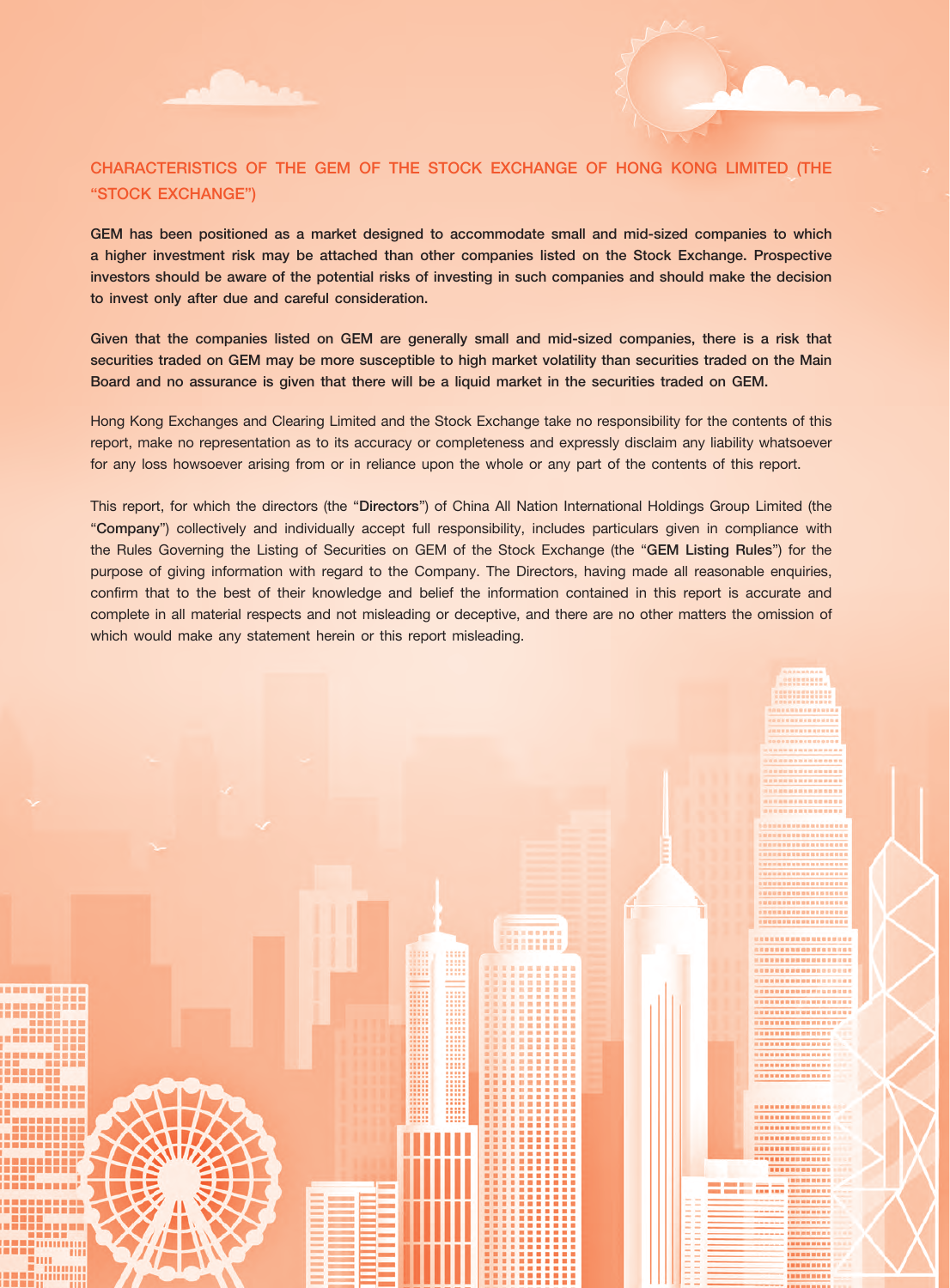# CORPORATE INFORMATION

## BOARD OF DIRECTORS

Executive Directors: Mr. Lin Ye (Chairman) Mr. Au Siu Chung (Compliance Officer) Ms. Xiao Yi Liao Ge Mr. Guo Junsheng (appointed on 17 December 2021 and resigned with effect from 1 January 2022)

## Independent Non-executive Directors: Ms. Kwong Ka Ki Ms. Guo Liying Mr. Yu Hua Chang

## AUDIT COMMITTEE

Ms. Kwong Ka Ki (Chairperson) Ms. Guo Liying Mr. Yu Hua Chang

## REMUNERATION COMMITTEE

Ms. Guo Liying (Chairperson) Mr. Au Siu Chung Ms. Kwong Ka Ki

#### NOMINATION COMMITTEE

Ms. Kwong Ka Ki (Chairperson) Ms. Guo Liying Mr. Yu Hua Chang

#### LEGAL COMPLIANCE COMMITTEE

Ms. Guo Liying (Chairperson) Mr. Au Siu Chung Ms. Kwong Ka Ki

## COMPANY SECRETARY

Ms. Lung Yuet Kwan

# AUTHORISED REPRESENTATIVES

Mr. Lin Ye Mr. Au Siu Chung

## INDEPENDENT AUDITOR

Moore Stephens CPA Limited Public Interest Entity Auditor registered in accordance with Financial Reporting Council Ordinance

## REGISTERED OFFICE IN THE CAYMAN ISLANDS

Windward 3 Regatta Office Park PO Box 1350 Grand Cayman KY1-1108 Cayman Islands

## HEADQUARTER AND PRINCIPAL

## PLACE OF BUSINESS IN HONG KONG

Unit 2918, 29/F. Shui On Centre No. 6-8 Harbour Road Wanchai Hong Kong

## PRINCIPAL SHARE REGISTRAR AND TRANSFER OFFICE IN THE CAYMAN ISLANDS

Ocorian Trust (Cayman) Limited Windward 3 Regatta Office Park PO Box 1350 Grand Cayman KY1-1108 Cayman Islands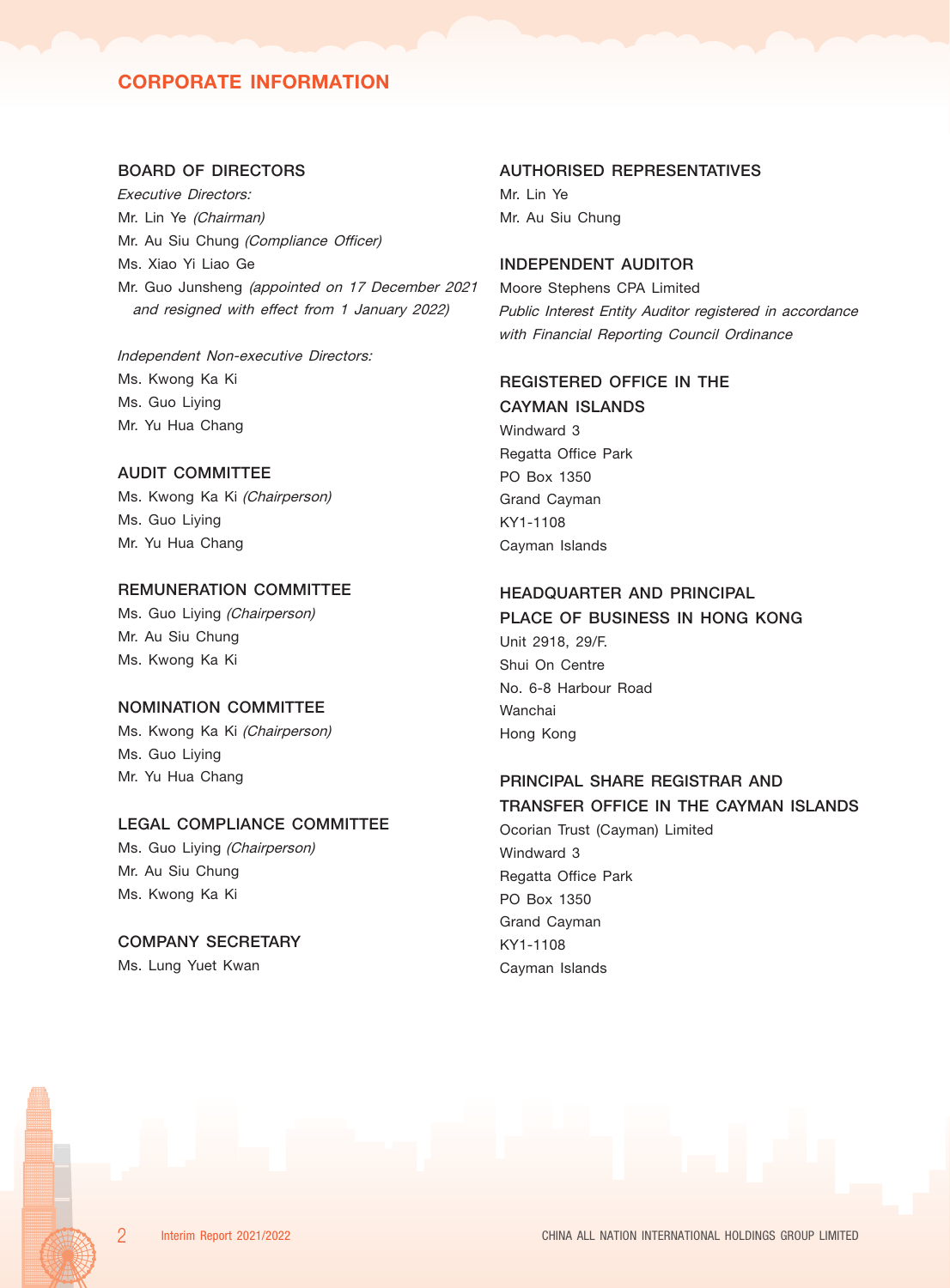# CORPORATE INFORMATION

## BRANCH SHARE REGISTRAR AND TRANSFER OFFICE IN HONG KONG

Tricor Investor Services Limited Level 54 Hopewell Centre 183 Queen's Road East Hong Kong

## PRINCIPAL BANKERS

Bank of China (Hong Kong) Limited 1 Garden Road Hong Kong

## DBS Bank (Hong Kong) Limited

G/F., The Center, 99 Queen's Road Central Central, Hong Kong

The Hongkong and Shanghai Bank Corporation Limited 1 Queen's Road Central Hong Kong

# COMPANY WEBSITE

www.allnationinternational.com (information of this website does not form part of this report)

## STOCK CODE

08170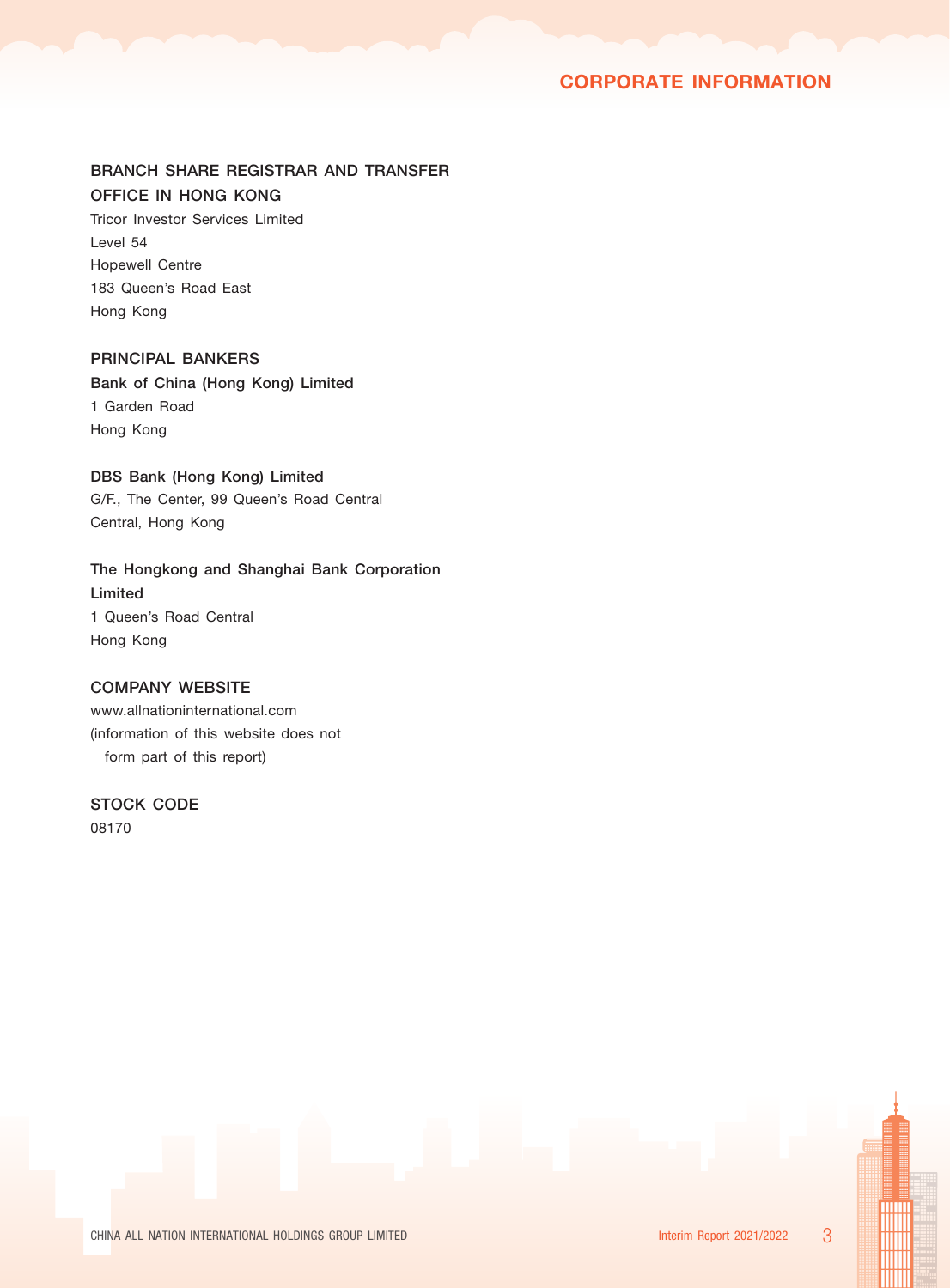## FINANCIAL HIGHLIGHTS FOR THE SIX MONTHS ENDED 31 JANUARY 2022

- The Group's revenue amounted to approximately HK\$66.2 million for the six months ended 31 January 2022 (the "Relevant Period"), representing a decrease of approximately HK\$22.1 million or approximately 25.0% as compared to the six months ended 31 January 2021.
- The profit for the period is approximately HK\$7.3 million for the Relevant Period, representing an increase of approximately HK\$2.1 million or approximately 41.1% as compared to the six months ended 31 January 2021, which is mainly due to the increase in revenue derived from the commission income from commodity trading of the Group during the Relevant Period.
- The Board does not recommend the payment of dividend for the Relevant Period.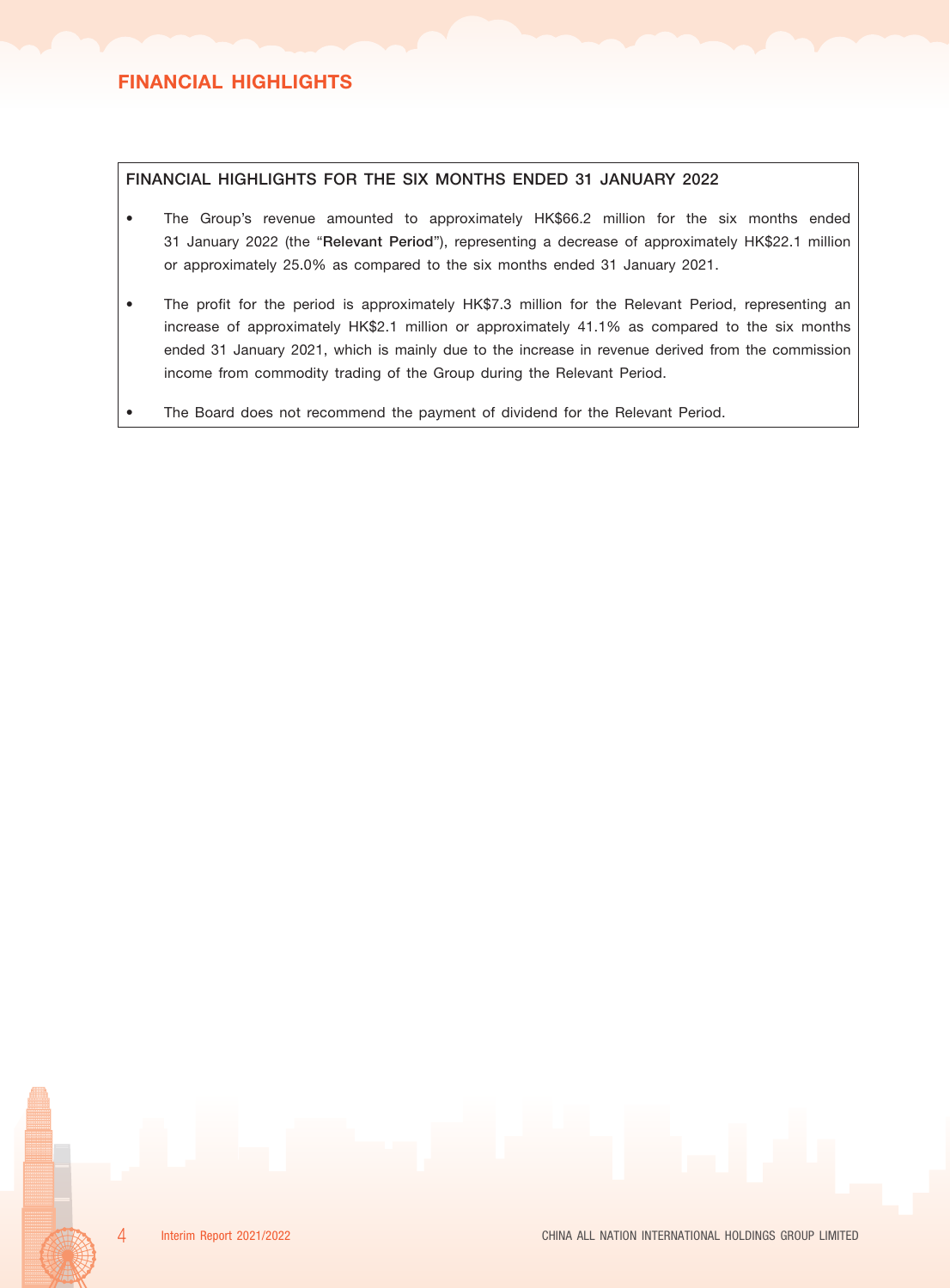For the six months ended 31 January 2022

The board of Directors (the "Board") of the Company is pleased to announce the unaudited condensed consolidated results of the Company and its subsidiaries (collectively, the "Group") for the six months ended 31 January 2022 ("Relevant Period"), together with the unaudited comparative figures for the corresponding period in 2021, as follows:

|                                                                                   |                           | Three months ended |             | Six months ended |             |  |
|-----------------------------------------------------------------------------------|---------------------------|--------------------|-------------|------------------|-------------|--|
|                                                                                   |                           | 31 January         |             | 31 January       |             |  |
|                                                                                   |                           | 2022               | 2021        | 2022             | 2021        |  |
|                                                                                   | <b>Notes</b>              | <b>HK\$'000</b>    | HK\$'000    | <b>HK\$'000</b>  | HK\$'000    |  |
|                                                                                   |                           | (Unaudited)        | (Unaudited) | (Unaudited)      | (Unaudited) |  |
| Revenue                                                                           | $\ensuremath{\mathsf{3}}$ | 29,194             | 36,226      | 66,157           | 88,257      |  |
| Cost of services                                                                  |                           | (17, 584)          | (26, 118)   | (37, 492)        | (63, 721)   |  |
| Gross profit                                                                      |                           | 11,610             | 10,108      | 28,665           | 24,536      |  |
| Other income and gains                                                            | 4                         | 381                | 1,753       | 956              | 2,800       |  |
| Administrative and other operating expenses<br>Impairment loss allowance on trade |                           | (6,074)            | (4, 254)    | (10, 573)        | (9,770)     |  |
| receivables, contract assets and<br>finance lease receivables, net                |                           | (381)              | (748)       | (381)            | (748)       |  |
| Finance costs                                                                     | 5                         | (3, 451)           | (4, 284)    | (7, 271)         | (8,645)     |  |
| Profit before income tax                                                          | 6                         | 2,085              | 2,575       | 11,396           | 8,173       |  |
| Income tax expense                                                                | 7                         | (678)              | (1,001)     | (4, 127)         | (3,021)     |  |
| Profit for the period                                                             |                           | 1,407              | 1,574       | 7,269            | 5,152       |  |
| Other comprehensive income/(expense) for                                          |                           |                    |             |                  |             |  |
| the period<br>Items that may be reclassified subsequently                         |                           |                    |             |                  |             |  |
| to profit or loss:                                                                |                           |                    |             |                  |             |  |
| Exchange differences on translation                                               |                           |                    |             |                  |             |  |
| of financial statements of foreign                                                |                           |                    |             |                  |             |  |
| operations                                                                        |                           | (252)              | 4,149       | 2,339            | 6,626       |  |
| Total comprehensive income for the period,                                        |                           |                    |             |                  |             |  |
| net of income tax                                                                 |                           | 1,155              | 5,723       | 9,608            | 11,778      |  |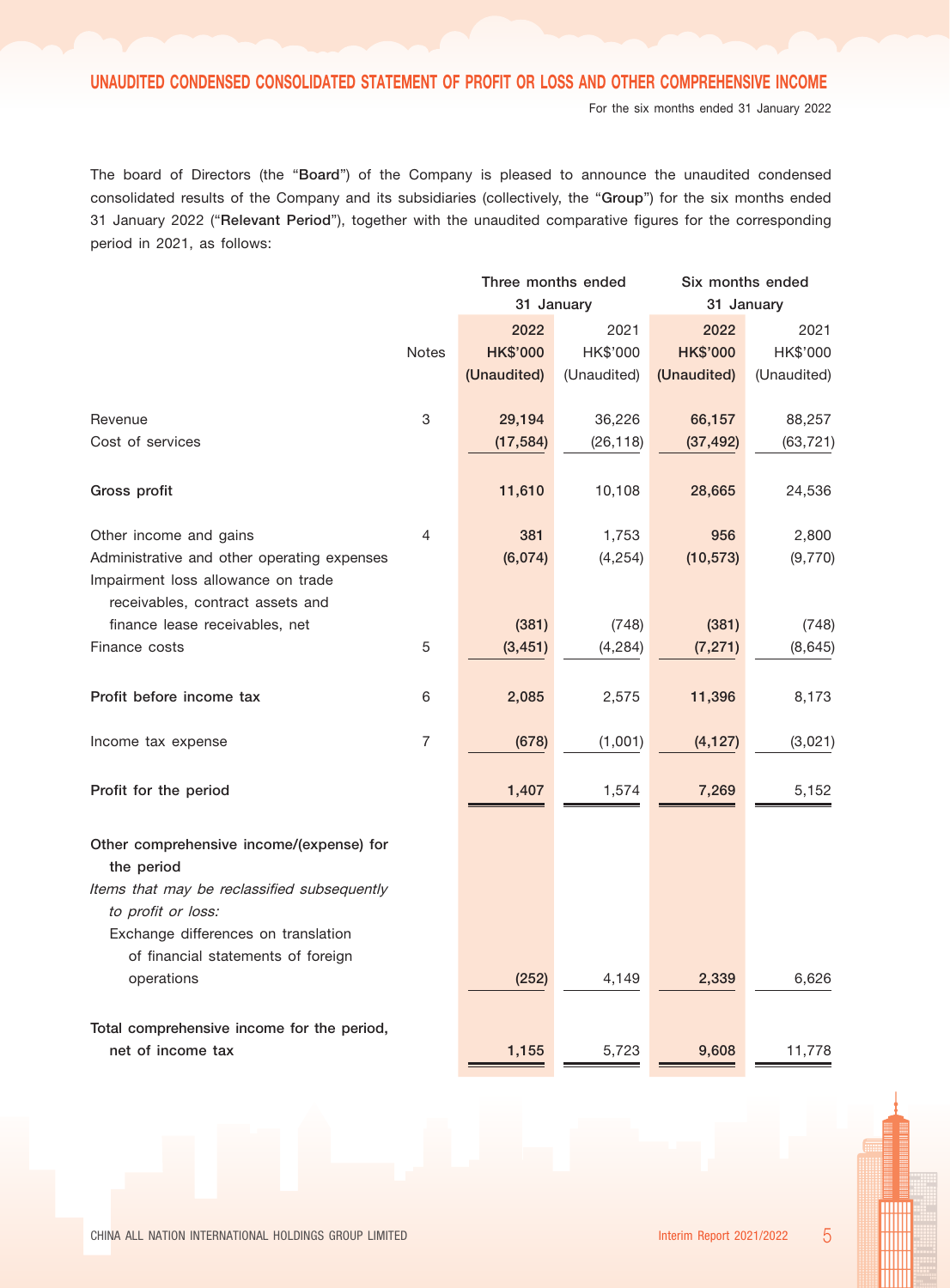# UNAUDITED CONDENSED CONSOLIDATED STATEMENT OF PROFIT OR LOSS AND OTHER COMPREHENSIVE INCOME

For the six months ended 31 January 2022

|                                               |              | Three months ended<br>31 January |             | Six months ended<br>31 January |             |
|-----------------------------------------------|--------------|----------------------------------|-------------|--------------------------------|-------------|
|                                               |              | 2022                             | 2021        | 2022                           | 2021        |
|                                               | <b>Notes</b> | <b>HK\$'000</b>                  | HK\$'000    | <b>HK\$'000</b>                | HK\$'000    |
|                                               |              | (Unaudited)                      | (Unaudited) | (Unaudited)                    | (Unaudited) |
| Profit/(loss) for the period attributable to: |              |                                  |             |                                |             |
| Owners of the Company                         |              | 1,407                            | 1,578       | 7,269                          | 5,157       |
| Non-controlling interests                     |              |                                  | (4)         |                                | (5)         |
|                                               |              |                                  |             |                                |             |
|                                               |              | 1,407                            | 1,574       | 7,269                          | 5,152       |
|                                               |              |                                  |             |                                |             |
| Total comprehensive income/(expense) for      |              |                                  |             |                                |             |
| the period attributable to:                   |              |                                  |             |                                |             |
| Owners of the Company                         |              | 1,155                            | 5,727       | 9,608                          | 11,783      |
| Non-controlling interests                     |              |                                  | (4)         |                                | (5)         |
|                                               |              |                                  |             |                                |             |
|                                               |              | 1,155                            | 5,723       | 9,608                          | 11,778      |
|                                               |              |                                  |             |                                |             |
| Earnings per share attributable to the        |              |                                  |             |                                |             |
| owners of the Company                         |              |                                  |             |                                |             |
| - Basic and diluted earnings                  |              |                                  |             |                                |             |
| per share (HK cents)                          | 8            | 0.34                             | 0.38        | 1.77                           | 1.25        |

Details of dividends are disclosed in Note 9 to the unaudited condensed consolidated financial statements of the Company.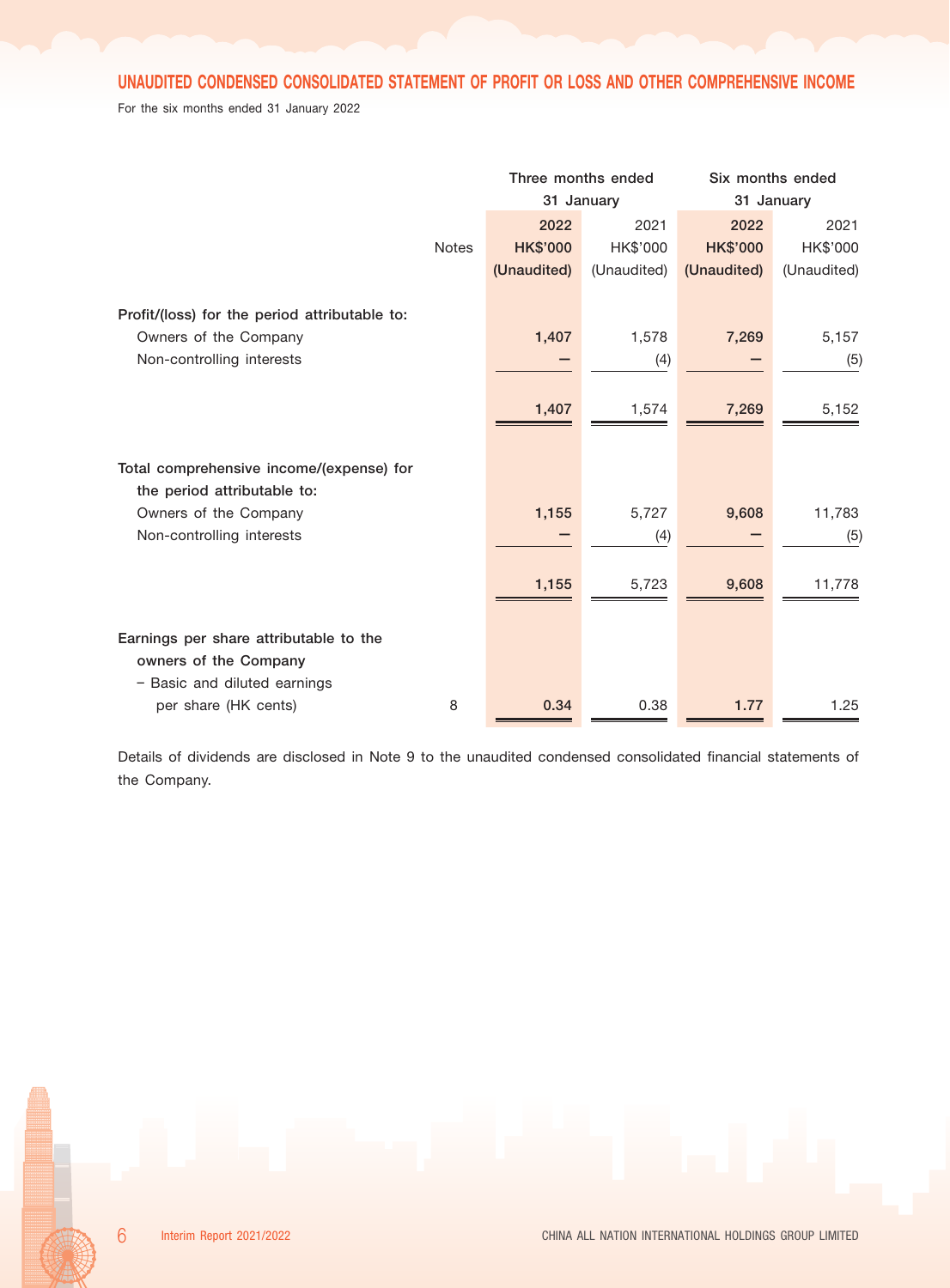# UNAUDITED CONDENSED CONSOLIDATED STATEMENT OF FINANCIAL POSITION

At 31 January 2022

|                                                  |          | As at                   | As at            |
|--------------------------------------------------|----------|-------------------------|------------------|
|                                                  |          | 31 January              | 31 July          |
|                                                  |          | 2022<br><b>HK\$'000</b> | 2021<br>HK\$'000 |
|                                                  | Notes    | (Unaudited)             | (Audited)        |
|                                                  |          |                         |                  |
| Non-current assets                               |          |                         |                  |
| Property, plant and equipment                    | 10       | 256                     | 776              |
| Investment properties                            | 11       | 49,319                  | 58,306           |
| Right-of-use assets                              |          | 1,524                   | 249              |
| Finance lease receivables                        | 12       | 73,259                  | 58,628           |
| Goodwill                                         |          | 230                     | 230              |
| Deposits paid                                    | 14       | 15,092                  | 12,422           |
|                                                  |          |                         |                  |
|                                                  |          | 139,680                 | 130,611          |
| <b>Current assets</b>                            |          |                         |                  |
| Trade receivables                                | 13       | 17,304                  | 15,626           |
| Contract assets                                  | 13       | 4,049                   | 8,685            |
| Finance lease receivables                        | 12       | 67,399                  | 51,878           |
| Prepayments, deposits paid and other receivables | 14       | 77,474                  | 24,957           |
| Restricted cash                                  | 15       |                         |                  |
| Cash and cash equivalents                        | 15       | 34,507                  | 112,830          |
|                                                  |          |                         |                  |
|                                                  |          | 200,733                 | 213,976          |
|                                                  |          |                         |                  |
| <b>Current liabilities</b>                       |          |                         |                  |
| Trade and other payables<br>Lease liabilities    | 16<br>17 | 25,317                  | 38,798           |
| Loan from a shareholder                          | 18       | 74,240                  | 68,630<br>14,600 |
| Tax payable                                      |          | 1,423                   | 4,278            |
|                                                  |          |                         |                  |
|                                                  |          | 100,980                 | 126,306          |
|                                                  |          |                         |                  |
| Net current assets                               |          | 99,753                  | 87,670           |
|                                                  |          |                         |                  |
| Total assets less current liabilities            |          | 239,433                 | 218,281          |
|                                                  |          |                         |                  |
| Non-current liabilities                          |          |                         |                  |
| Deposits received                                | 16       | 11,685                  | 10,924           |
| Deferred tax liabilities                         |          | 3,162                   | 2,123            |
| Lease liabilities                                | 17       | 92,688                  | 82,944           |
|                                                  |          |                         |                  |
|                                                  |          | 107,535                 | 95,991           |
|                                                  |          |                         |                  |
| Net assets                                       |          | 131,898                 | 122,290          |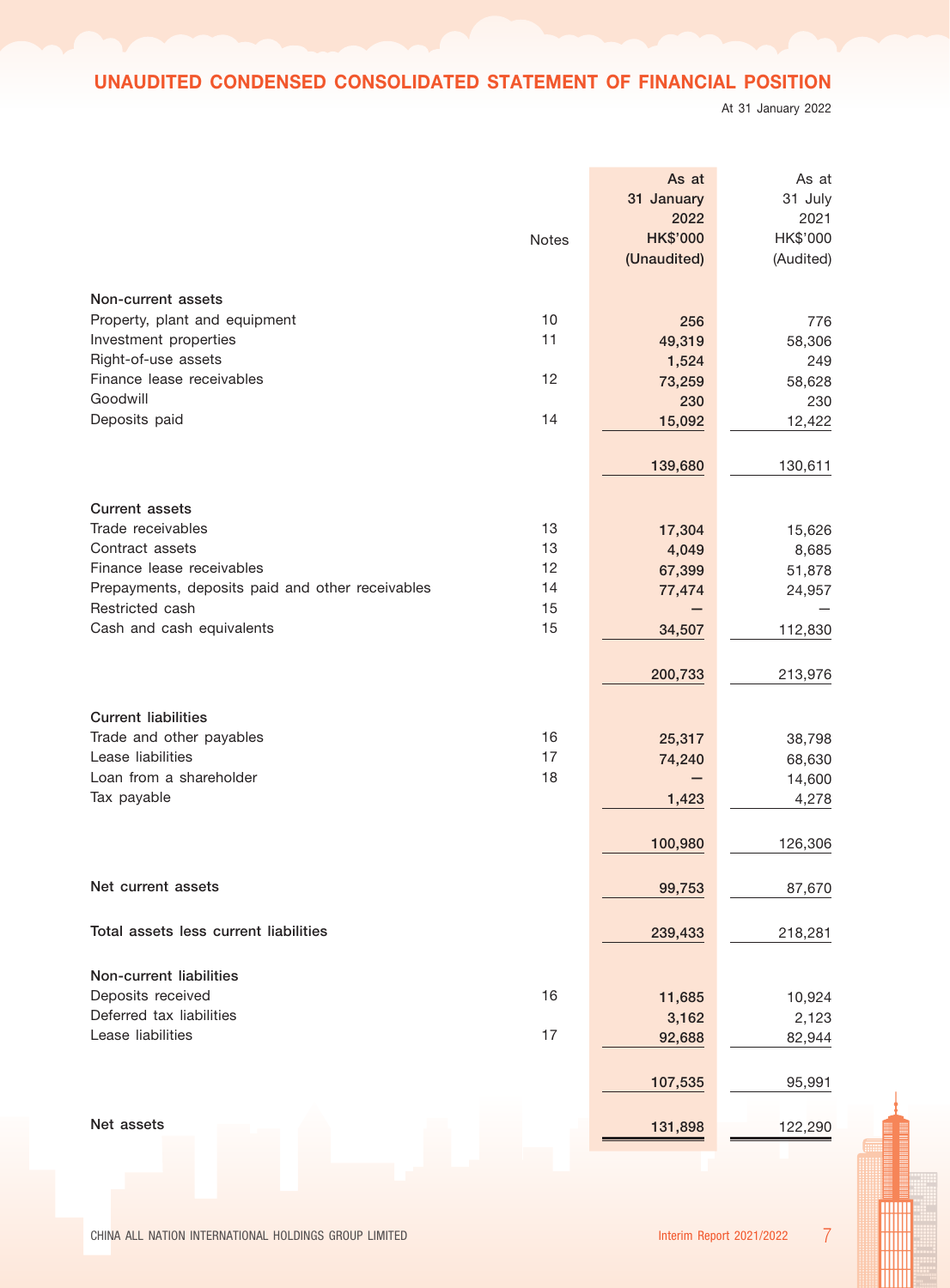# UNAUDITED CONDENSED CONSOLIDATED STATEMENT OF FINANCIAL POSITION

At 31 January 2022

|                                                                  | <b>Notes</b> | As at<br>31 January<br>2022<br><b>HK\$'000</b><br>(Unaudited) | As at<br>31 July<br>2021<br>HK\$'000<br>(Audited) |
|------------------------------------------------------------------|--------------|---------------------------------------------------------------|---------------------------------------------------|
| Equity<br>Share capital<br>Reserves                              | 19<br>20     | 4,112<br>127,876                                              | 4,112<br>118,178                                  |
| Equity attributable to owners of the Company and<br>total equity |              | 131,898                                                       | 122,290                                           |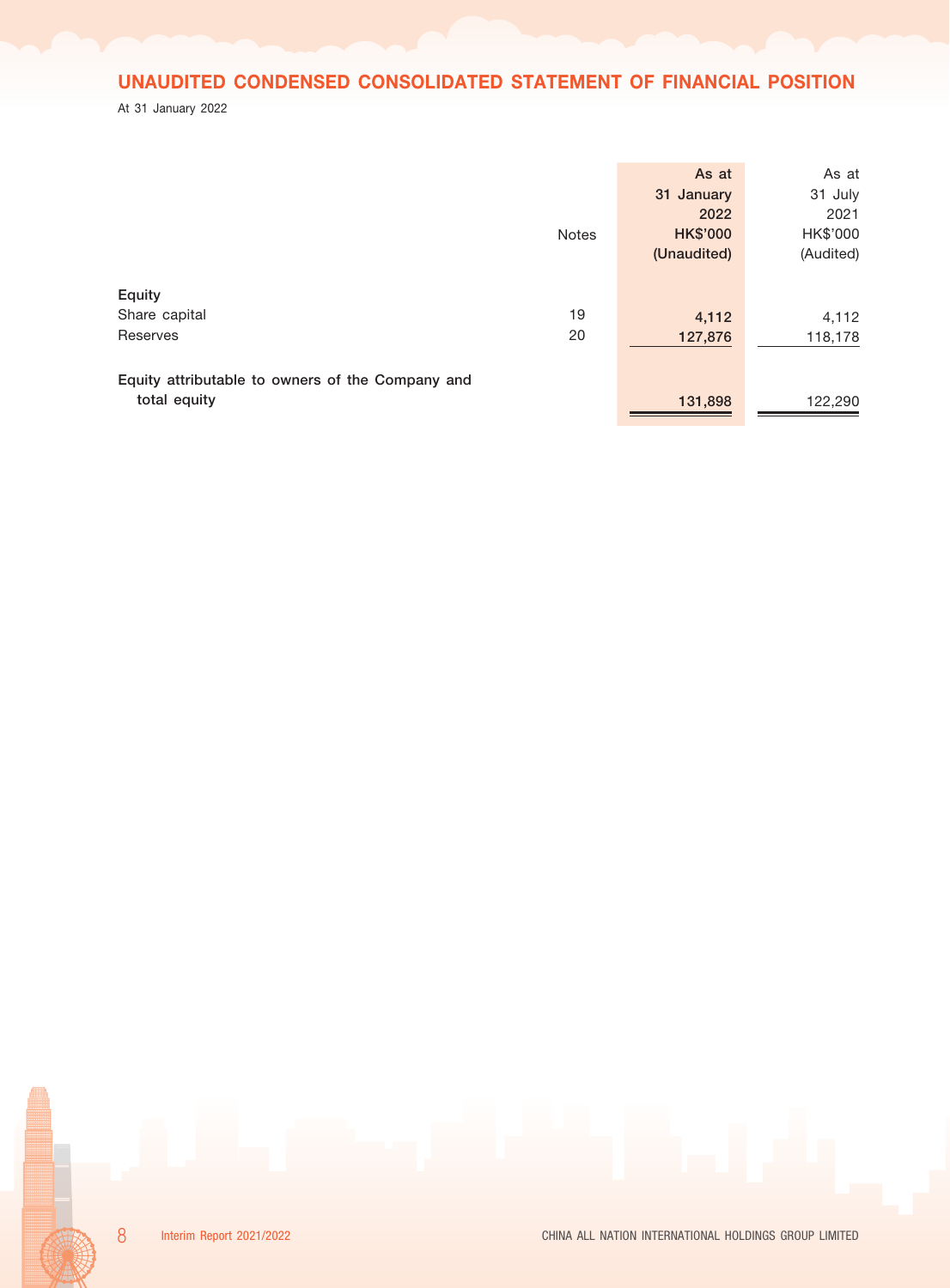UNAUDITED CONDENSED CONSOLIDATED STATEMENT OF CHANGES IN EQUITY

For the six months ended 31 January 2022

|                                                                                                              | Share<br>capital<br>HK\$'000<br>(Note 19) | Share<br>premium<br>HK\$'000 | Other<br>reserves<br>HK\$'000<br>(Note 20) | Sub-total<br>HK'000 | Non-<br>controlling<br>interests<br>HK\$'000 | Total<br>equity<br>HK\$'000 |
|--------------------------------------------------------------------------------------------------------------|-------------------------------------------|------------------------------|--------------------------------------------|---------------------|----------------------------------------------|-----------------------------|
| As at 1 August 2020 (audited)                                                                                | 4,112                                     | 24,394                       | 70,127                                     | 98,633              | (750)                                        | 97,883                      |
| Profit for the period<br>Other comprehensive income for<br>the period<br>Exchange differences on translation |                                           |                              | 5,157                                      | 5,157               | (5)                                          | 5,152                       |
| of financial statements of foreign<br>operations                                                             |                                           |                              | 6,626                                      | 6,626               |                                              | 6,626                       |
| Total comprehensive income/(expense)<br>for the period                                                       |                                           |                              | 11,783                                     | 11,783              | (5)                                          | 11,778                      |
| Disposal of a subsidiary                                                                                     |                                           |                              |                                            |                     | 755                                          | 755                         |
| As at 31 January 2021 (unaudited)                                                                            | 4,112                                     | 24,394                       | 81,910                                     | 110,416             |                                              | 110,416                     |
| As at 1 August 2021 (audited)                                                                                | 4,112                                     | 24,394                       | 93,784                                     | 122,290             |                                              | 122,290                     |
| Profit for the period<br>Other comprehensive income for<br>the period<br>Exchange differences on translation |                                           |                              | 7,269                                      | 7,269               |                                              | 7,269                       |
| of financial statements of foreign<br>operations                                                             |                                           |                              | 2,339                                      | 2,339               |                                              | 2,339                       |
| Total comprehensive income<br>for the period                                                                 |                                           |                              | 9,608                                      | 9,608               |                                              | 9,608                       |
| As at 31 January 2022 (unaudited)                                                                            | 4,112                                     | 24,394                       | 103,392                                    | 131,898             |                                              | 131,898                     |

Attributable to owners of the Company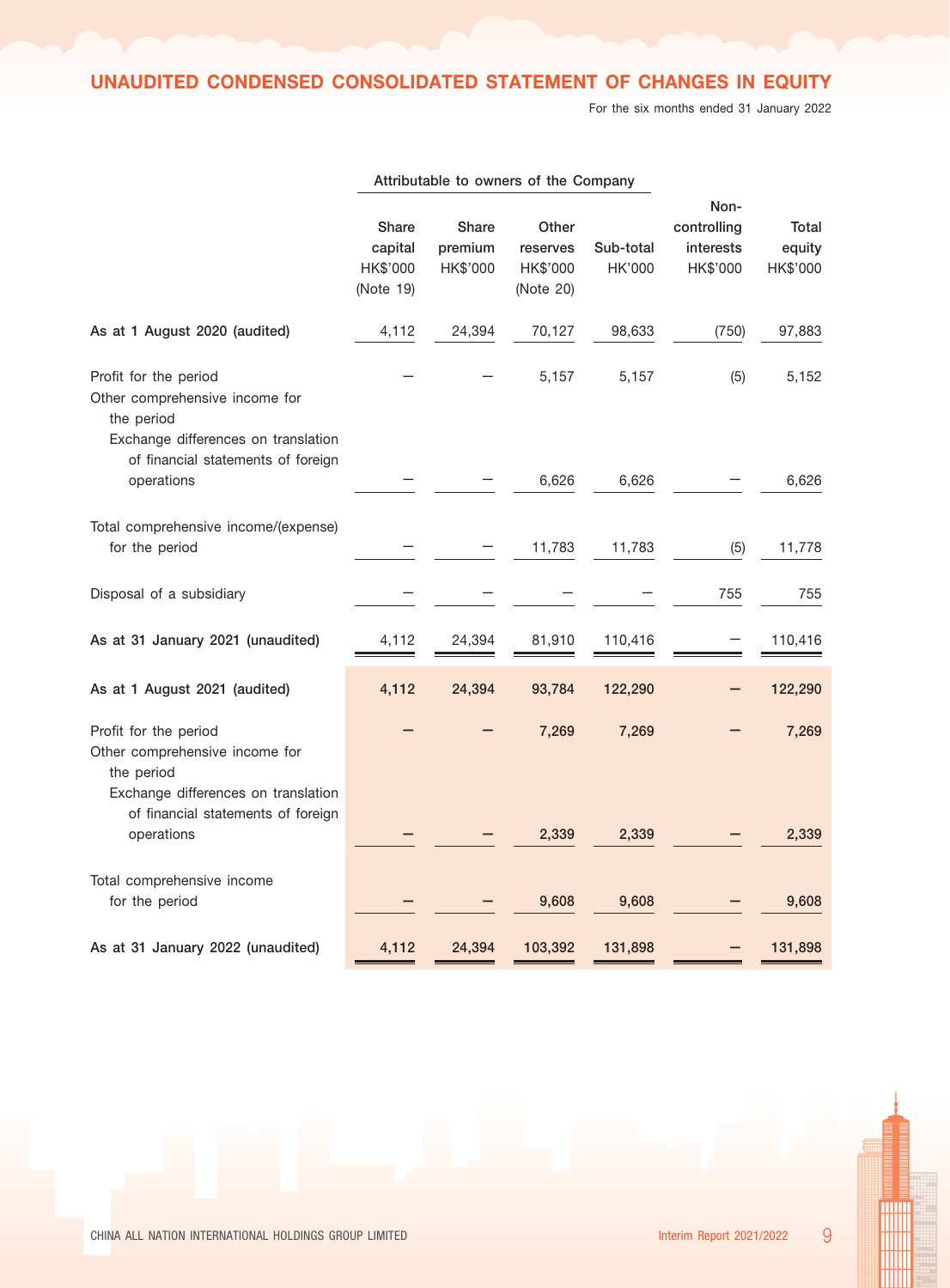# UNAUDITED CONDENSED CONSOLIDATED STATEMENT OF CASH FLOWS

For the six months ended 31 January 2022

|                                                         |              | Six months ended 31 January |             |
|---------------------------------------------------------|--------------|-----------------------------|-------------|
|                                                         |              | 2022                        | 2021        |
|                                                         | <b>Notes</b> | <b>HK\$'000</b>             | HK\$'000    |
|                                                         |              | (Unaudited)                 | (Unaudited) |
| Cash flows from operating activities                    |              |                             |             |
| Net cash generated from operations                      |              | (8, 133)                    | 75,846      |
| Income tax paid                                         |              | (6,018)                     | (4, 143)    |
| Interest received                                       |              | 633                         | 649         |
| Net cash (used in)/generated from operating activities  |              | (13, 518)                   | 72,352      |
|                                                         |              |                             |             |
| Cash flows from investing activities                    |              |                             |             |
| Net cash inflow on disposal of a subsidiary             |              |                             | 505         |
| Proceeds from disposal of properly, plant and equipment |              | 1,133                       |             |
| Purchases of property, plant and equipment              | 10           | (11)                        | (141)       |
|                                                         |              |                             |             |
| Net cash generated from investing activities            |              | 1,122                       | 364         |
| Cash flows from financing activities                    |              |                             |             |
| Payment of principal portion of lease liabilities       |              | (44, 694)                   | (46, 877)   |
| Interest paid                                           | 5            | (6, 871)                    | (7, 927)    |
| Repayment to a shareholder                              | 18           | (15,000)                    |             |
|                                                         |              |                             |             |
| Net cash used in financing activities                   |              | (66, 565)                   | (54, 804)   |
| Net (decrease)/increase in cash and cash equivalents    |              | (78, 961)                   | 17,912      |
|                                                         |              |                             |             |
| Cash and cash equivalents at beginning of the period    |              | 112,830                     | 82,696      |
| Effect of foreign exchange rate changes                 |              | 638                         | 2,974       |
|                                                         |              |                             |             |
| Cash and cash equivalents at end of the period,         |              |                             |             |
| represented by cash at banks and on hand                | 15           | 34,507                      | 103,582     |

10 Interim Report 2021/2022 CHINA ALL NATION INTERNATIONAL HOLDINGS GROUP LIMITED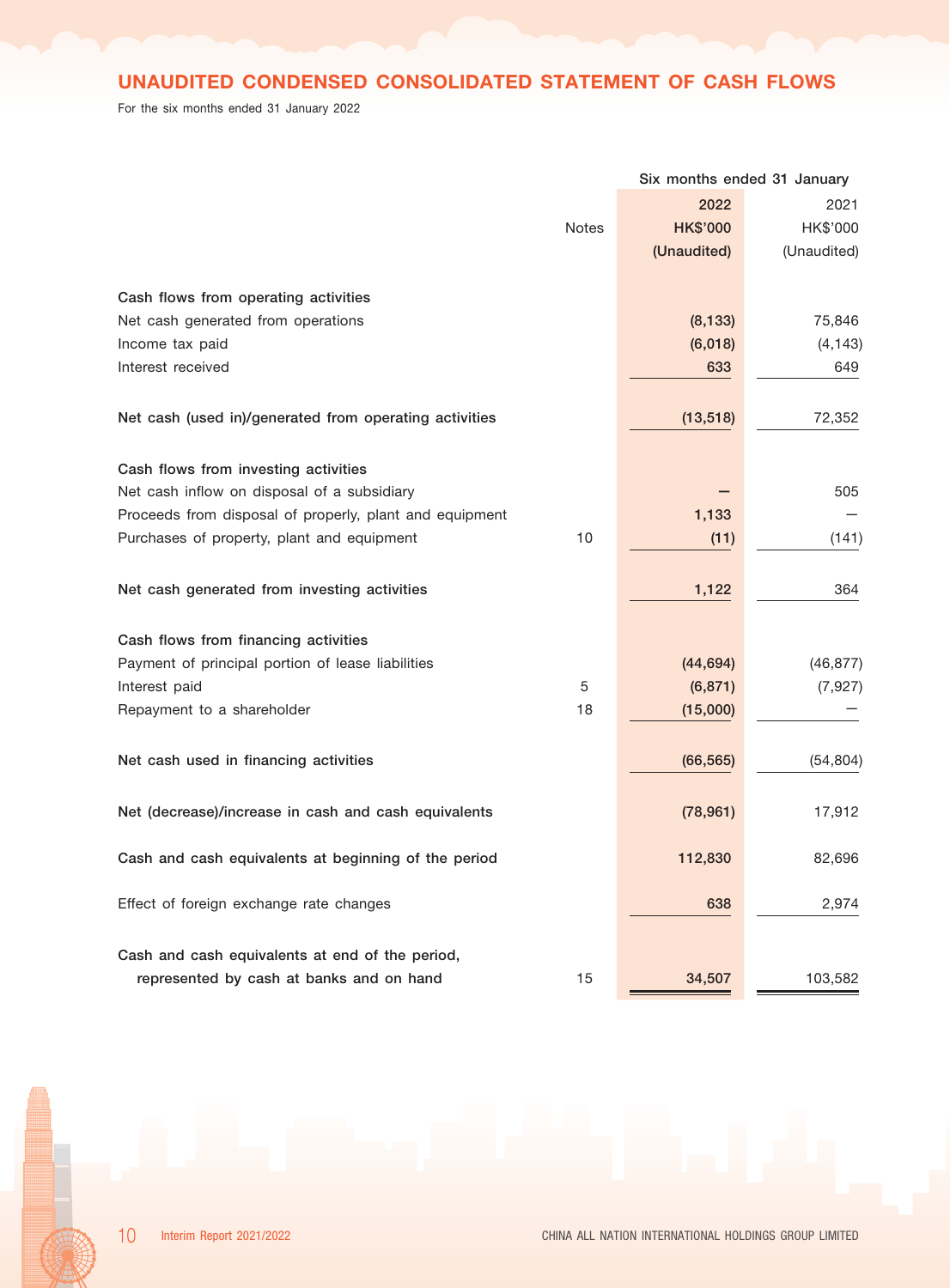#### 1. GENERAL INFORMATION

China All Nation International Holdings Group Limited (the "Company"), was incorporated and registered as an exempted company with limited liability under the Companies Law of the Cayman Islands. The issued shares of the Company are listed on the GEM of The Stock Exchange of Hong Kong Limited (the "Stock Exchange").

The registered office address of the Company is Windward 3, Regatta Office Park, PO Box 1350, Grand Cayman KY1-1108, Cayman Islands. The address of the Company's principal place of business in Hong Kong is Unit 2918, 29/F., Shui On Centre, No. 6–8 Harbour Road, Wanchai, Hong Kong.

The Company is an investment holding company and its subsidiaries are principally engaged in the provision of civil engineering consulting and contracting services in Hong Kong, property sub-leasing and management business in the People's Republic of China (the "PRC") and interior design services and decoration works in both Hong Kong and PRC and commodity trading business in the PRC.

#### 2. BASIS OF PREPARATION

These unaudited condensed consolidated financial statements of the Company have been prepared in accordance with Hong Kong Accounting Standards 34, Interim Financial Reporting ("HKAS 34"), issued by the Hong Kong Institute of Certified Public Accountants ("HKICPA") and the applicable disclosure required by the Rules Governing the Listing of Securities on GEM on Stock Exchange (the "Listing Rules").

These unaudited condensed consolidated financial statements for the six months ended 31 January 2022 comprise the Company and its subsidiaries (the "Group"), which contains unaudited condensed consolidated financial statements and selected explanatory notes.

The preparation of the unaudited condensed consolidated interim financial information in conformity with HKAS 34 requires management to make judgements, estimates and assumptions that affect the application of policies and reported amounts of assets and liabilities, income and expenses on a year to date basis. Actual results may differ from these estimates.

The unaudited condensed consolidated financial statements have been prepared in accordance with the same accounting policies adopted in the annual financial statements for the year ended 31 July 2021, except for the adoption of the new and revised Hong Kong Financial Reporting Standards ("HKFRSs") (which includes all applicable individual HKFRSs, Hong Kong Accounting Standards ("HKASs") and Interpretations) as disclosed in Note 3.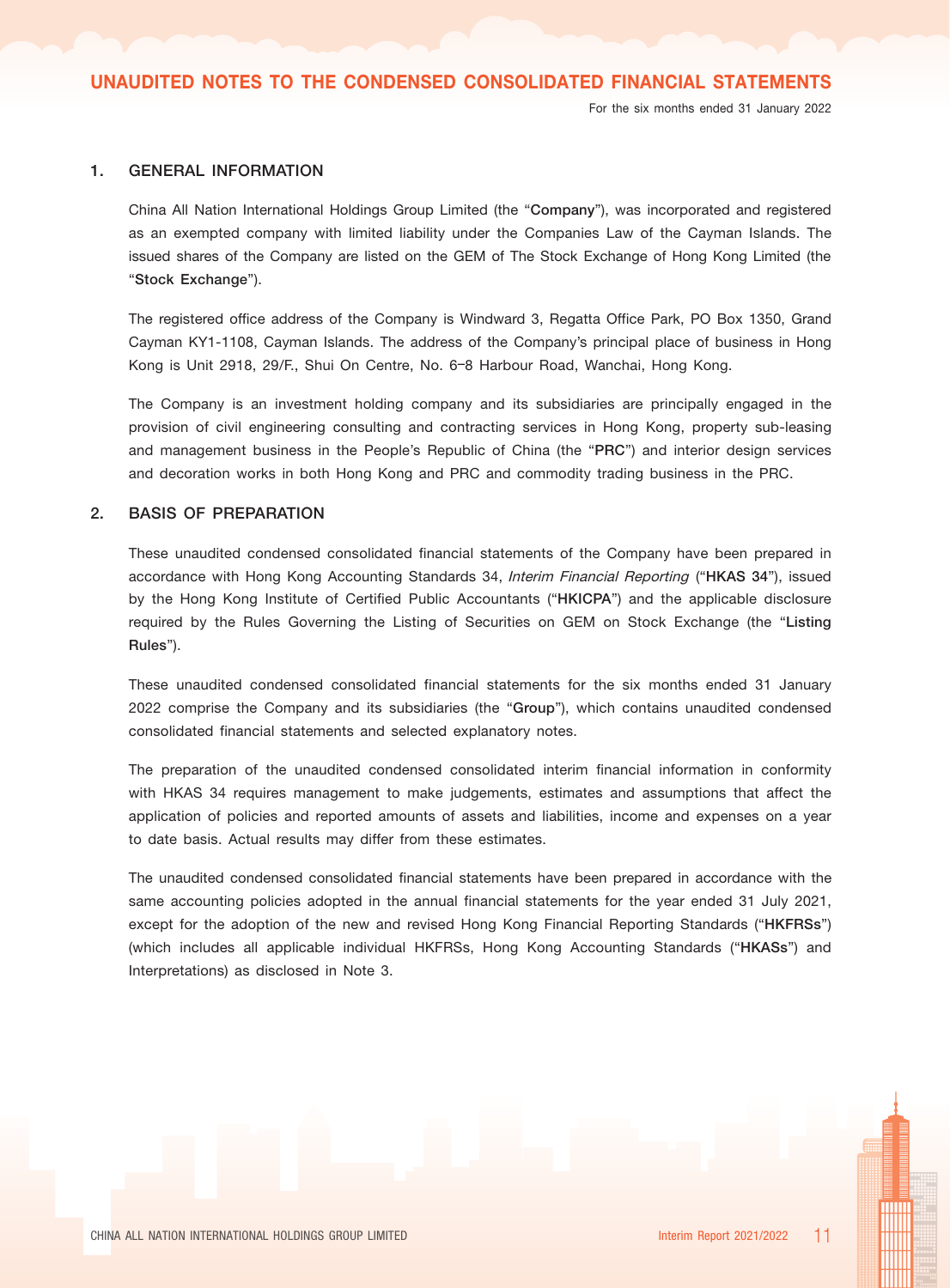For the six months ended 31 January 2022

## 2. BASIS OF PREPARATION - continued

The unaudited condensed consolidated financial statements have been presented in Hong Kong dollars ("HK\$") and all values are rounded to the nearest thousand except when otherwise indicated. The unaudited condensed consolidated financial statements contain unaudited condensed consolidated financial statements and selected explanatory notes. The notes include the explanation of events and transactions that are significant to an understanding of the changes in financial position and performance of the Group since the 2020 annual consolidated financial statements. These unaudited condensed consolidated financial statements and notes thereon do not include all of the information required for full set of financial statements prepared in accordance with HKFRSs and should be read in conjunction with the Group's annual consolidated financial statements for the year ended 31 July 2021.

The unaudited condensed consolidated financial statements of the Company for the six months ended 31 January 2022 have been reviewed by the audit committee, while the comparative figures had been audited by the Company's independent auditor on a voluntary basis.

The accounting policies and method of computation adopted in preparing these unaudited condensed consolidated financial statements were consistent with those adopted for the Group's consolidated financial statements for the year ended 31 July 2021 other than changes in accounting policies resulting from adoption of the new or amendments to HKFRSs effective for the accounting periods beginning on or after 1 August 2021.

The HKICPA has issued a number of new or amendments to HKFRSs that are first effective for the current accounting period of the Group. None of the developments have had a material effect on how the Group's results and financial position for the current or prior periods have been prepared or presented in these unaudited condensed consolidated financial statements. The Group has not adopted any amendments to HKFRSs that is not yet effective for the current accounting period.

## 3. REVENUE AND SEGMENT INFORMATION

Revenue, which is also the Group's turnover, represents revenue from provision of contracting, property sub-leasing and management services, interior design services and decoration works, and commodity trading in the ordinary course of business. Revenue recognised during the six months ended 31 January 2022 are as follows:

|                                                           | Six months ended 31 January |             |  |
|-----------------------------------------------------------|-----------------------------|-------------|--|
|                                                           | 2022                        | 2021        |  |
|                                                           | <b>HK\$'000</b>             | HK\$'000    |  |
|                                                           | (Unaudited)                 | (Unaudited) |  |
| Revenue from property sub-leasing:                        |                             |             |  |
| Gross rental income                                       | 30,260                      | 32,500      |  |
| Finance income on finance lease receivables               | 5,063                       | 4,073       |  |
| Net income from sub-leasing right-of-use assets           | 13,018                      | 3,862       |  |
| Revenue from contracts with customers within the scope of |                             |             |  |
| HKFRS 15, types of goods or services:                     |                             |             |  |
| Contracting                                               | 700                         | 4,070       |  |
| Property management fee income and value-adding services  | 6,292                       | 5,734       |  |
| Interior design and decoration works                      | 5,367                       | 38,018      |  |
| Commission income from commodity trading                  | 5,457                       |             |  |
|                                                           |                             |             |  |
|                                                           | 66,157                      | 88,257      |  |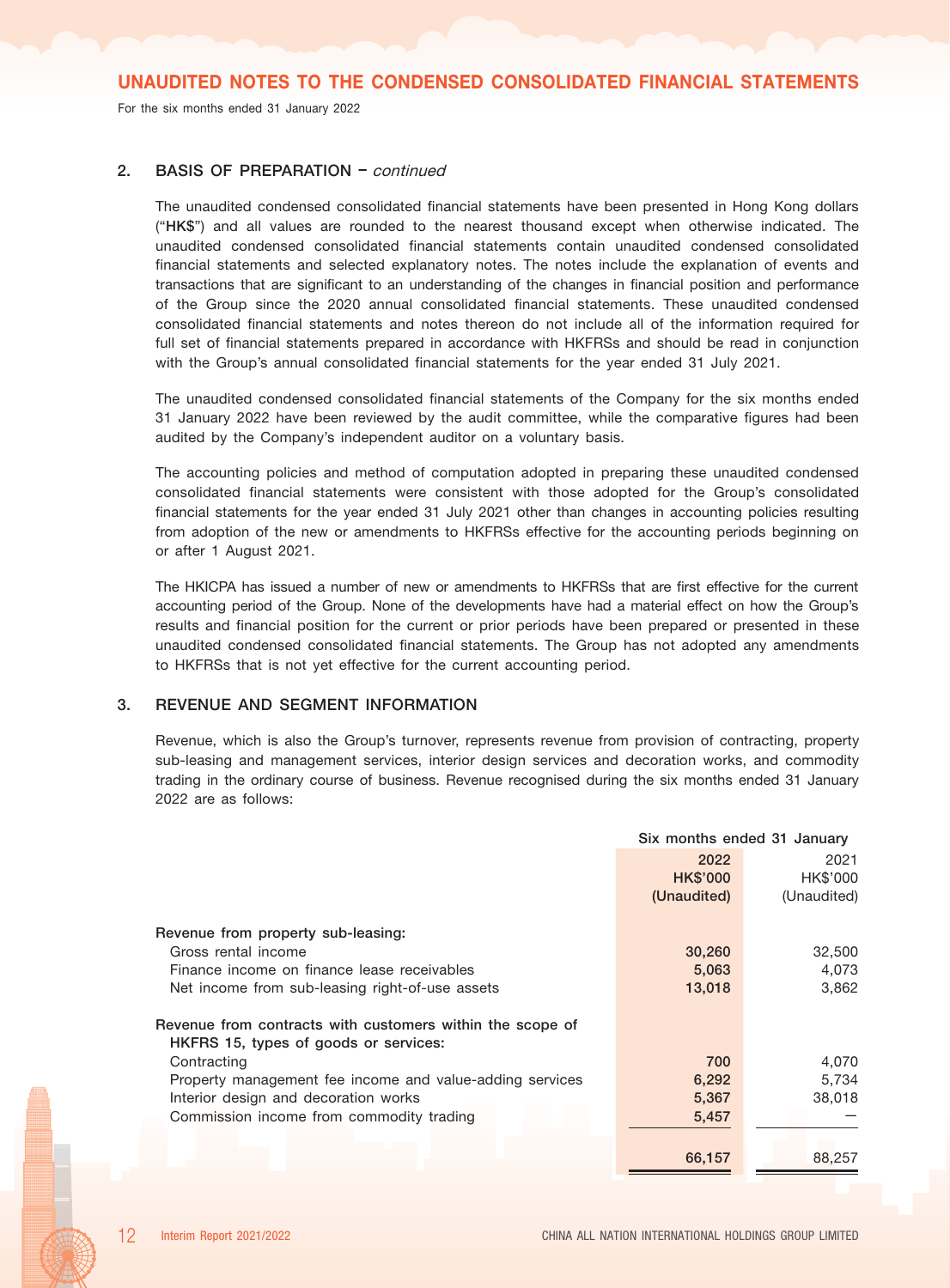For the six months ended 31 January 2022

## 3. REVENUE AND SEGMENT INFORMATION – continued

#### Segment reporting

The management of the Company has determined the operating segments based on the reports reviewed by the Directors of the Company, the chief operating decision-maker, that are used to make strategic decisions. The Directors consider the business from a product/service perspective.

The Group's operating and reportable segments are analysed as follows:

Contracting: Provision of undertaking general building works as contractor in Hong Kong.

Interior design and decoration works: Provision of interior design services and decoration works in Hong Kong and the PRC.

Property sub-leasing and management service: The sub-leasing of properties and provision of property management and value-adding services in the PRC.

Commodity trading: Provision of arrangement services in trading of non-ferrous metals in the PRC.

No operating segments have been aggregated to form the above reportable segments.

Segment revenue is measured in a manner consistent with that in the unaudited condensed consolidated statement of profit or loss and other comprehensive income.

The Directors assess the performance of the operating segments based on a measure of segment results. Unallocated corporate expenses, income tax expenses and other major items that are isolated and nonrecurring in nature are not included in segment results.

Segment assets mainly consist of current assets and non-current assets as disclosed in the unaudited condensed consolidated statement of financial position except restricted cash, cash and cash equivalents, unallocated property, plant and equipment, unallocated right-of-use assets, and unallocated corporate assets as these assets are managed on a group basis.

Segment liabilities mainly consist of current liabilities as disclosed in the unaudited condensed consolidated statement of financial position except unallocated corporate liabilities, unallocated lease liabilities, tax payable and deferred tax liabilities as these liabilities are managed on a group basis.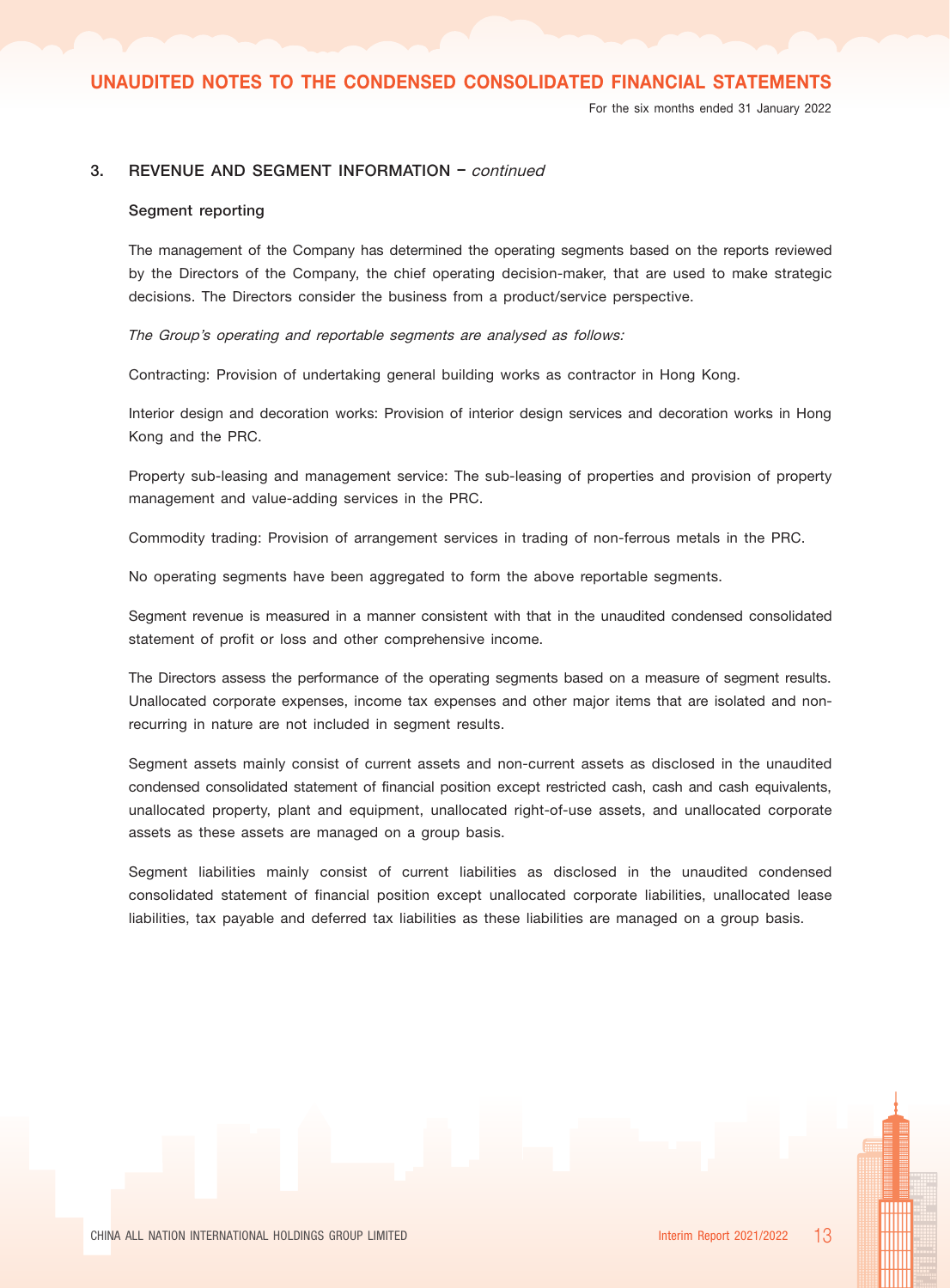For the six months ended 31 January 2022

## 3. REVENUE AND SEGMENT INFORMATION – continued

#### Segment reporting - continued

Information regarding the Group's reportable segments as provided to the Group's most senior executive management for the purposes of resource allocation and assessment of segment performance is set out below:

|                                                                                                                                                                                                                                                                                            | Contracting<br><b>HK\$'000</b> | Interior<br>design and<br>decoration<br><b>HK\$'000</b> | Property sub-<br>leasing and<br>management<br>service<br><b>HK\$'000</b> | Commodity<br>trading<br><b>HK\$'000</b> | <b>Total</b><br><b>HK\$'000</b>  |
|--------------------------------------------------------------------------------------------------------------------------------------------------------------------------------------------------------------------------------------------------------------------------------------------|--------------------------------|---------------------------------------------------------|--------------------------------------------------------------------------|-----------------------------------------|----------------------------------|
| For six months ended 31 January 2022 (unaudited)                                                                                                                                                                                                                                           |                                |                                                         |                                                                          |                                         |                                  |
| Revenue from external customers and disaggregated<br>by timing of revenue recognition<br>Over time<br>Point in time                                                                                                                                                                        | 700                            | 5,367                                                   | 54,633                                                                   | 5,457                                   | 60,700<br>5,457                  |
| Reportable segment profit                                                                                                                                                                                                                                                                  | 172                            | 230                                                     | 14,136                                                                   | 2,941                                   | 17,479                           |
| Unallocated corporate expenses                                                                                                                                                                                                                                                             |                                |                                                         |                                                                          |                                         | (6,083)                          |
| Profit before income tax<br>Income tax expense                                                                                                                                                                                                                                             |                                |                                                         |                                                                          |                                         | 11,396<br>(4, 127)               |
| Profit for the period                                                                                                                                                                                                                                                                      |                                |                                                         |                                                                          |                                         | 7,269                            |
| Included in segment results are:<br>Unwinding of imputed interest on shareholder's loan<br>Depreciation of investment properties<br>Depreciation of property, plant and equipment<br>Impairment loss allowance on trade receivables, contract<br>assets and finance lease receivables, net | (90)                           | $6\phantom{1}$<br>347                                   | 400<br>20,887<br>309<br>884                                              | $\mathbf{1}$                            | 400<br>20,887<br>316<br>1,141    |
| At 31 January 2022 (unaudited)                                                                                                                                                                                                                                                             |                                |                                                         |                                                                          |                                         |                                  |
| Segment assets<br>Cash and cash equivalents<br>Unallocated assets                                                                                                                                                                                                                          | 694                            | 7,364                                                   | 232,912                                                                  | 57,933                                  | 298,903<br>34,507<br>7,003       |
| Consolidated total assets                                                                                                                                                                                                                                                                  |                                |                                                         |                                                                          |                                         | 340,413                          |
| Included in segment assets are:<br>Additions to non-current assets                                                                                                                                                                                                                         |                                |                                                         | 11                                                                       |                                         | 11                               |
| Segment liabilities<br>Tax payable<br>Deferred tax liabilities<br>Unallocated liabilities                                                                                                                                                                                                  |                                | 4,535                                                   | 197,965                                                                  | 717                                     | 203,217<br>1,423<br>3,162<br>713 |
| Consolidated total liabilities                                                                                                                                                                                                                                                             |                                |                                                         |                                                                          |                                         | 208,515                          |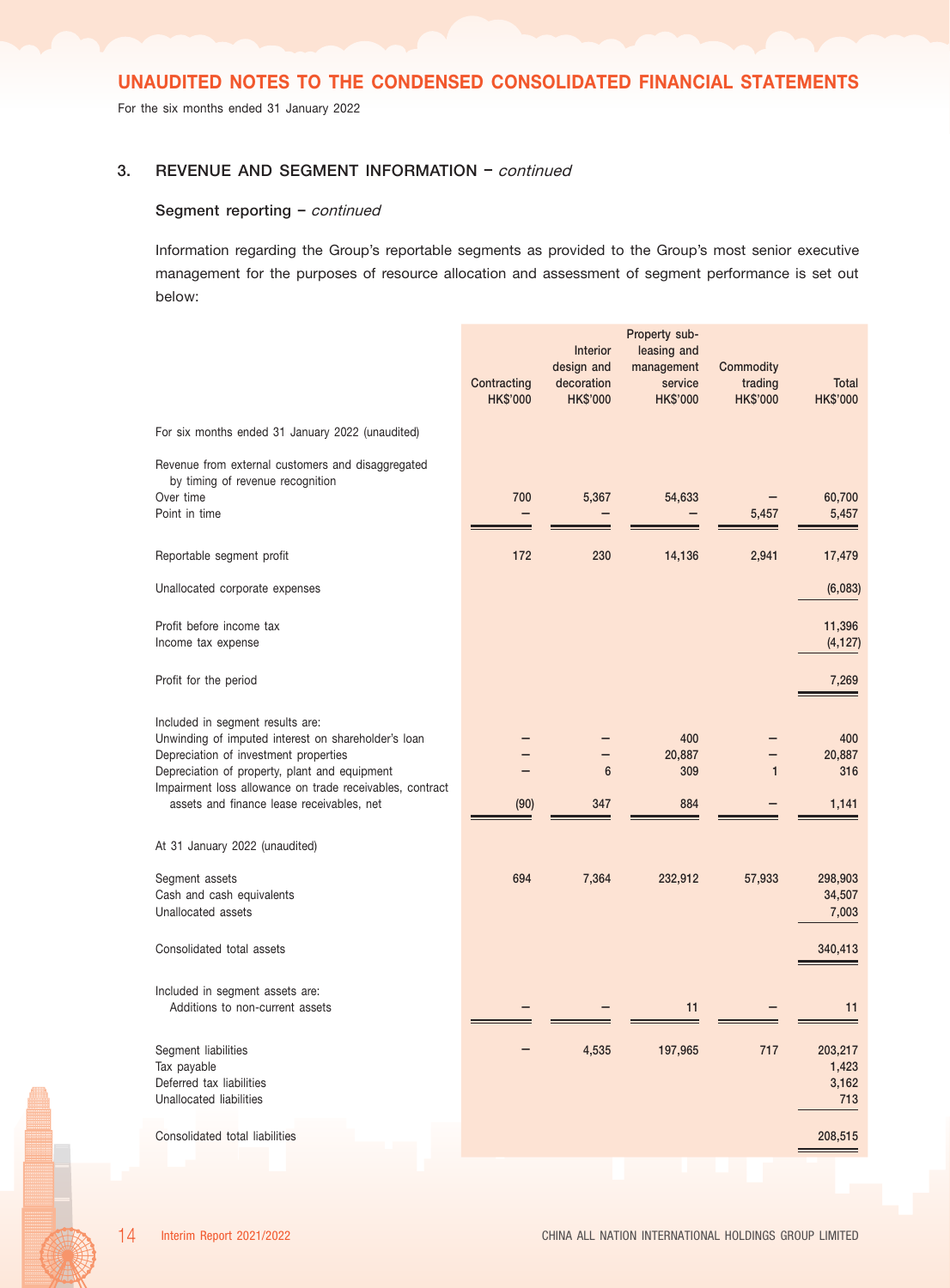For the six months ended 31 January 2022

## 3. REVENUE AND SEGMENT INFORMATION – continued

#### Segment reporting - continued

|                                                                                                                                                                                                                                                                                            | Contracting<br>HK\$'000 | Interior design<br>and decoration<br>HK\$'000 | Property sub-<br>leasing and<br>management<br>service<br>HK\$'000 | Total<br>HK\$'000                  |
|--------------------------------------------------------------------------------------------------------------------------------------------------------------------------------------------------------------------------------------------------------------------------------------------|-------------------------|-----------------------------------------------|-------------------------------------------------------------------|------------------------------------|
| For six months ended 31 January 2021 (unaudited)                                                                                                                                                                                                                                           |                         |                                               |                                                                   |                                    |
| Revenue from external customers and disaggregated<br>by timing of revenue recognition<br>Services transferred over time                                                                                                                                                                    | 4,070                   | 38,018                                        | 46,169                                                            | 88,257                             |
| Reportable segment profit<br>Gain on disposal of a subsidiary (Note 4)<br>Unallocated corporate expenses                                                                                                                                                                                   | 1,385                   | 6,520                                         | 8,103                                                             | 16,008<br>1,296<br>(9, 131)        |
| Profit before income tax<br>Income tax expense                                                                                                                                                                                                                                             |                         |                                               |                                                                   | 8,173<br>(3,021)                   |
| Profit for the period                                                                                                                                                                                                                                                                      |                         |                                               |                                                                   | 5,152                              |
| Included in segment results are:<br>Unwinding of imputed interest on shareholder's loan<br>Depreciation of investment properties<br>Depreciation of property, plant and equipment<br>Impairment loss allowance on trade receivables,<br>contract assets and finance lease receivables, net |                         | 84<br>695                                     | 718<br>22,440<br>326<br>53                                        | 718<br>22,440<br>410<br>748        |
| At 31 January 2021 (unaudited)                                                                                                                                                                                                                                                             |                         |                                               |                                                                   |                                    |
| Segment assets<br>Cash and cash equivalent<br>Unallocated assets                                                                                                                                                                                                                           | 7,885                   | 45,108                                        | 202,071                                                           | 255,064<br>112,830<br>1,564        |
| Consolidated total assets                                                                                                                                                                                                                                                                  |                         |                                               |                                                                   | 369,458                            |
| Included in segment assets are:<br>Additions to non-current assets                                                                                                                                                                                                                         |                         |                                               | 27,393                                                            | 27,393                             |
| Segment liabilities<br>Tax payable<br>Deferred tax liabilities<br>Unallocated liabilities                                                                                                                                                                                                  | 2,872                   | 33,560                                        | 213,716                                                           | 250,148<br>4,884<br>1,135<br>2,875 |
| Consolidated total liabilities                                                                                                                                                                                                                                                             |                         |                                               |                                                                   | 259,042                            |
|                                                                                                                                                                                                                                                                                            |                         |                                               |                                                                   |                                    |

Note: There is no inter-segment revenue for both periods.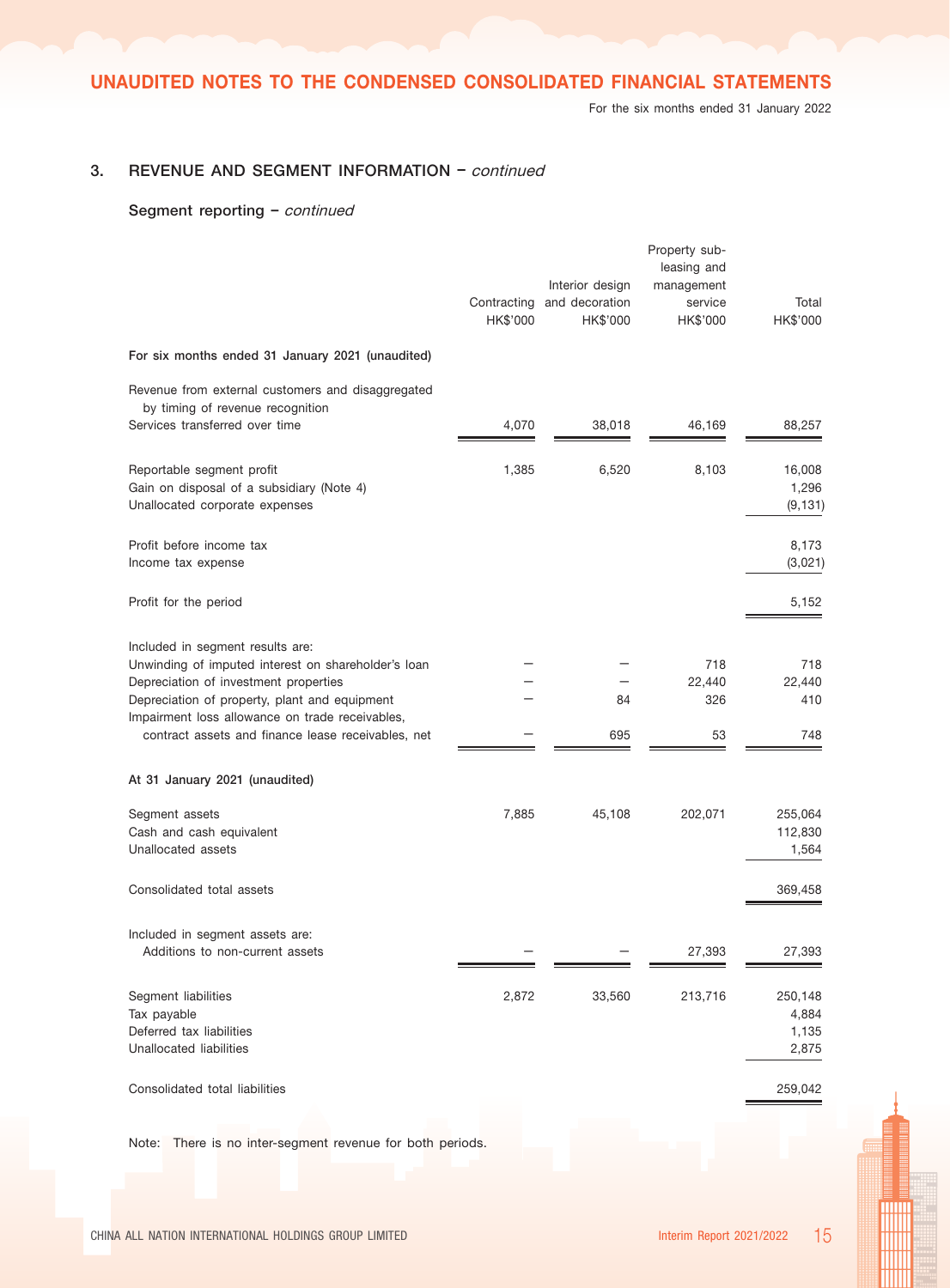For the six months ended 31 January 2022

# 4. OTHER INCOME AND GAINS

|                                  | Six months ended 31 January |             |  |
|----------------------------------|-----------------------------|-------------|--|
|                                  | 2022                        | 2021        |  |
|                                  | <b>HK\$'000</b>             | HK\$'000    |  |
|                                  | (Unaudited)                 | (Unaudited) |  |
|                                  |                             |             |  |
| Bank interest income             | 633                         | 649         |  |
| Gain on disposal of a subsidiary |                             | 1,296       |  |
| Government grants                |                             | 432         |  |
| Tax relief on value-added tax    | 314                         | 356         |  |
| <b>Others</b>                    | 9                           | 67          |  |
|                                  |                             |             |  |
|                                  | 956                         | 2,800       |  |

## 5. FINANCE COSTS

An analysis of finance costs is as follows:

|                                            |                 | Six months ended 31 January |  |  |
|--------------------------------------------|-----------------|-----------------------------|--|--|
|                                            | 2022            | 2021                        |  |  |
|                                            | <b>HK\$'000</b> | HK\$'000                    |  |  |
|                                            | (Unaudited)     | (Unaudited)                 |  |  |
|                                            |                 |                             |  |  |
| Interest on lease liabilities              | 6,871           | 7,927                       |  |  |
| Unwinding of imputed interest on loan from |                 |                             |  |  |
| a shareholder (Note 18)                    | 400             | 718                         |  |  |
|                                            |                 |                             |  |  |
|                                            | 7,271           | 8,645                       |  |  |

 $\blacksquare$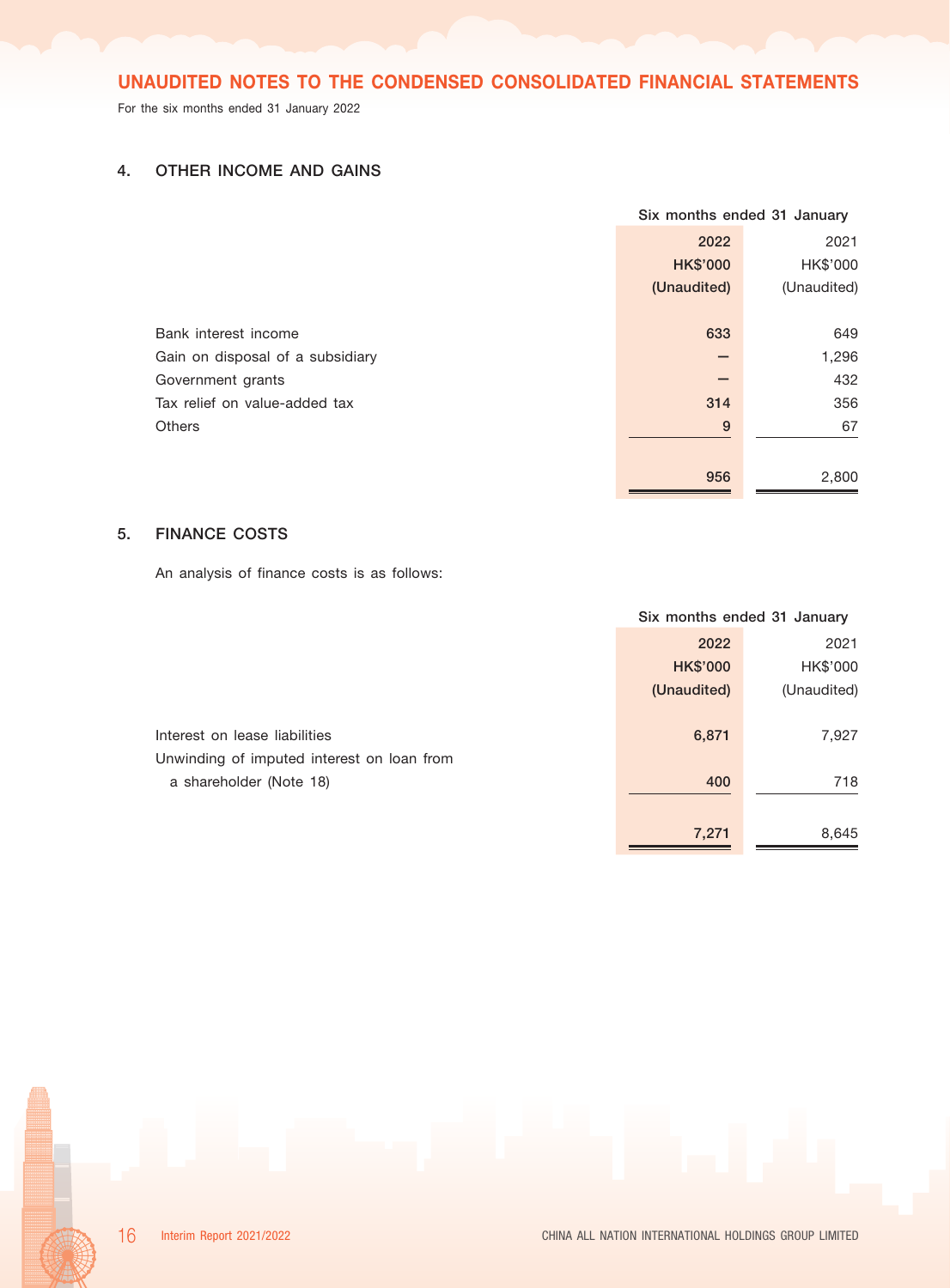For the six months ended 31 January 2022

## 6. PROFIT BEFORE INCOME TAX

Profit before income tax is arrived at after charging:

|                                                                   | Six months ended 31 January |             |
|-------------------------------------------------------------------|-----------------------------|-------------|
|                                                                   | 2022                        | 2021        |
|                                                                   | <b>HK\$'000</b>             | HK\$'000    |
|                                                                   | (Unaudited)                 | (Unaudited) |
|                                                                   |                             |             |
| Sub-contracting costs recognised as an expense                    | 4,886                       | 32,863      |
| Depreciation of investment properties                             | 20,887                      | 22,440      |
| Depreciation of property, plant and equipment                     | 329                         | 429         |
| Depreciation of right-of-use assets                               | 467                         | 440         |
| Loss on derecognition upon termination of leases of finance lease |                             |             |
| receivables and lease liabilities                                 | 2,786                       | 1,898       |
| Expenses relating to short-term leases                            | 3,853                       | 2,232       |
| Employee benefits expense (including directors' emoluments)       |                             |             |
| (Note $21(b)$ ) <sup>*</sup> :                                    |                             |             |
| $-$ Salaries and allowances                                       | 4,991                       | 5,024       |
| $-$ Retirement benefit scheme contributions                       |                             |             |
| (defined contribution scheme)                                     | 393                         | 177         |
| Other expenses <sup>#</sup>                                       |                             | 419         |
|                                                                   |                             |             |

Employee benefit expense (including directors' emolument) of approximately HK\$484,000 (six months ended 31 January 2021: HK\$524,000) and approximately HK\$4,900,000 (six months ended 31 January 2021: HK\$4,677,000) has been included in cost of services and administrative and other expenses respectively.

# Other expenses relate to expenses of the Group not incurred in the ordinary and usual course of business of the Group which include professional fees incurred by the Group in attending to the queries of the Stock Exchange on maintaining the listing status of the Company.

## 7. INCOME TAX EXPENSE

Pursuant to the rules and regulations of the Cayman Islands and the British Virgin Islands (the "BVI"), the Group is not subject to any income tax in the Cayman Islands and the BVI.

The Group's operations in Hong Kong is subject to Hong Kong Profits Tax at a rate of 8.25% or 16.5% (six months ended 31 January 2021: 8.25% or 16.5%) on the estimated assessable profits arising in Hong Kong during the period after deducting accumulated tax losses brought forward, if any.

Under the two-tiered profits tax rates regime, the first HK\$2 million of profits of the qualifying group entity will be taxed at 8.25%, and profits above HK\$2 million will be taxed at 16.5%. The profits of group entities are not qualifying for the two-tiered profits tax rates regime and continue to be taxed at a flat rate of 16.5%.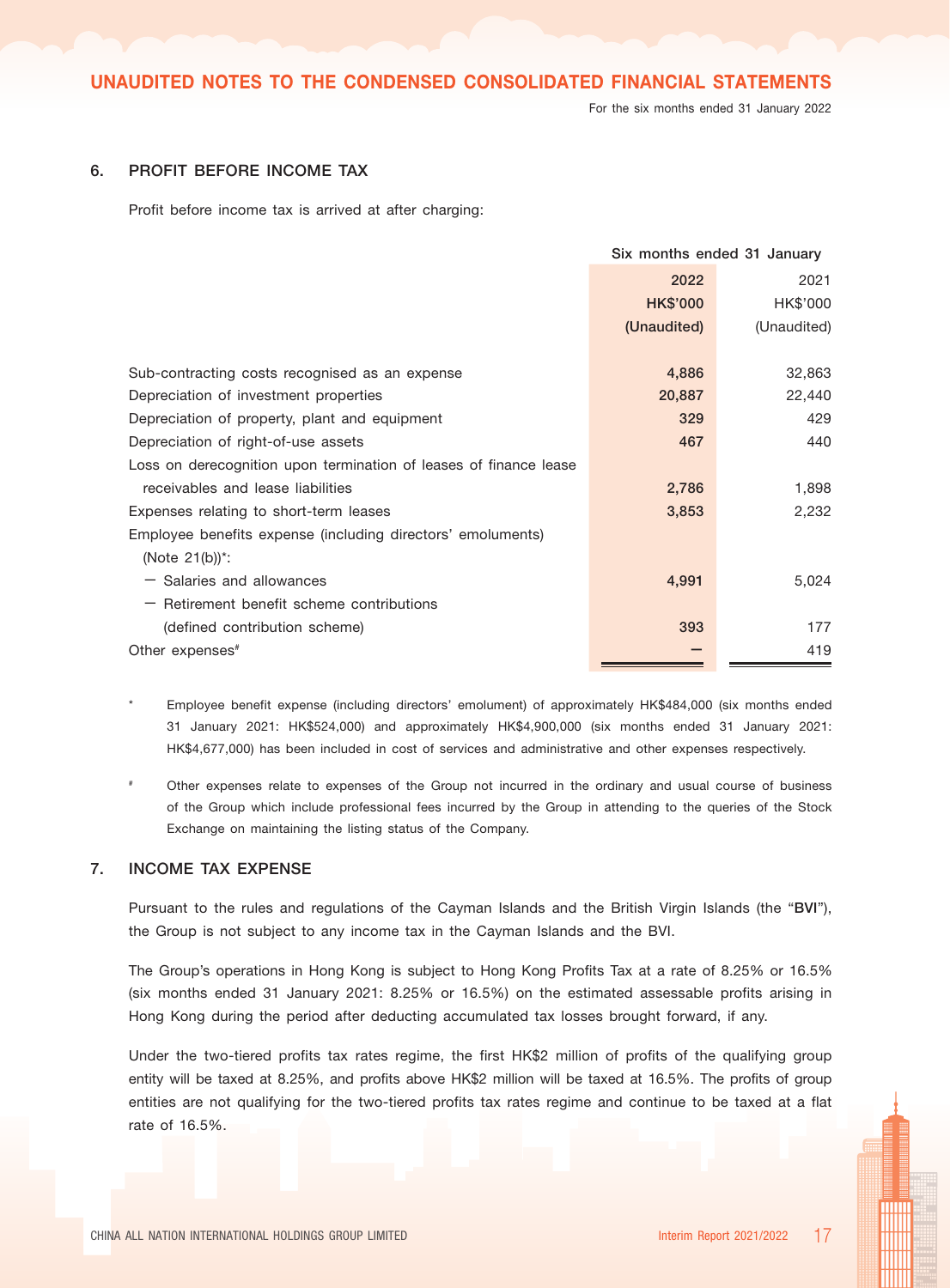For the six months ended 31 January 2022

## 7. **INCOME TAX EXPENSE** - continued

No Hong Kong profits tax has been provided for the period in the unaudited condensed consolidated financial statements as the Group has tax losses brought forward from previous years for the six months ended 31 January 2021 and 2022.

The PRC Enterprise Income Tax (the "EIT") is calculated at the rate of 25% prevailing in the PRC jurisdiction for the six months ended 31 January 2022 (six months ended 31 January 2021: 25%).

|                       | Six months ended 31 January |             |
|-----------------------|-----------------------------|-------------|
|                       | 2022                        | 2021        |
|                       | <b>HK\$'000</b>             | HK\$'000    |
|                       | (Unaudited)                 | (Unaudited) |
|                       |                             |             |
| Current $-$ PRC EIT   |                             |             |
| Charge for the period | 3,138                       | 4,150       |
|                       |                             |             |
| Deferred tax          | 989                         | (1, 129)    |
|                       |                             |             |
| Income tax expense    | 4,127                       | 3,021       |

Deferred income tax assets are recognised for tax loss carry-forwards to the extent that the realisation of the related tax benefit through future taxable profits is probable. The Group did not recognise deferred income tax assets of approximately HK\$6,905,000 (31 July 2021: approximately HK\$6,269,000) in respect of losses amounting to approximately HK\$41,848,000 (31 July 2021: approximately HK\$37,996,000) that can be carried forward against future taxable income. Tax losses may be carried forward indefinitely. Certain amounts of unused tax losses are subject to approval from the Hong Kong Inland Revenue Department.

Other than unused tax losses not recognised, deferred tax liabilities recognised under business combination in prior year, and the recognised under the impact on HKFRS 16 Leases, the Group does not have deferred income tax assets and liabilities in the condensed consolidated financial statements as the Group did not have other material temporary differences arising between tax bases of assets and liabilities and their carrying amounts as at 31 January 2022 (31 July 2021: Nil).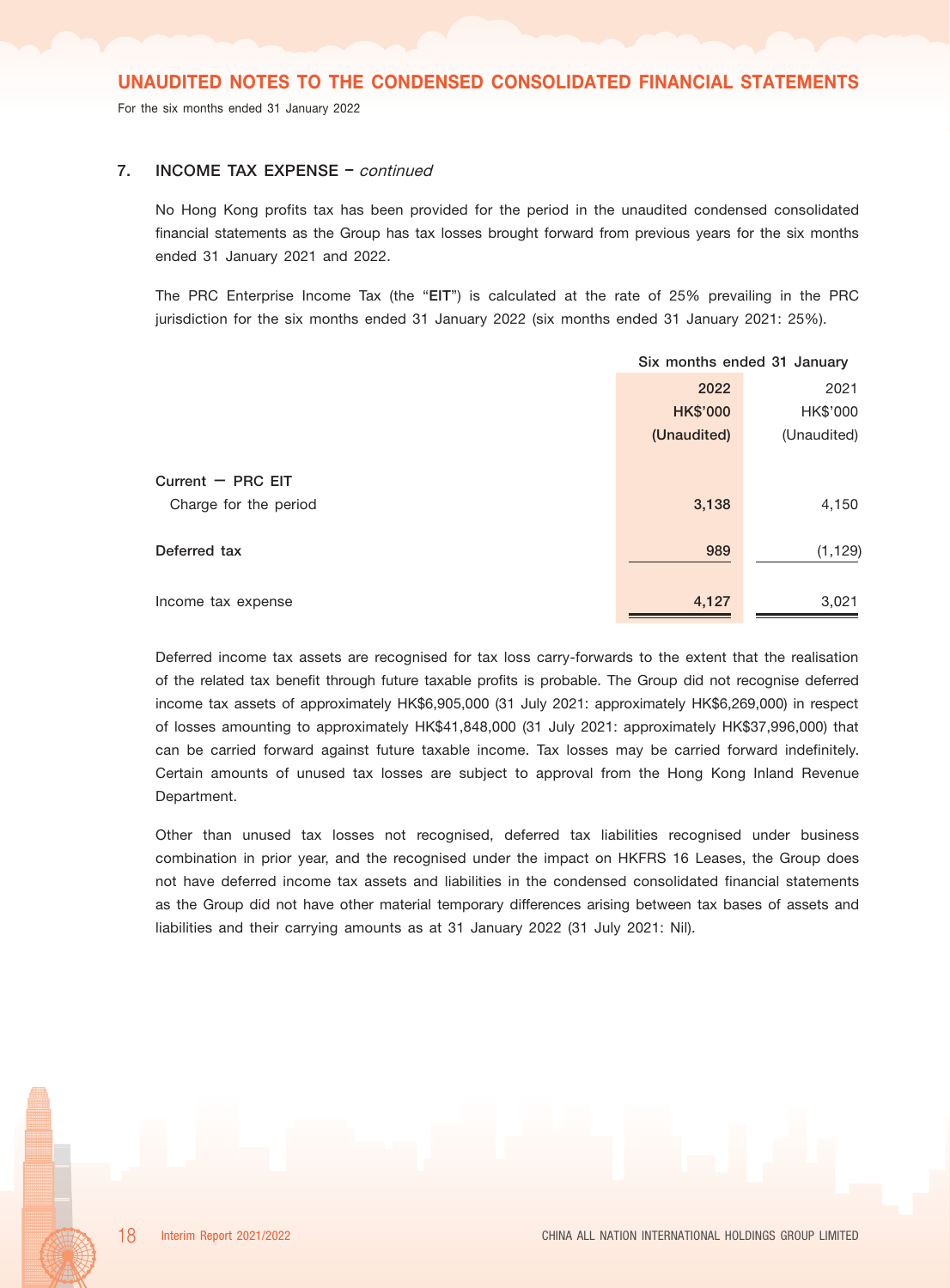For the six months ended 31 January 2022

## 8. EARNINGS PER SHARE

|                                                                 | Six months ended 31 January |             |
|-----------------------------------------------------------------|-----------------------------|-------------|
|                                                                 | 2022                        | 2021        |
|                                                                 | <b>HK\$'000</b>             | HK\$'000    |
|                                                                 | (Unaudited)                 | (Unaudited) |
| Profit attributable to owners of the Company for the purpose of |                             |             |
| basic and diluted earnings per share                            | 7,269                       | 5,157       |
|                                                                 |                             |             |
|                                                                 | Number of                   | Number of   |
|                                                                 | shares                      | shares      |
|                                                                 | '000'                       | '000        |
|                                                                 | (Unaudited)                 | (Unaudited) |
|                                                                 |                             |             |
| Weighted average number of ordinary shares in issue for the     |                             |             |
| purpose of basic and diluted earnings per share                 | 411,200                     | 411,200     |

There were no dilutive potential ordinary shares during the six months ended 31 January 2022 (six months ended 31 January 2021: Nil) and therefore, the amount of diluted earnings per share is same as the amount of basic earnings per share.

## 9. DIVIDENDS

The Board of Directors (the "Board") did not recommend a payment of an interim dividend for the six months ended 31 January 2022 (six months ended 31 January 2021: Nil).

## 10. PROPERTY, PLANT AND EQUIPMENT

During the six months ended 31 January 2022, the Group acquired certain property, plant and equipment of approximately HK\$11,000 (six months ended 31 January 2021: HK\$ HK\$141,000).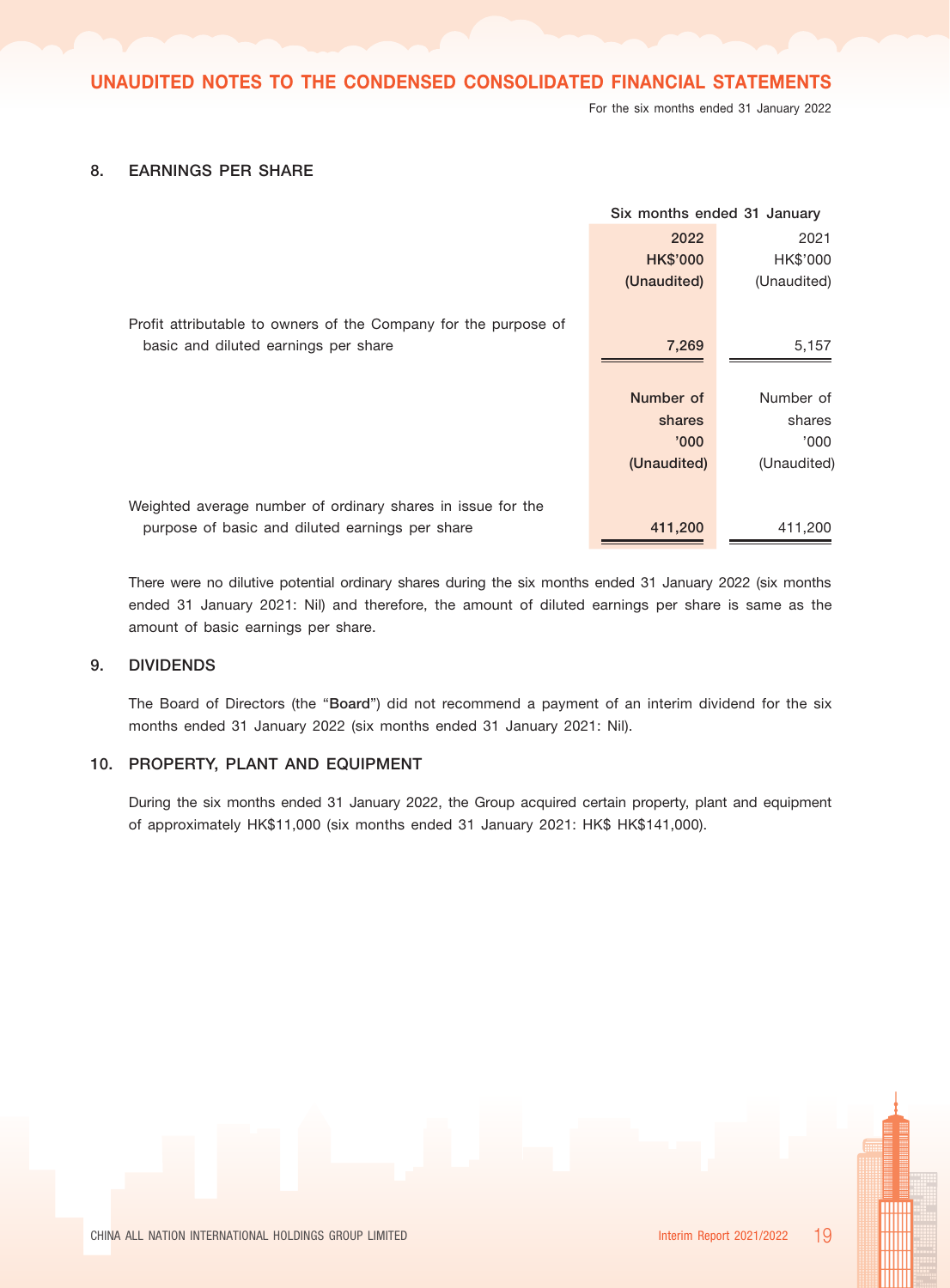For the six months ended 31 January 2022

#### 11. INVESTMENT PROPERTIES

The Group's investment properties are leased properties in relation to operating lease used in sub-leasing business.

During the six months ended 31 January 2022, addition of investment properties of the Group is approximately HK\$11,257,000 (six months ended 31 July 2021: HK\$28,916,000).

At 31 January 2022, no investment properties of the Group were pledged to secure any borrowings to the Group (31 July 2021: Nil).

At 31 January 2022, an independent valuer assessed the fair values which were derived by using income capitalisation method (31 July 2021: income capitalisation method). Income capitalisation method is based on capitalising the rental income derived from the existing tenancies, if any, with due provision for the reversionary potential of each constituent portion of the property at appropriate capitalisation rates. As at 31 January 2022, the fair value of investment properties at level 3 hierarchy is approximately HK\$106,275,000 (31 July 2021: HK\$78,010,000).

In estimating the fair value of the investment properties, the highest and best use of the investment properties is their current use.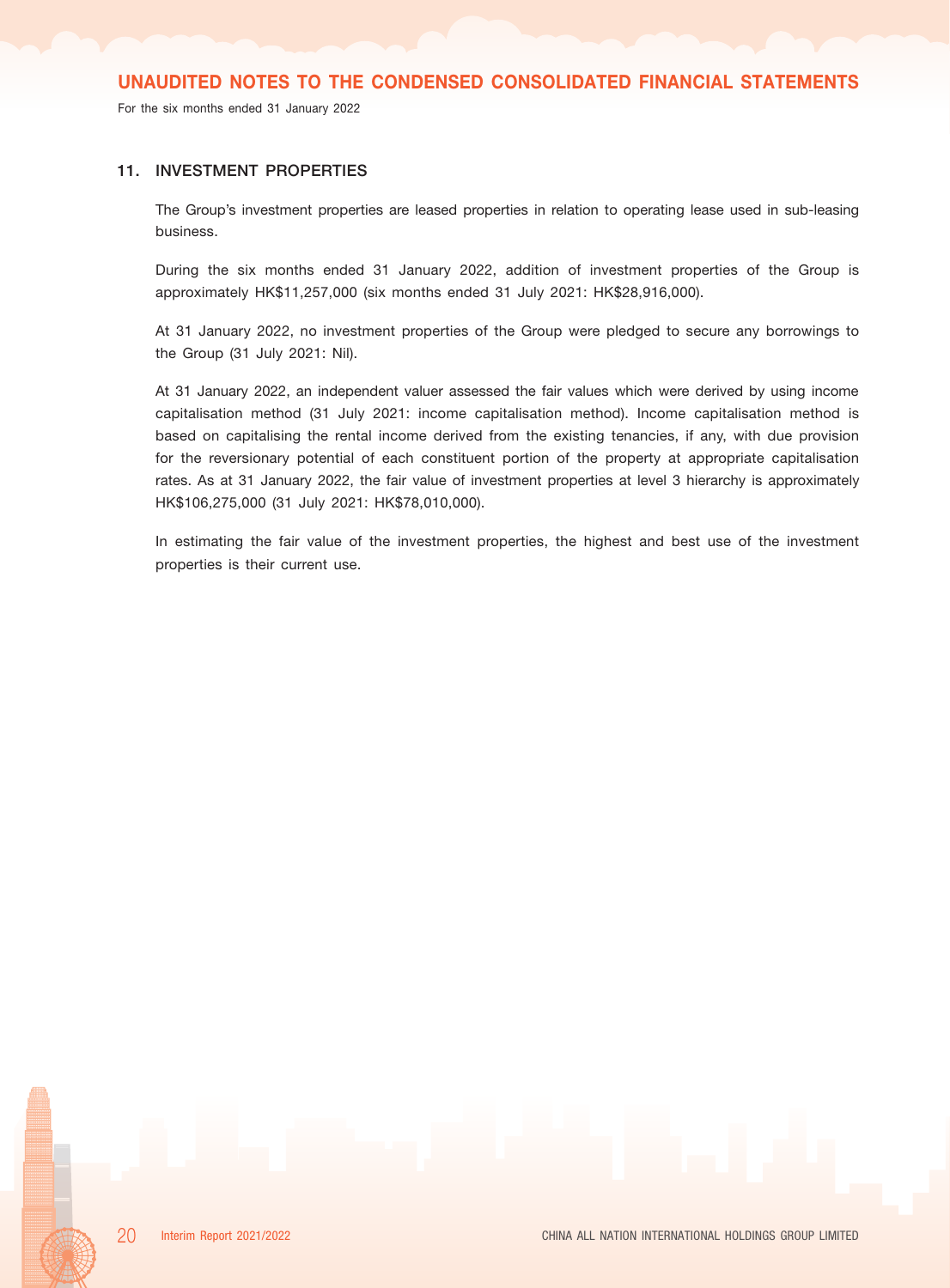## 12. FINANCE LEASE RECEIVABLES

Certain leased properties under subleases were accounted for as finance leases receivables and have remaining lease terms ranging from 1 to 8 years (31 July 2021: 1 to 8 years). Finance lease receivables are comprised of the followings:

|                                             | At 31 January<br>2022 | At 31 July       |
|---------------------------------------------|-----------------------|------------------|
|                                             | <b>HK\$'000</b>       | 2021<br>HK\$'000 |
|                                             | (Unaudited)           | (Audited)        |
|                                             |                       |                  |
| Amounts receivable under finance leases:    |                       |                  |
| Year 1                                      | 76,060                | 58,972           |
| Year <sub>2</sub>                           | 48,026                | 34,918           |
| Year 3                                      | 18,197                | 15,662           |
| Year 4                                      | 8,761                 | 7,923            |
| Year 5 and afterwards                       | 4,061                 | 6,406            |
| Undiscounted lease payments                 | 155,105               | 123,881          |
| Less: unearned finance income               | (14, 321)             | (13, 292)        |
|                                             |                       |                  |
| Present value of lease payments receivable  | 140,784               | 110,589          |
| Less: impairment loss allowance             | (126)                 | (83)             |
|                                             |                       |                  |
| Net investment in the leases                | 140,658               | 110,506          |
| Net investment in the lease analysed as     |                       |                  |
| Recoverable within 12 months                | 76,060                | 58,972           |
| Recoverable after 12 months                 | 79,045                | 64,909           |
|                                             |                       |                  |
|                                             | 155,105               | 123,881          |
|                                             |                       |                  |
| Net investment in the lease analysed as:    |                       |                  |
| Year 1                                      | 76,060                | 58,972           |
| Less: unearned finance income within 1 year | (8,601)               | (7,044)          |
| Recoverable within 12 months                | 67,459                | 51,928           |
| Less: allowance for credit losses           | (60)                  | (50)             |
|                                             |                       |                  |
|                                             | 67,399                | 51,878           |
| Recoverable after 12 months                 | 73,325                | 58,661           |
| Less: allowance for credit losses           | (66)                  | (33)             |
|                                             |                       |                  |
|                                             | 73,259                | 58,628           |
|                                             | 140,658               | 110,506          |
|                                             |                       |                  |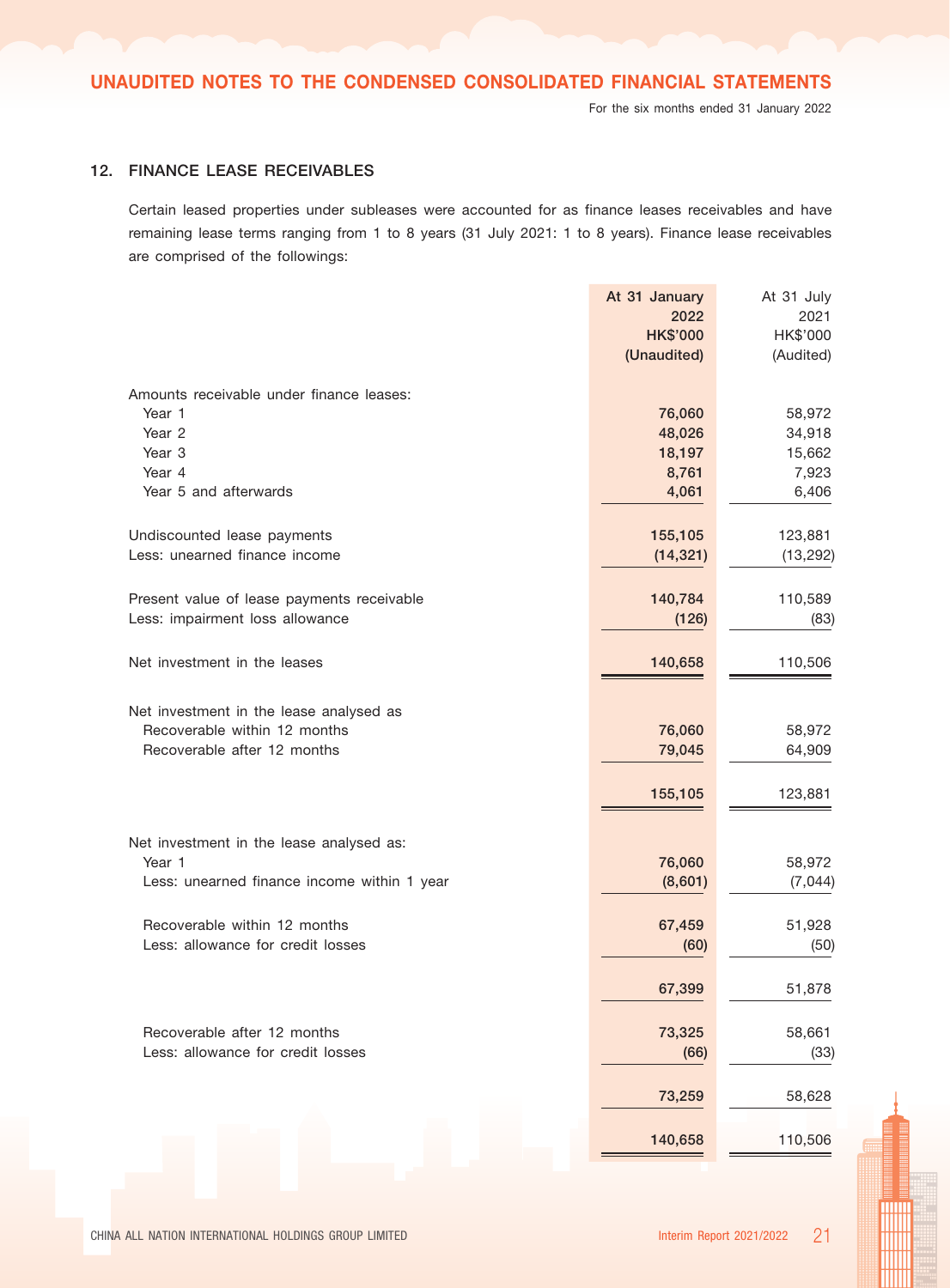For the six months ended 31 January 2022

## 12. FINANCE LEASE RECEIVABLES - continued

The Group's finance lease receivables are leased properties in relation to finance lease used in subleasing business.

The directors of the Company estimate the loss allowance on finance lease receivables at the end of the reporting period at an amount equal to lifetime expected credit loss ("ECL"). None of the finance lease receivables at the end of the reporting period is past due, and taking into account the historical default experience and the future prospects of the industries in which the lessees operate, the Directors of the Company consider that finance lease receivables of approximately HK\$126,000 (31 July 2021: HK\$83,000) is impaired.

## 13. TRADE RECEIVABLES AND CONTRACT ASSETS

|                                        | At 31 January   | At 31 July |
|----------------------------------------|-----------------|------------|
|                                        | 2022            | 2021       |
|                                        | <b>HK\$'000</b> | HK\$'000   |
|                                        | (Unaudited)     | (Audited)  |
| Trade receivables (Note (a))           | 17,748          | 15,732     |
| Less: allowance for credit losses, net | (444)           | (106)      |
|                                        | 17,304          | 15,626     |
| Contracts assets (Note (b))            | 4,058           | 8,694      |
| Less: allowance for credit losses, net | (9)             | (9)        |
|                                        | 4,049           | 8,685      |
| Total                                  | 21,353          | 24,311     |

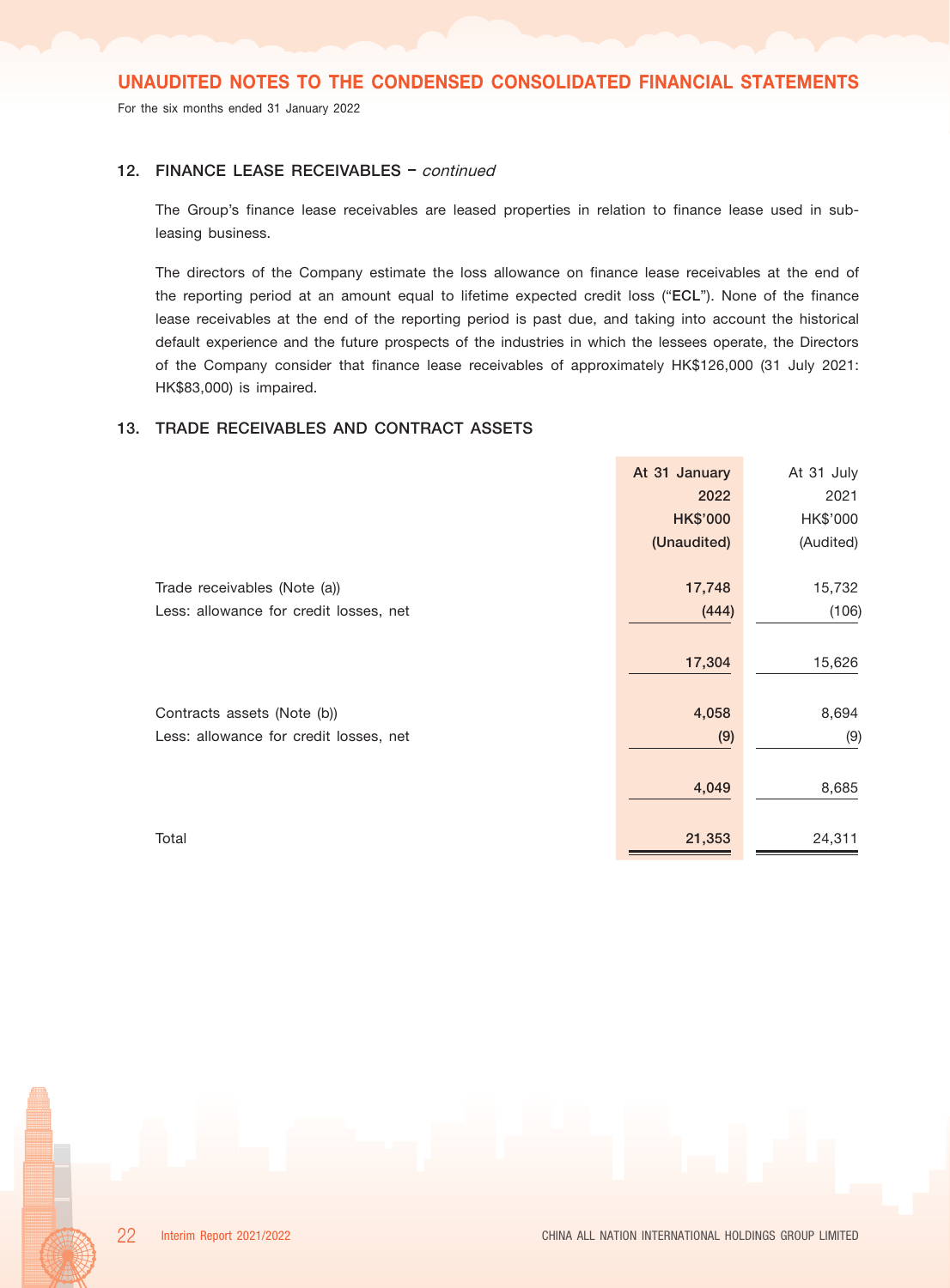For the six months ended 31 January 2022

## 13. TRADE RECEIVABLES AND CONTRACT ASSETS - continued

Notes:

#### (a) Trade receivables

As at 31 July 2021 and 31 January 2022, normally 90 days of credit period is granted to certain customers under Hong Kong business and no credit period is granted to the customers under the PRC business.

The ageing analysis of the trade receivables of the Group, net of loss allowance, based on the invoice dates as at 31 January 2022 is as follows:

|                | At 31 January   | At 31 July |
|----------------|-----------------|------------|
|                | 2022            | 2021       |
|                | <b>HK\$'000</b> | HK\$'000   |
|                | (Unaudited)     | (Audited)  |
|                |                 |            |
| $1-30$ days    | 10,517          | 13,604     |
| 31-60 days     | 2,660           | 200        |
| $61 - 90$ days | 920             |            |
| 91-365 days    | 3,207           | 1,822      |
|                |                 |            |
|                | 17,304          | 15,626     |

Trade receivables that were past due but not impaired related to customers that had a good track record of credit with the Group with no history of default in the past.

As at 31 January 2022 and 31 July 2021, the Group did not hold any collateral in respect of trade receivables past due but not impaired.

#### (b) Contract assets

|                                              | At 31 January   | At 31 July |
|----------------------------------------------|-----------------|------------|
|                                              | 2022            | 2021       |
|                                              | <b>HK\$'000</b> | HK\$'000   |
|                                              | (Unaudited)     | (Audited)  |
|                                              |                 |            |
| Interior design and decoration work services | 4,049           | 8,685      |

The contract assets primarily relate to the Group's rights to consideration for work completed to-date and not billed because the rights are conditional on the Group's future performance in achieving agreed milestones at the reporting date on the contracting and interior design and decoration work services. The contract assets are transferred to trade receivables when the rights become unconditional, at which time the amounts become billable to the customer. The Group typically transfer contract assets to trade receivables upon achieving the agreed milestones in the contracts. The Group classifies these contract assets as current because the Group expects to realise them in its normal operating cycle.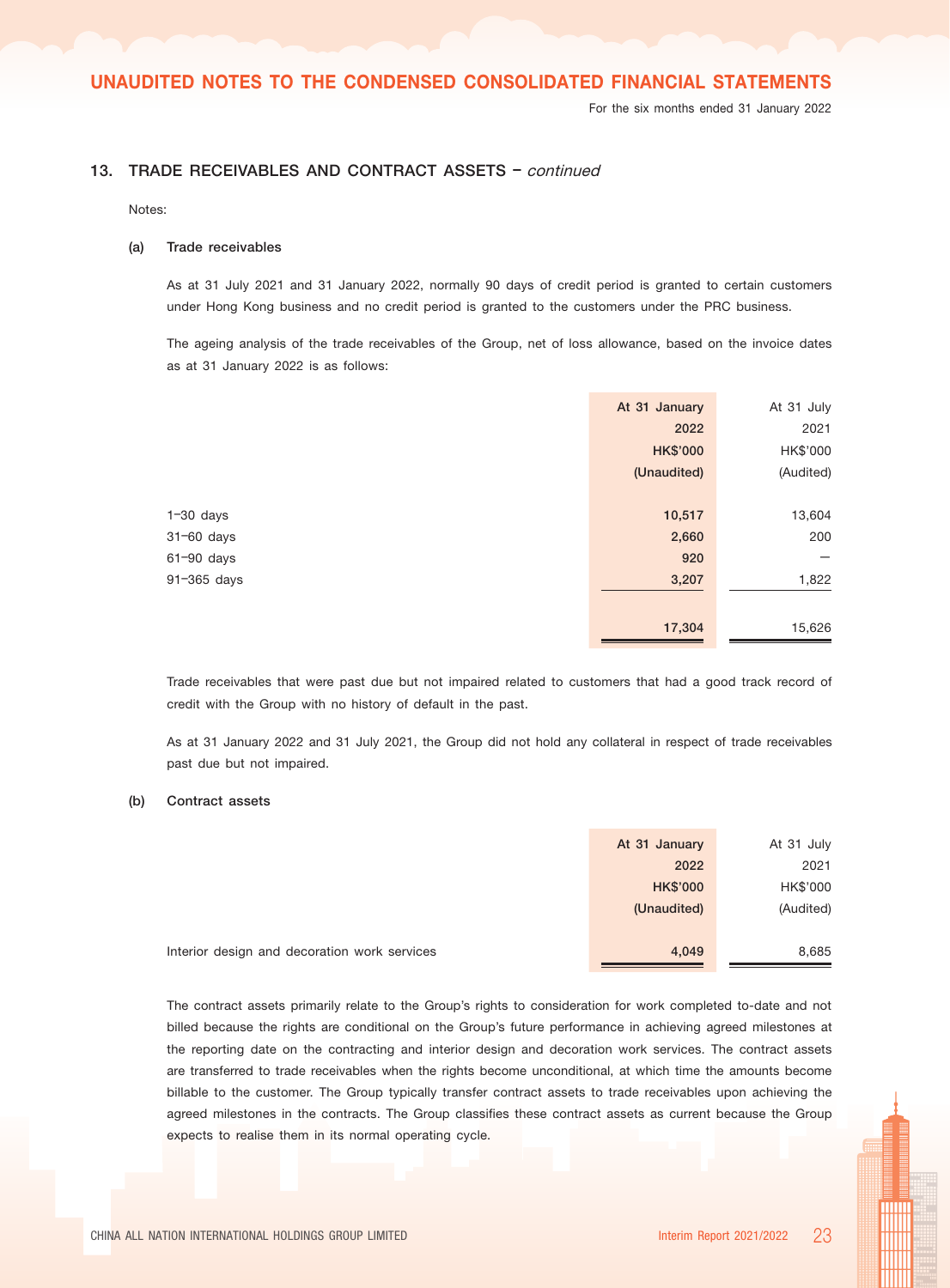For the six months ended 31 January 2022

#### 13. TRADE RECEIVABLES AND CONTRACT ASSETS - continued

Notes: – continued

#### (b) Contract assets  $-$  continued

Contract assets mainly represent payments made by the Group in respect of certified interior design and decoration work services for interior design and decoration work services not yet delivered to customer at the reporting date. Certain percentage of the progress settlement are withheld by the customer, which is subject to a maximum amount calculated as the prescribed percentage of the contract sum. Retention money is included in contract assets until the end of the retention period as the Group's entitlement to final payment after passing inspection at the completion of the interior design and decoration work projects. Contract assets are classified as current because the Group expects the completion of such interior design and decoration services to be within 1 year from the reporting date.

#### 14. PREPAYMENTS, DEPOSITS PAID AND OTHER RECEIVABLES

| At 31 January   | At 31 July |
|-----------------|------------|
| 2022            | 2021       |
| <b>HK\$'000</b> | HK\$'000   |
| (Unaudited)     | (Audited)  |
|                 |            |
| 6,425           | 4,526      |
| 12,825          | 13,830     |
| 58,224          | 6,601      |
| 77,474          | 24,957     |
|                 |            |
| 15,092          | 12,422     |
| 92,566          | 37,379     |
|                 |            |

#### Notes:

(a) At 31 January 2022, balance includes an amount of approximately HK\$1,602,000 (31 July 2021: approximately HK\$1,998,000) which relates to prepaid rentals to certain landlords for leasing of commercial properties in relation to the operating of property sub-leasing business in the PRC.

At 31 January 2022, balance also includes an amount of approximately HK\$3,688,000 (31 July 2021: approximately HK\$583,000) which relates to prepaid costs to certain sub-contractors in relation to the contracts for contracting and interior design and decoration works entered into by the Group, which would be utilised as sub-contracting costs incurred within the next financial year.

(b) At 31 January 2022, balance includes an amount of approximately HK\$57,248,000 (31 July 2021: approximately HK\$ Nil) which relates to prepayment to supplier for purchase of bulk commodities goods.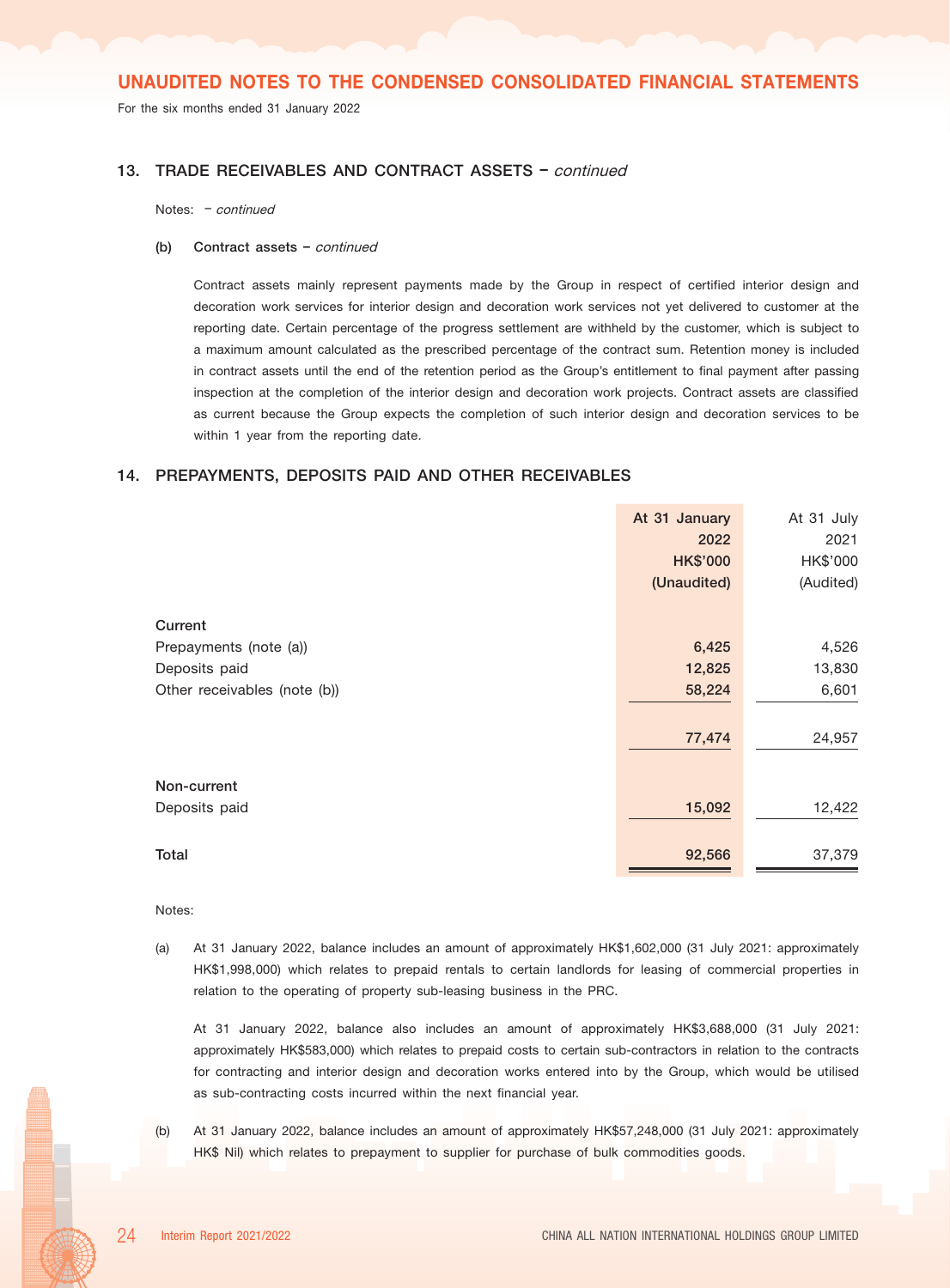For the six months ended 31 January 2022

|                           | At 31 January   | At 31 July |
|---------------------------|-----------------|------------|
|                           | 2022            | 2021       |
|                           | <b>HK\$'000</b> | HK\$'000   |
|                           | (Unaudited)     | (Audited)  |
|                           |                 |            |
| Cash at banks             | 34,450          | 49,188     |
| Bank deposit              | -               | 63,633     |
| Cash on hand              | 57              | 9          |
|                           |                 |            |
| Cash and cash equivalents | 34,507          | 112,830    |

## 15. RESTRICTED CASH AND CASH AND CASH EQUIVALENTS

The carrying amounts of the cash and cash equivalents are denominated in the following currencies:

|      | At 31 January   | At 31 July |
|------|-----------------|------------|
|      | 2022            | 2021       |
|      | <b>HK\$'000</b> | HK\$'000   |
|      | (Unaudited)     | (Audited)  |
|      |                 |            |
| HK\$ | 28,133          | 37,813     |
| RMB  | 6,374           | 75,017     |
|      |                 |            |
|      | 34,507          | 112,830    |

As at 31 January 2022, included in cash and cash equivalents of the Group is approximately HK\$6,374,000 (31 July 2021: HK\$75,017,000) of cash at banks and bank deposits denominated in RMB placed with the banks in the PRC. RMB is not a freely convertible currency; however, under the PRC's Foreign Exchange Control Regulations and Administration of Settlement, Sale and Payment of Foreign Exchange Regulations, the Group is permitted to exchange RMB for other currencies through the banks authorised to conduct foreign exchange business in the PRC.

Cash at banks and bank deposit earn interest at floating rates based on daily bank deposit rates.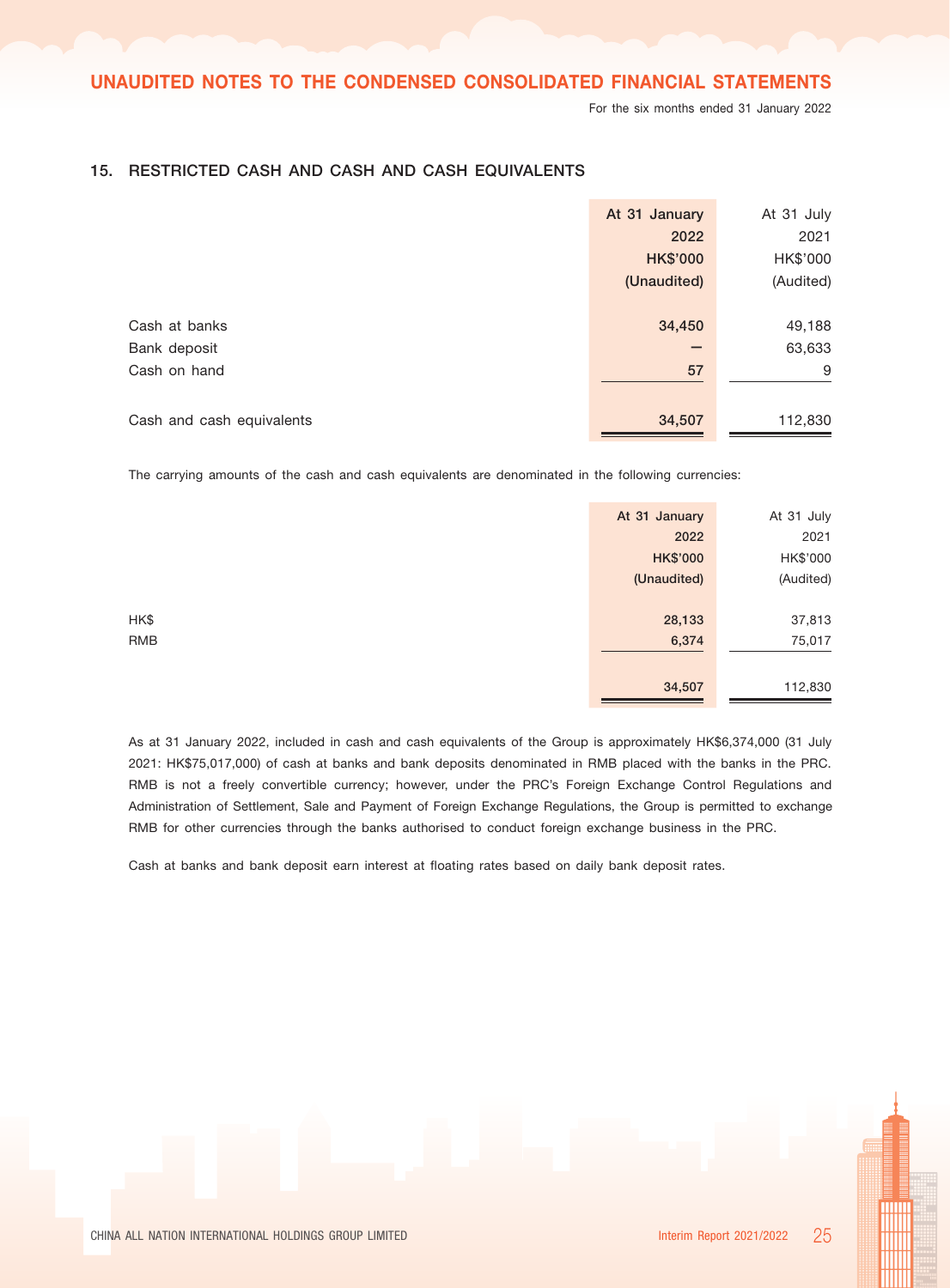For the six months ended 31 January 2022

## 16. TRADE AND OTHER PAYABLES AND DEPOSITS RECEIVED

|                             | At 31 January   | At 31 July |
|-----------------------------|-----------------|------------|
|                             | 2022            | 2021       |
|                             | <b>HK\$'000</b> | HK\$'000   |
|                             | (Unaudited)     | (Audited)  |
|                             |                 |            |
| Current                     |                 |            |
| Trade payables (Note (a))   | 8,634           | 18,386     |
| Receipts in advance         | 300             | 2,122      |
| Deposits received           | 14,136          | 14,022     |
| Accruals and other payables | 2,247           | 4,268      |
|                             |                 |            |
|                             | 25,317          | 38,798     |
| Non-current                 |                 |            |
| Deposits received           | 11,685          | 10,924     |
|                             |                 |            |
| Total                       | 37,002          | 49,722     |

Notes:

(a) No credit period is granted by suppliers (31 July 2021: Nil).

The ageing analysis of trade payables based on the invoice date is as follows:

|               | At 31 January   | At 31 July |
|---------------|-----------------|------------|
|               | 2022            | 2021       |
|               | <b>HK\$'000</b> | HK\$'000   |
|               | (Unaudited)     | (Audited)  |
|               |                 |            |
| $0 - 30$ days | 2,773           | 4,396      |
| 31-60 days    | 882             | 157        |
| 61-90 days    | 573             | 1,710      |
| Over 90 days  | 4,406           | 12,123     |
|               |                 |            |
|               | 8,634           | 18,386     |
|               |                 |            |

The deposits which mainly represent the rental deposits received under the business segment of property subleasing from the ultimate lessee. The deposits are refundable at the end of the lease terms.

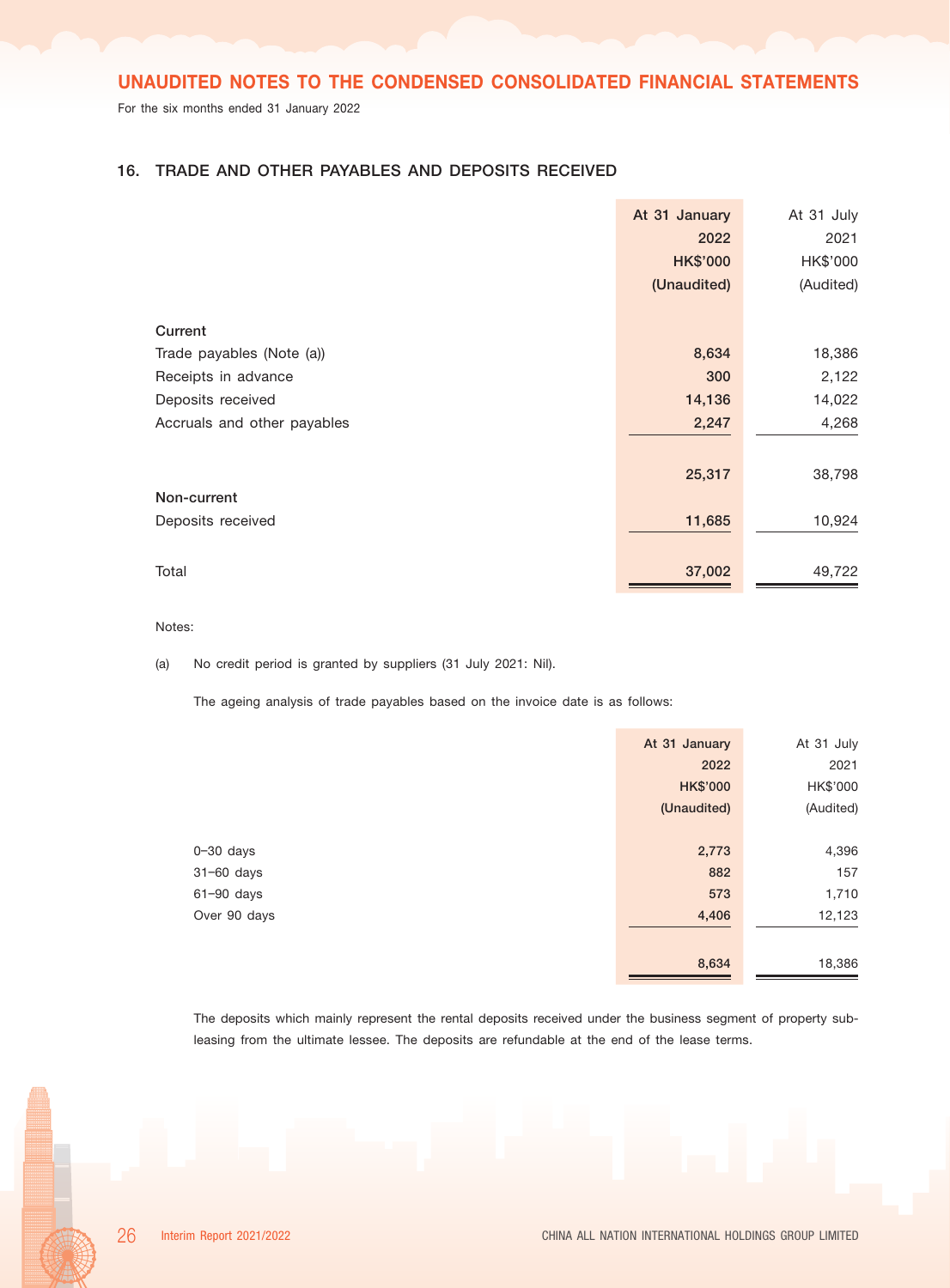#### 17. LEASE LIABILITIES

The following table shows the remaining contractual matures of the Group's lease liabilities at 31 January 2022 and 31 July 2021:

|                                       | At 31 January        | At 31 July           |
|---------------------------------------|----------------------|----------------------|
|                                       | 2022                 | 2021                 |
|                                       | <b>HK\$'000</b>      | HK\$'000             |
|                                       | (Unaudited)          | (Audited)            |
| Within one year                       | 85,526               | 79,134               |
| After one year but within two years   | 55,968               | 49,611               |
| After two years but within five years | 42,664               | 42,971               |
| After five years                      | 4,058                |                      |
|                                       |                      |                      |
| Less: total future interest expenses  | 188,216<br>(20, 988) | 171,716<br>(20, 142) |
|                                       |                      |                      |
| Present value of lease liabilities    | 167,228              | 151,574              |
| Less: Portion classified as current   | (74, 540)            | (68, 630)            |
| Non-current portion                   | 92,688               | 82,944               |

#### 18. LOAN FROM A SHAREHOLDER

On 11 October 2019, Mr. Lin Ye ("Mr. Lin"), who is a director and single largest shareholder which held approximate 28.22% shareholding of the Company, signed a letter of profit guarantee (the "Profit Guarantee") in favour of the Company pursuant to which Mr. Lin irrevocable warranted and guaranteed that (i) the audited consolidated earnings before interest, taxes, depreciation and amortisation (the "EBITDA") of the Group for the financial year ended 31 July 2020 would be not less than HK\$13,800,000; and (ii) the audited consolidated EBITDA of the Group for the financial year ending 31 July 2021 would be not less than HK\$13,800,000.

To provide extra assurance for the Profit Guarantee, on 11 October 2019, the Company as borrower and Mr. Lin as the lender entered into a loan agreement (the "Loan Agreement") pursuant to which Mr. Lin agreed to grant a loan to the Company in the principal amount of HK\$30,000,000 (the "Loan"). If Mr. Lin was obliged under the Profit Guarantee to compensate the Company for any shortfall, the Company was entitled to set off part of the principal amount of the Loan against the compensation (if any).

The Loan was (i) interest free and unsecured; (ii) repayable within five business days after the publication by the Company of the annual results announcement for the financial year ending 31 July 2021; (iii) for the purpose of financing the Company's potential acquisition of an office premise in Hong Kong and its related expenses; and (iv) to provide extra assurance for the Profit Guarantee.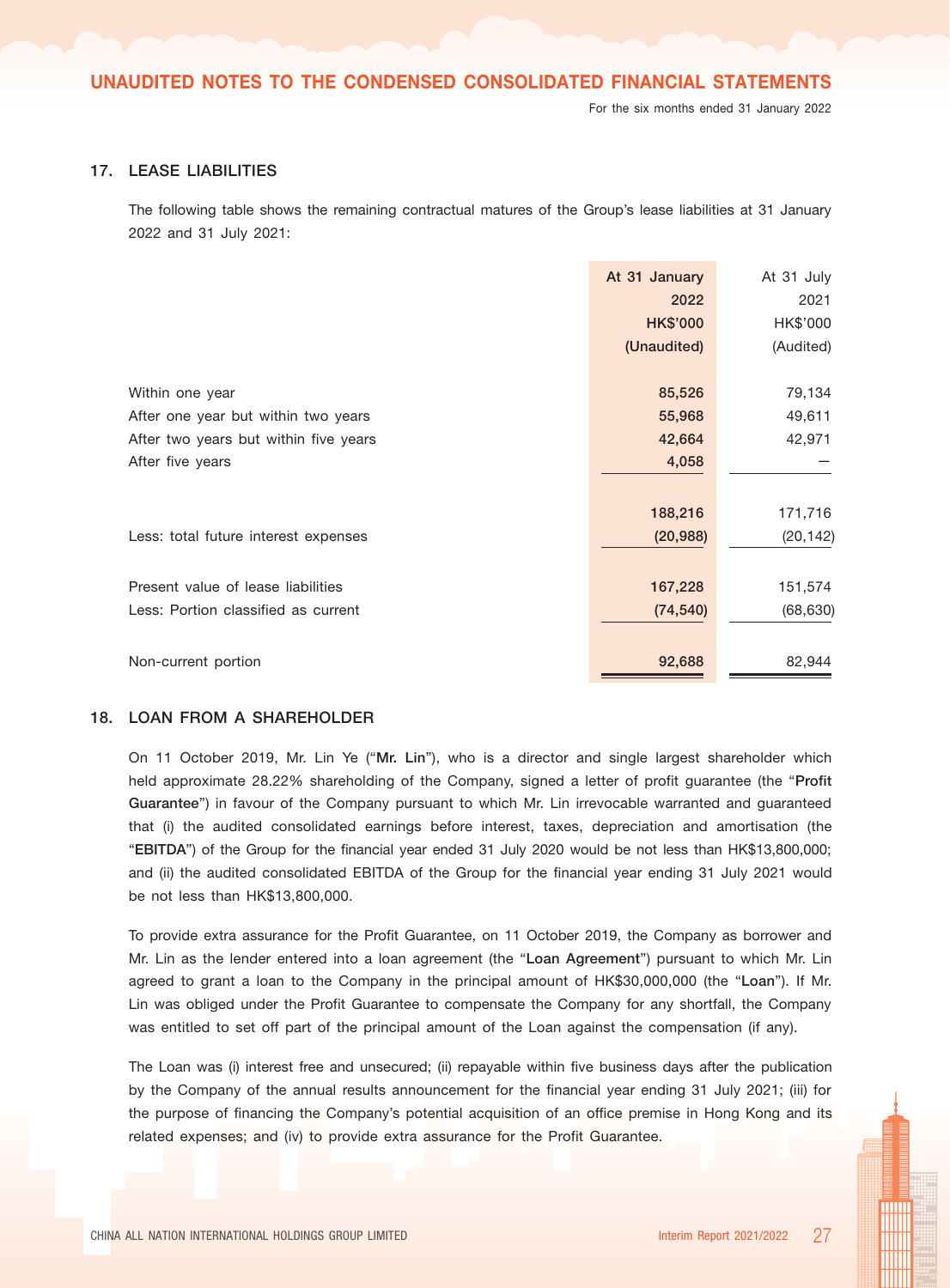For the six months ended 31 January 2022

#### 18. LOAN FROM A SHAREHOLDER - continued

Given the changes in economic environment, in particular the social unrest in Hong Kong recently, the Group was able to identify an office premise with relatively low leasing fee, and after cost analysis, the Directors of the Company considered renting an office premise was better off than acquiring an office premises, and during the year ended 31 July 2020, the Group has moved to a newly leased office in Wanchai. It was the Group's intention that the Loan would be applied for the development of the Group's subleasing business, in particular to pay for the initial cost for entering into future head lease, as well as the payment for monthly leasing fee in the event the newly leased property could not be sub-leased within the relevant rent free period.

After assessment of the internal resources of the Group, the Directors of the Company consider that it would be sufficient for the Group to apply half amount of the Loan for the development of the Group's subleasing business. As such, on 3 April 2020, the Company repaid HK\$15,000,000 to Mr. Lin. Mr. Lin consented to and the Company applied the remaining amount of the Loan for the development of the Group's subleasing business. To secure and provide extra assurance for the Profit Guarantee, Mr. Lin placed a cheque in the amount of HK\$15,000,000 with the Company's solicitors in escrow such that if Mr. Lin is obliged under the Profit Guarantee to compensate the Company for any shortfall, the Company is entitled to set off the principal amount of the Loan against the compensation and/or apply the cheque for compensation. On 27 January 2022, the Company repaid HK\$15,000,000 to Mr. Lin. Movement has shown as below:

|                                             | HK\$'000 |
|---------------------------------------------|----------|
| At 31 July 2021 and 1 August 2021 (audited) | 14,600   |
| Unwinding of imputed interest               | 400      |
|                                             | 15,000   |
| Repayment to a shareholder                  | (15,000) |
| At 31 January 2022 (unaudited)              |          |

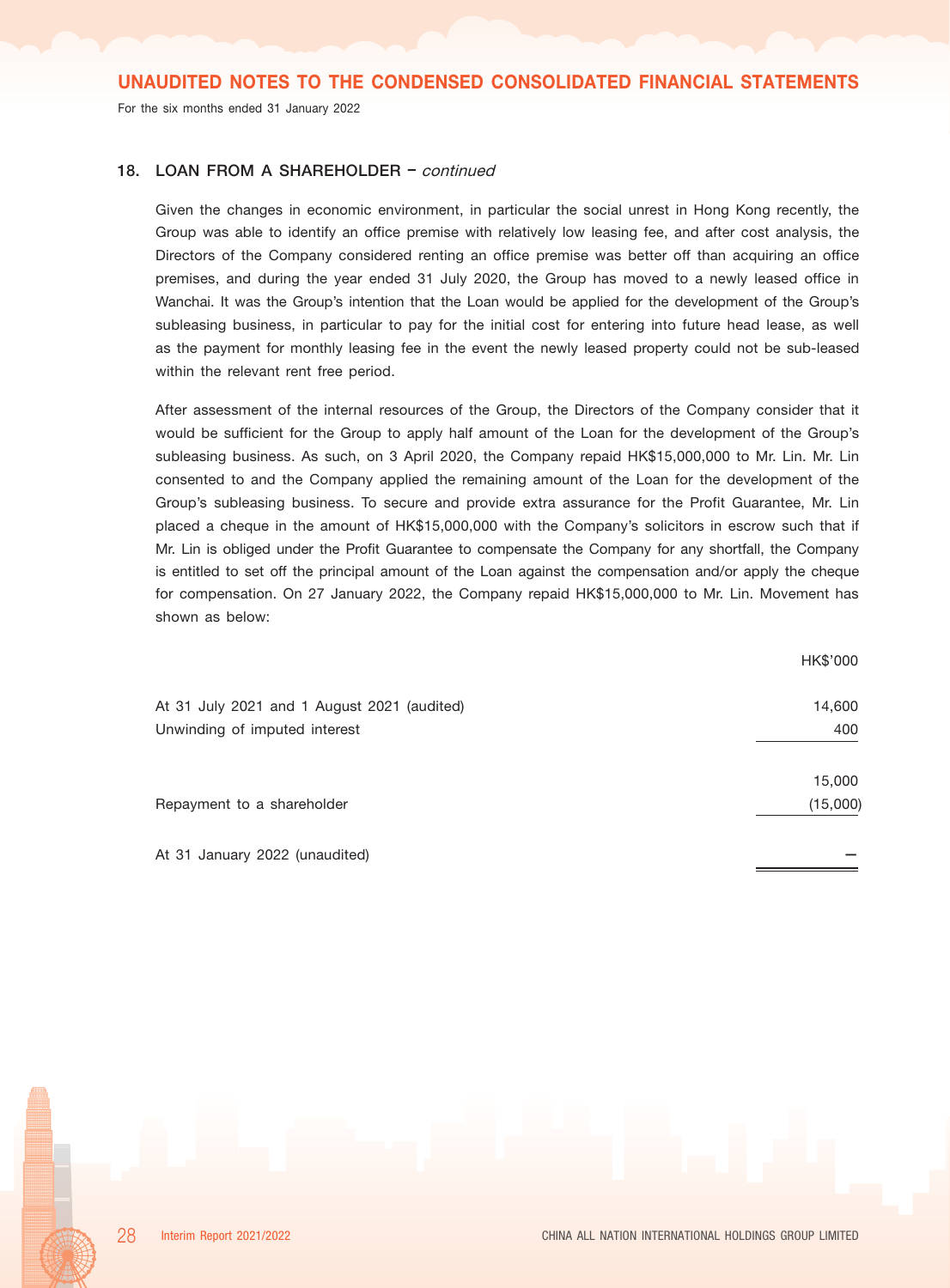For the six months ended 31 January 2022

## 18. LOAN FROM A SHAREHOLDER - continued

The discount of the loan from a major shareholder in his capacity as a shareholder at inception is recognised as deemed capital contribution in other reserves in the equity of the Group. The corresponding unwinding of imputed interest was recognised as finance costs (note 6) in the condensed consolidated statement of profit or loss of the Group. The effective interest rate at 12.39% per annum for imputed interest expense for the Loan was determined based on the unsecured cost-of-funds of the Group per annum. Due to the early repayment of HK\$15,000,000 to Mr. Lin on 3 April 2020, contractual terms of shareholder's loan was modified such that the revised terms would result in a substantial modification from the original terms, such modification was accounted for as derecognition of the Loan and the recognition of new shareholder's loan. The new effective interest rate at 10.96% on 3 April 2020 for imputed interest expense for the new shareholder's loan is determined based on the unsecured cost-offunds of the Group per annum.

#### 19. SHARE CAPITAL

|                                              | Number of       | Ordinary |
|----------------------------------------------|-----------------|----------|
|                                              | ordinary shares | shares   |
|                                              | '000'           | HK\$'000 |
|                                              |                 |          |
| Ordinary shares of HK\$0.01 each:            |                 |          |
|                                              |                 |          |
| Authorised:                                  |                 |          |
| At 31 July 2021, 1 August 2021 (audited) and |                 |          |
|                                              |                 |          |
| 31 January 2022 (unaudited)                  | 2,000,000       | 20,000   |
|                                              |                 |          |
|                                              | Number of       | Ordinary |
|                                              | ordinary shares | shares   |
|                                              | '000            | HK\$'000 |
| Issued and fully paid:                       |                 |          |
|                                              |                 |          |
| At 31 July 2021, 1 August 2021 (audited) and |                 |          |
| 31 January 2022 (unaudited)                  | 411,200         | 4,112    |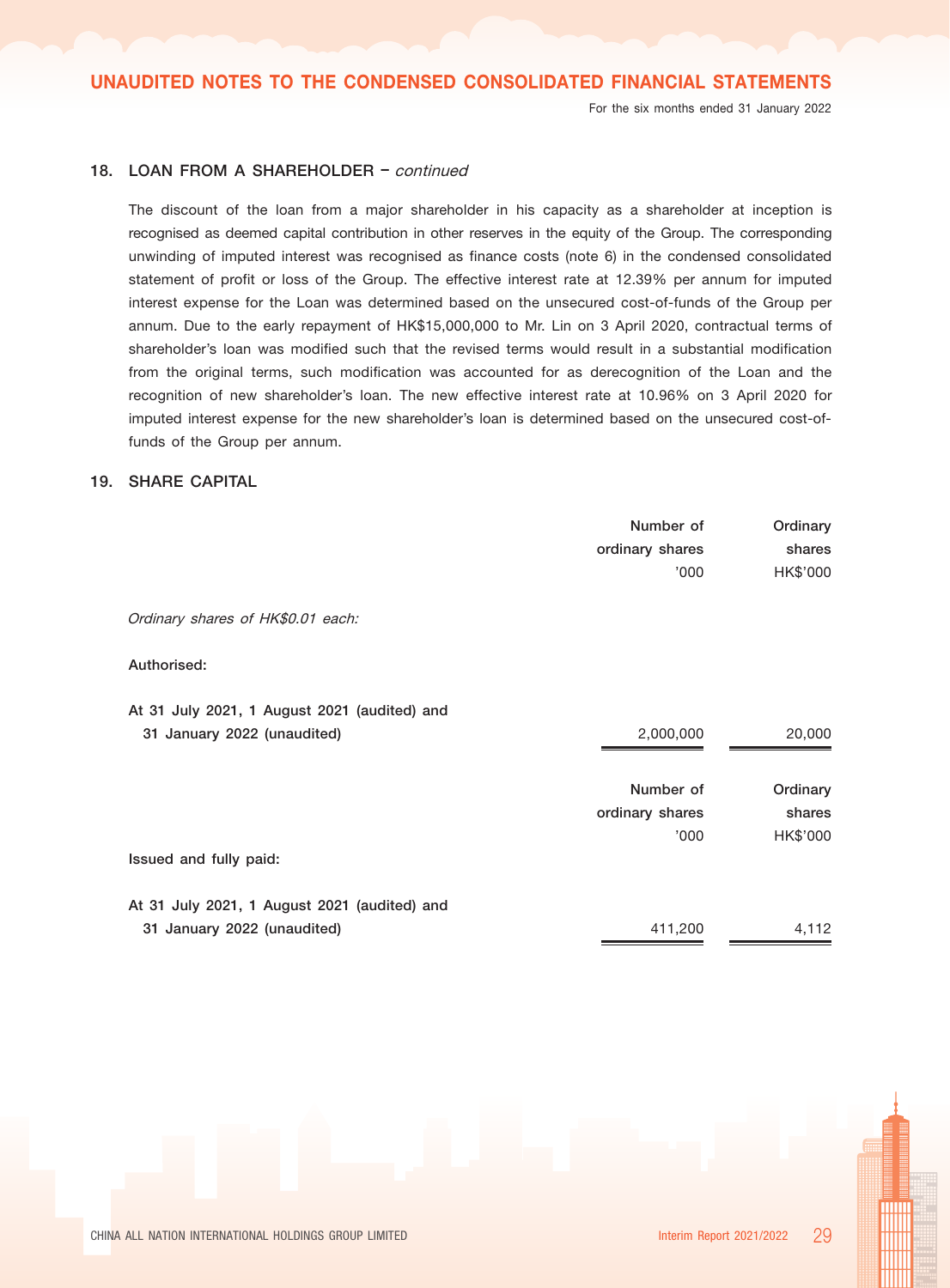For the six months ended 31 January 2022

## 20. OTHER RESERVES

|                                                                                                                      | reserve<br><b>HK\$'000</b><br>(Note (i)) | <b>Exchange</b><br>Merger fluctuation<br>reserve<br><b>HK\$'000</b> | <b>Statutory</b><br>reserve<br><b>HK\$'000</b> | Other<br>reserve<br><b>HK\$'000</b><br>(Note 19) | Retained<br>earnings<br><b>HK\$'000</b> | Total<br><b>HK\$'000</b> |
|----------------------------------------------------------------------------------------------------------------------|------------------------------------------|---------------------------------------------------------------------|------------------------------------------------|--------------------------------------------------|-----------------------------------------|--------------------------|
| As at 31 July 2020 (audited)                                                                                         | (494)                                    | (643)                                                               | 3,330                                          | 6,565                                            | 61,369                                  | 70,127                   |
| Profit for the period<br>Other comprehensive loss for the period<br>Exchange differences on translation of financial |                                          |                                                                     |                                                |                                                  | 5,157                                   | 5,157                    |
| statements of foreign operations                                                                                     |                                          | 6,626                                                               |                                                |                                                  |                                         | 6,626                    |
| Total comprehensive income for the period                                                                            |                                          | 6,626                                                               |                                                |                                                  | 5,157                                   | 11,783                   |
| Transfer to statutory reserves                                                                                       |                                          |                                                                     | 1,341                                          |                                                  | (1, 341)                                |                          |
| As at 31 January 2021 (unaudited)                                                                                    | (494)                                    | 5,983                                                               | 4,671                                          | 6,565                                            | 65,185                                  | 81,910                   |
|                                                                                                                      |                                          | Exchange                                                            |                                                |                                                  |                                         |                          |
|                                                                                                                      |                                          | Merger fluctuation                                                  | Statutory                                      | Other                                            | Retained                                |                          |
|                                                                                                                      | reserve                                  | reserve                                                             | reserve                                        | reserve                                          | earnings                                | Total                    |
|                                                                                                                      | HK\$'000<br>(Note (i))                   | HK\$'000                                                            | HK\$'000                                       | HK\$'000<br>(Note 19)                            | HK\$'000                                | HK\$'000                 |
| As at 1 August 2021 (audited)                                                                                        | (494)                                    | 5,964                                                               | 6,037                                          | 6,565                                            | 75,712                                  | 93,784                   |
| Profit for the period                                                                                                |                                          |                                                                     |                                                |                                                  | 7,269                                   | 7,269                    |
| Other comprehensive loss for the period<br>Exchange differences on translation of financial                          |                                          |                                                                     |                                                |                                                  |                                         |                          |
| statements of foreign operations                                                                                     |                                          | 2,339                                                               |                                                |                                                  |                                         | 2,339                    |
| Total comprehensive (loss)/income for the period                                                                     |                                          | 2,339                                                               |                                                |                                                  | 7,269                                   | 9,608                    |
| As at 31 January 2022 (unaudited)                                                                                    | (494)                                    | 8,303                                                               | 6,037                                          | 6,565                                            | 82,981                                  | 103,392                  |

Note:

(i) Merger reserve represents the difference between the nominal value of the shares issued by the Company in exchange for the nominal value of the share capital of its subsidiaries arising from the group reorganisation.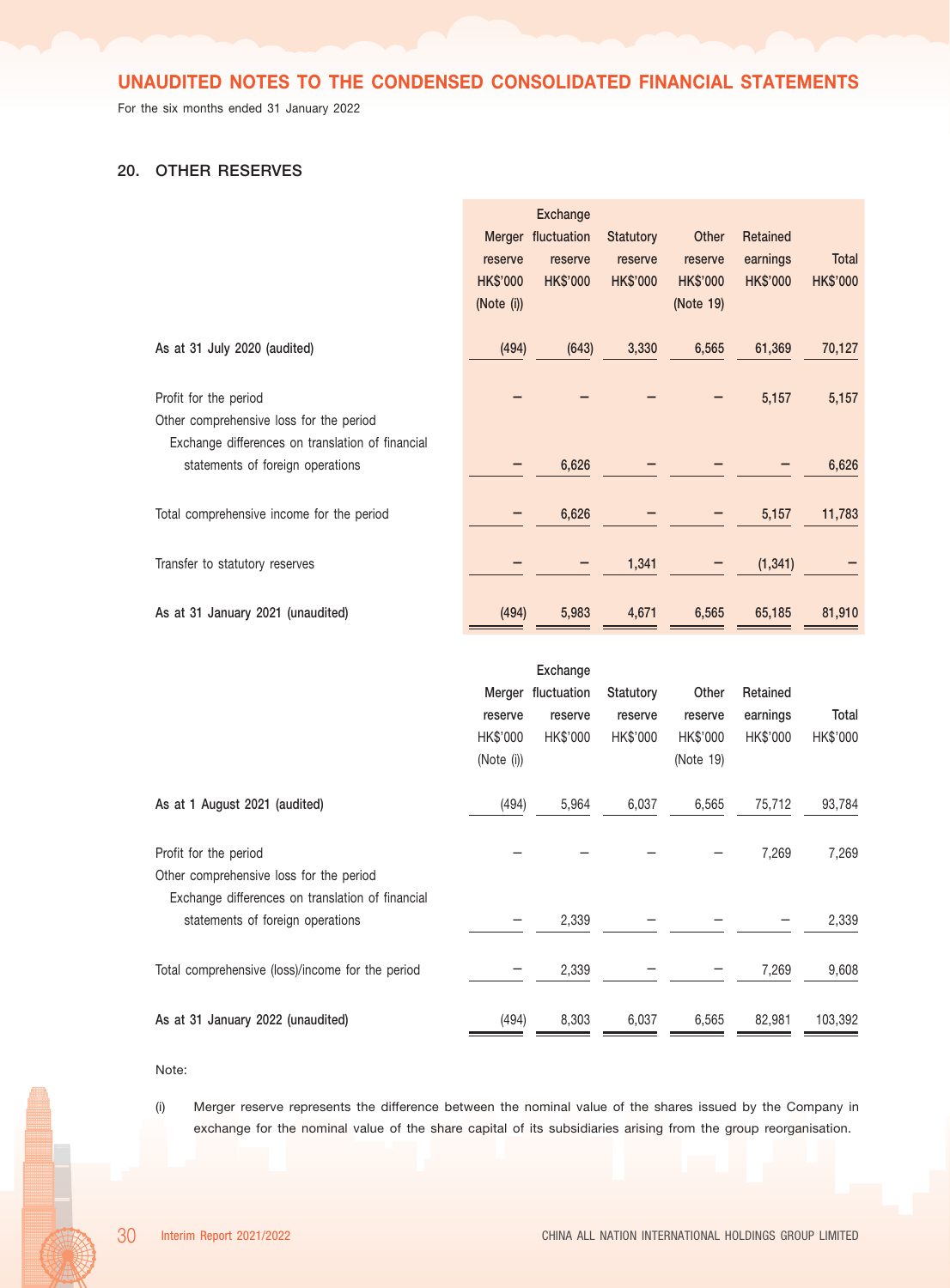## 21. RELATED PARTY TRANSACTIONS

- (a) The Group did not have any significant related party transaction with related parties during the six months ended 31 January 2022.
- (b) The emoluments of the Directors and senior executives (representing the key management personnel) during the period as follows:

|                                                       | Six months ended January |             |  |
|-------------------------------------------------------|--------------------------|-------------|--|
|                                                       | 2022                     | 2021        |  |
|                                                       | <b>HK\$'000</b>          | HK\$'000    |  |
|                                                       | (Unaudited)              | (Unaudited) |  |
|                                                       |                          |             |  |
| Directors' emoluments                                 |                          |             |  |
| Short-term benefits:                                  |                          |             |  |
| Fees, salaries, allowances and other benefits in kind | 1,333                    | 1,550       |  |
|                                                       |                          |             |  |
| Post-employment benefits:                             |                          |             |  |
| Retirement benefit scheme contributions               | 27                       | 36          |  |
|                                                       |                          |             |  |
|                                                       | 1,360                    | 1,586       |  |
|                                                       |                          |             |  |

(c) Details of Profit Guarantee and interest-free loan advanced from a shareholder of Mr. Lin is disclosed in note 18.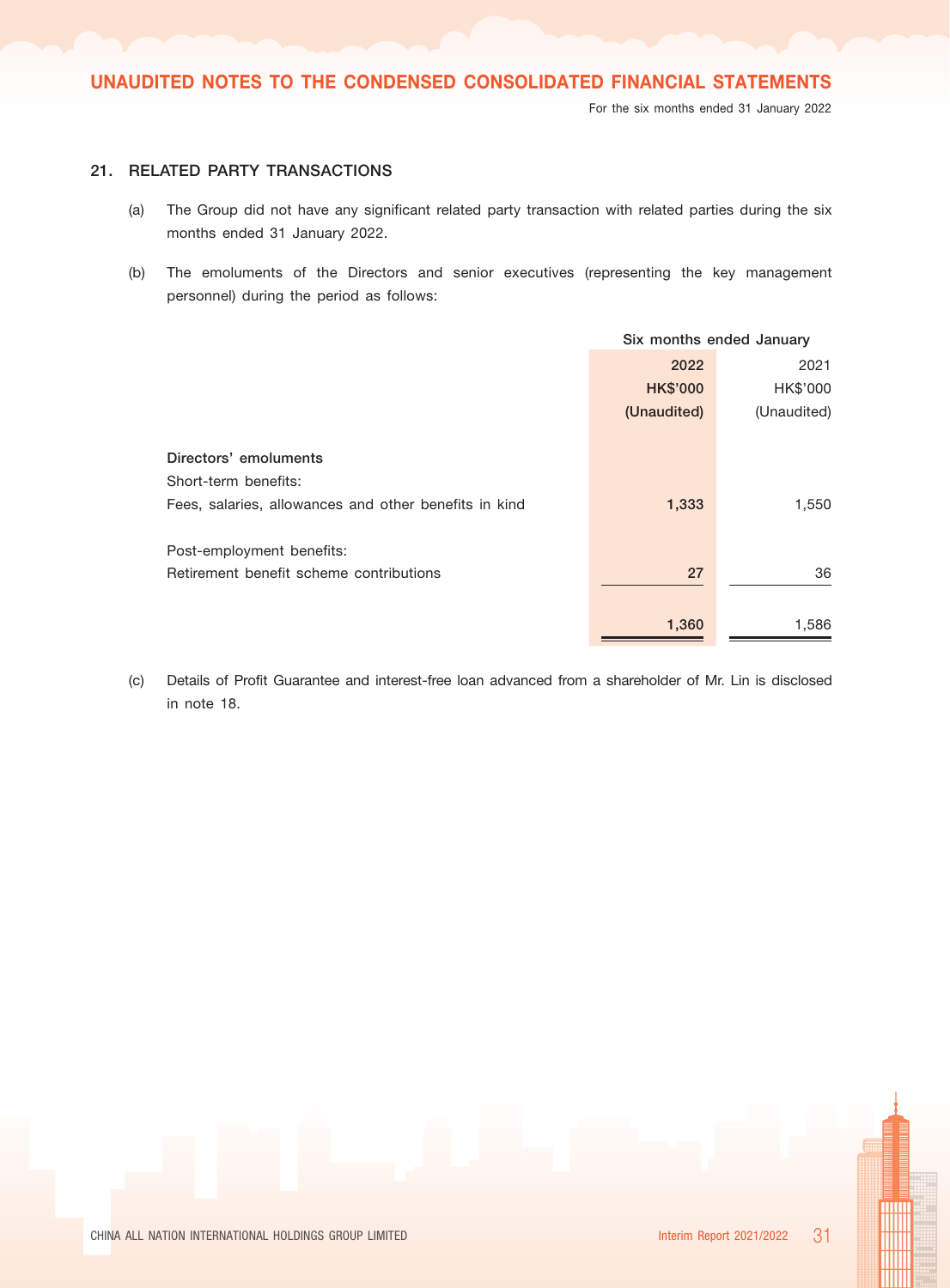For the six months ended 31 January 2022

## 22. FAIR VALUE OF FINANCIAL INSTRUMENTS

The Directors of the Company have assessed that the fair values of financial assets and financial liabilities, including restricted cash, cash and cash equivalents, trade receivables, contract assets and finance lease receivables, deposits paid and other receivables, trade and other payables, and deposits received approximate to their carrying amounts largely due to the short term maturities of these financial instruments.

The fair values of the financial assets and liabilities are included at the amount at which the instrument could be exchanged in a current transaction between willing parties, other than in a forced or liquidation sale.

## 23. APPROVAL OF THE CONDENSED CONSOLIDATED FINANCIAL STATEMENTS

These unaudited condensed consolidated financial statements were approved and authorised for issue by the Directors of the Company on 14 March 2022.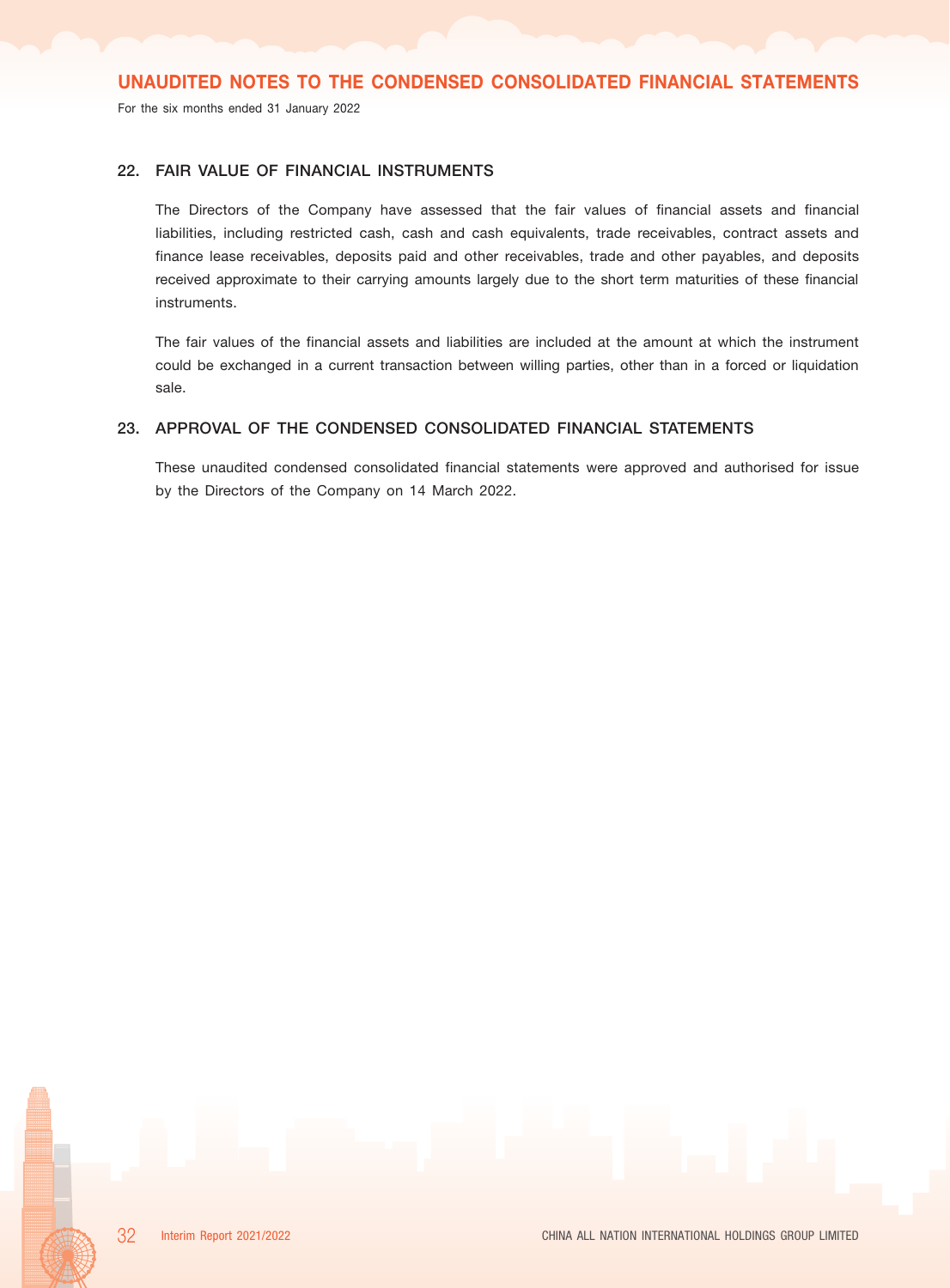#### BUSINESS REVIEW AND OUTLOOK

The Company is an investment holding company and its subsidiaries are principally engaged in the civil engineering consulting and contracting services in Hong Kong, property sub-leasing and management business in the PRC, interior design and decoration works in both Hong Kong and the PRC and commodity trading business in the PRC.

#### 1. Property sub-leasing and management services business segment

The property sub-leasing and management services business segment is operated by Shenzhen Zhongshenguotou Assets Management Co., Ltd\* (深圳中深國投資產管理有限公司) ("ZSGT"), a whollyowned subsidiary of the Company in the PRC. One of the principal business of ZSGT is sub-leasing office premises to different clientele in three categories below:

#### (a) Sub-leasing of premises

In view of the growing number of start-up and small-to-medium business to move in the grade-A office premises to enhance its corporation image and gain creditability, there is high demand for small-sized offices in the PRC. The Group considered there are ample business opportunities in such regard.

The Group's sub-leasing of premises generally focuses on office premises and involves provision of small scale (ranging from 100 sq.m. to 500 sq.m.) subdivided or partitioned office premises at grade-A commercial buildings with stylish decoration at affordable price embedding co-use/sharing concept.

The Group will provide instant support and services to the sub-tenants, including but not limited to (i) services generally provided by property management agency, such as security service and reception service, which may be sometimes outsourced by the Group to other service providers; (ii) repair and maintenance services and tailor design, renovation and refurbishment services, leveraging the Group's resource of its interior design and decoration works business; (iii) consultation and execution on the regulatory requirement of fire control; (iv) human resources planning and manpower recruitment; (v) provision of platform on the Group's mobile application for promotional activities; and (vi) general consultation and assistance on corporate registration tax and employment benefits matters.

The sub-leasing of office premise in the PRC maintains a steady growth in the recent years, and such growing trend is expected to continue.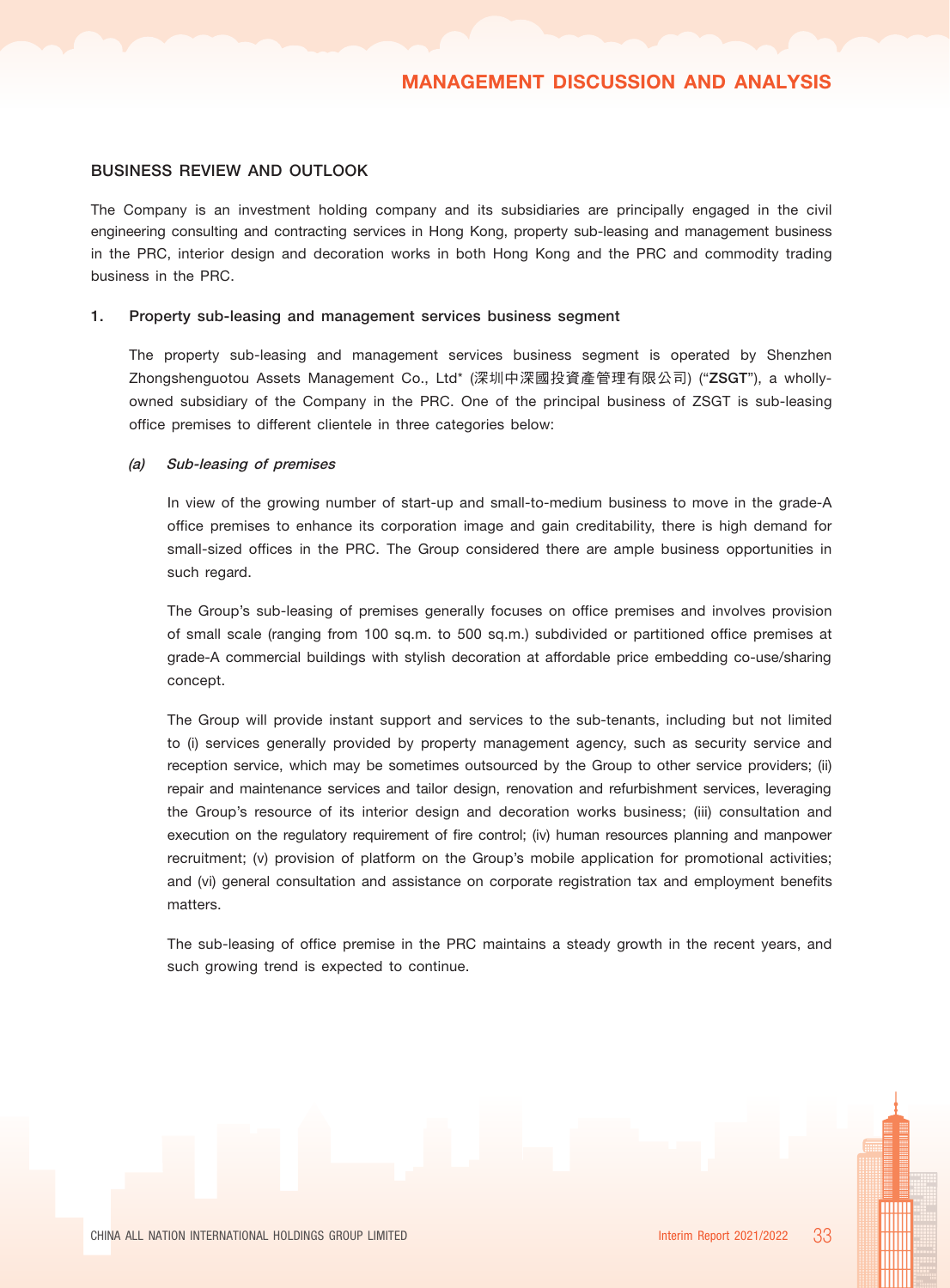## MANAGEMENT DISCUSSION AND ANALYSIS

As at the 31 January 2022, the Group leased 10 large scale properties in the PRC, of which 9 of them are situated at Futian (福田), Nanshan (南山), Baoan (寶安) and Luohu (羅湖) districts of Shenzhen; 1 property is located in Beijing, with total floor area of approximately 28,732 square meters ("sq.m.") (31 January 2021: approximately 32,782 sq.m.) for its operation of sub-leasing to sub-tenants. The occupancy rate of the Group's sub-leased properties reached over 94% (31 January 2021: 90%).

#### (b) Sub-leasing management

Sub-leasing management refers to the service of the Group that it (i) searches for premises based on customer's specifications; (ii) enters into head lease with landlord by the Group; and (iii) subleases that premises to the customers.

The customers will only need to communicate their needs to the Group in contrast to negotiating with different landlord all over the PRC one by one, and thus the Group's sub-leasing management service will be able to minimize the customers' effort, resource and cost spent on leasing which can instead be spent on their core revenue generating operation.

Given that the sub-leasing management service is demand-driven, the Group will generally enter into rental agreement with landlords back to back with the sub-leasing agreement with the customers, and as such, the Group generally does not expose itself to any risk of being unable to lease the premises out, and there is no vacancy for premises leased under the sub-leasing management service.

Sub-leasing management is target for enterprises requiring national presence, most of them are asset management companies, insurance companies, finance companies and branches of companies operates across the PRC. The demand and market sizes are expected to continue to rise and expand to include more provinces.

As at 31 January 2022, the Group's sub-leasing management service covers 2 cities, namely Shenzhen, Shanghai, and 18 other provinces of the PRC, namely Guangdong, Guangxi, Jiangxi, Hunan, Hubei, Hainan, Hebei, Fujian, Jilin, Shandong, Sichuan, Ningxia, Inner Mongolia, Anhui, Shaanxi, Jiangsu, Gansu and Zhejiang with total floor areas of approximately 80,534 sq.m. (31 January 2021: approximately 63,344 sq.m.).

#### (c) Co-work space

The Group operates one co-work space centre (i.e. an advanced form of business centre) at a grade–A commercial building located at Nanshan district of Shenzhen, which is Shenzhen's focal development area for hi-tech and innovative businesses.

Target customers and most of the current customers of the co-work space centre are entrepreneurs and start-up businesses.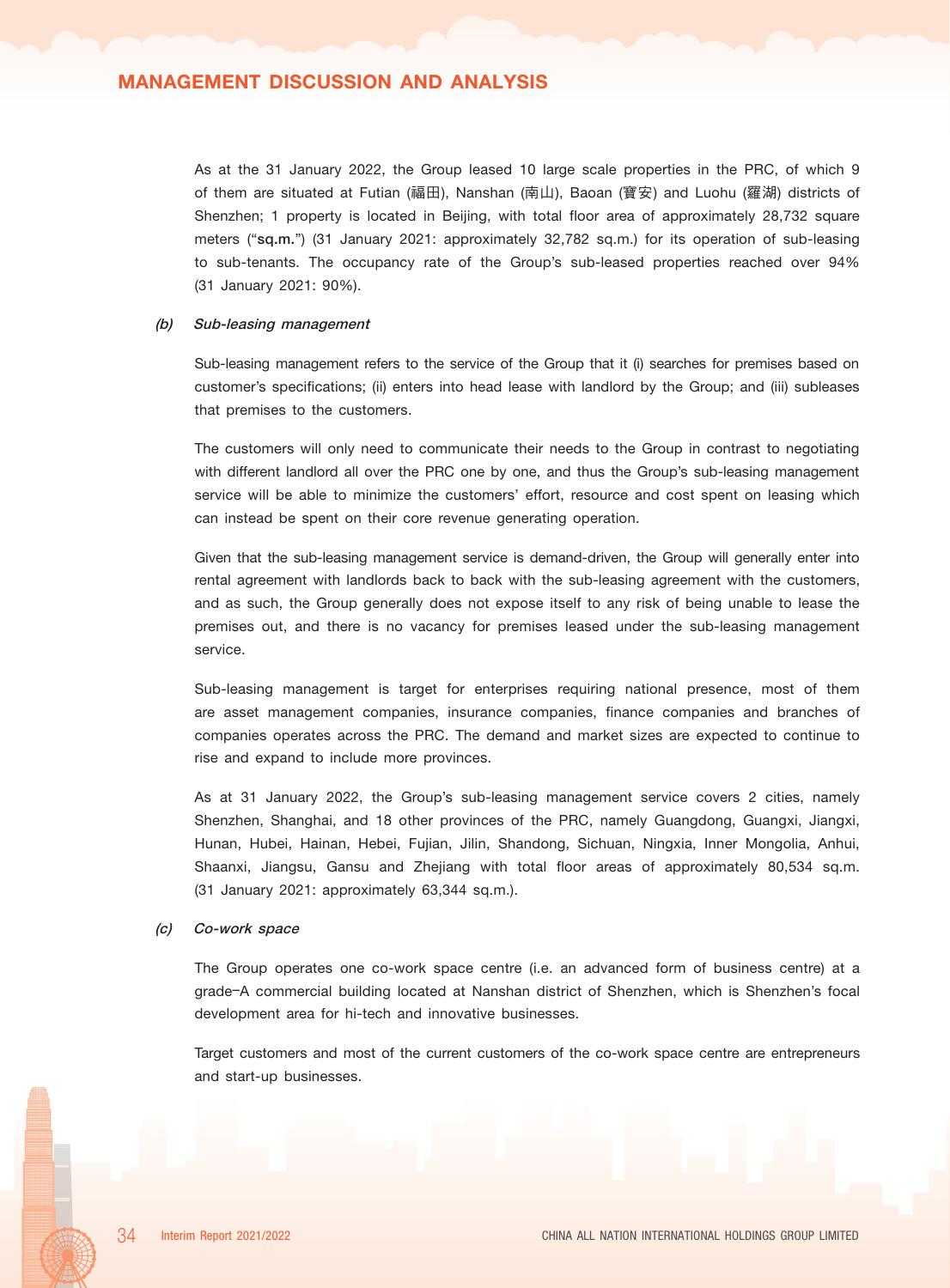## MANAGEMENT DISCUSSION AND ANALYSIS

The co-work space centre offers:

- (i) rental of office space or dedicated desks;
- (ii) rental of private office room/booth;
- (iii) conference rooms; and
- (iv) auxiliary services (e.g. provision of registered office for business licence registration purpose, front-desk and guest reception, business-class printing, mail and packing handling as well as other secretarial services);

to customers and sub-tenants of ZSGT's other leased properties in which charges are calculated based on the membership plan subscribed, which is very flexible ranging from hourly usage plan to monthly usage plan, purchased by customers and/or actual usage.

The Board believes that the property sub-leasing and management services business segment has a strong growth potential in view of:

- (i) the "Comprehensive Deepening of the Reform and Opening-up Plan for Qianhai Shenzhen-Hong Kong Modern Service Industry Cooperation Zone" issued by the PRC government. Such plan will further develop Shenzhen-Hong Kong cooperation zone in Qianhai and the total area of the cooperation zone will be expanded from 14.92 sq.km. to 120.56 sq.km. It reflects the long-term strategic vision of making Qianhai's business environment world-class by 2035 which has in turn led to increase in the number of start-up and small-to-medium business and the demand for grade-A commercial offices in the PRC; and
- (ii) the concept of "co-use/sharing offices" has become more popular and widely accepted in the PRC in recent years as it offers a more flexible and affordable way for entrepreneurs to start-up and grow their businesses.

ZSGT leveraged on the existing resources to expand the scale of operation of the property subleasing and management services segment. In this segment, ZSGT generated revenue for property subleasing and management services of approximately HK\$54.7 million which represented an increase of approximately 19.1% as compared to same period last year (31 January 2021: approximately HK\$46.2 million). During the period, the Group has successfully concluded many new lease contracts and whereas renewed existing old lease contracts while it expired. As majority of the sub-tenants' leases with the Group are for a term of 2–3 years and the total floor area leased by the Group for sub-leasing is increasing, the Group considers that the sub-leasing business will continue to provide stable source of revenue to the Group in the future.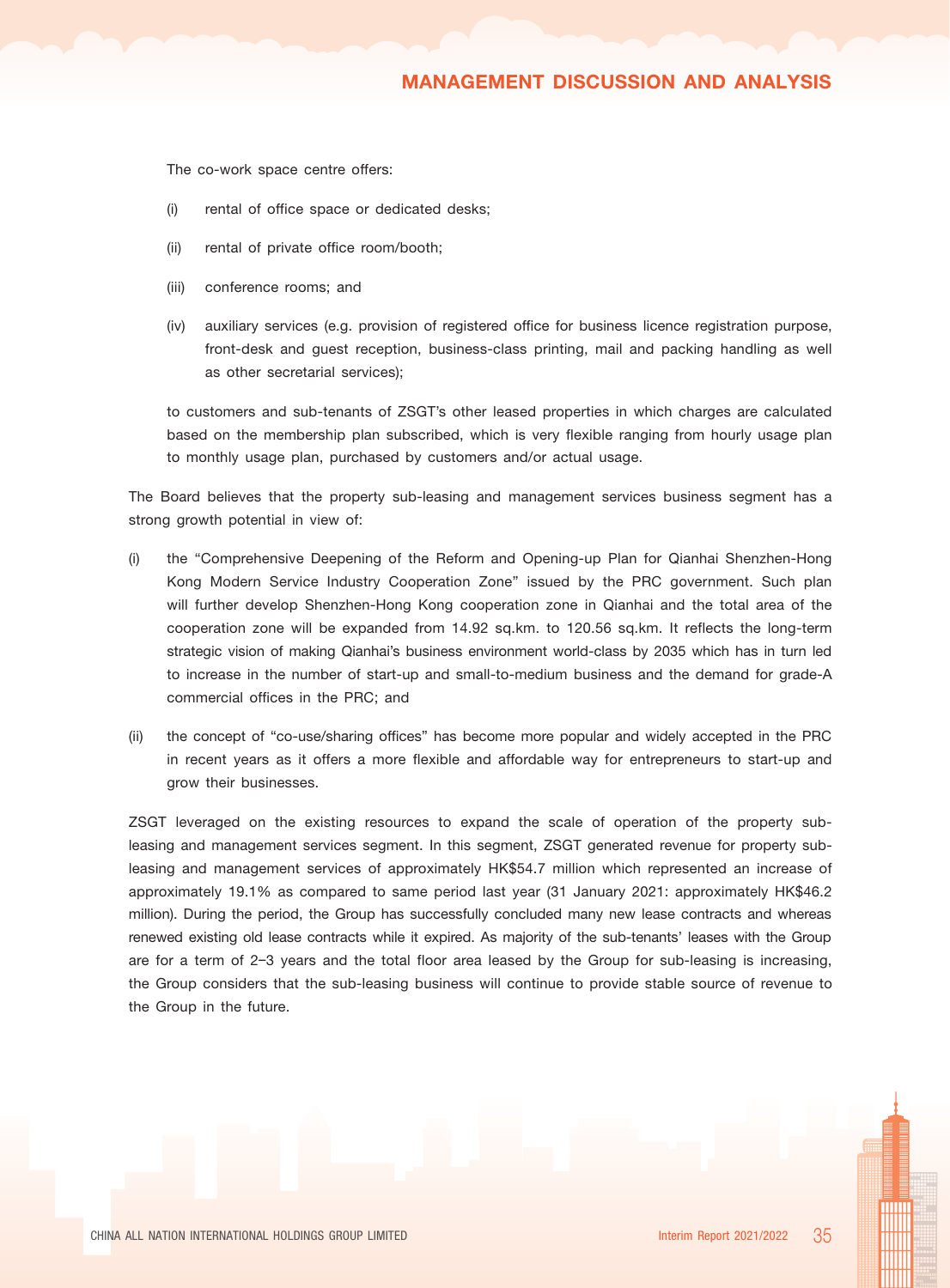#### 2. Interior design and decoration works business segment

The scope of the interior design and decoration works business of the Company covers interior design and decoration services for private offices and residential properties, and other wide-ranging projects. The Group is responsible for the overall design, purchasing and project management. The in-house design department of the Group is mainly responsible for private offices projects. The project managers of the Group ("Project Managers") are responsible for identifying suitable vendors and suppliers across different fields for providing resources and services such as fire safety equipment, air-conditioning and mechanical ventilation system, interior fitting out and electrical works, etc. The Group has outsourced the relevant tasks to the appropriate vendors and suppliers under the supervision of Project Managers in order to reach customers' expectation.

The Group's interior design and decoration works business, is operated by wholly-owned subsidiaries of the Company, KSL Engineering Limited ("KSL") and ZSGT in Hong Kong and the PRC respectively. They generated revenue of approximately HK\$5.4 million for the Relevant Period, which represented a decrease of approximately 85.9% as compared to same period last year (31 January 2021: approximately HK\$38.0 million). The market of interior design and decoration business in Hong Kong remains challenging and keen competition amongst the market players persisted. Active contractors bid for tenders at competitive prices. Besides, higher construction costs incurred due to stringent contract requirements and the increase of material and labour costs and result in trimming down profit margins. In both Hong Kong and the PRC, the progress on existing projects were slowed down by the pandemic and certain projects in the PRC were required to be suspended temporarily as requested by contracting customers. It affected the operation and reduced overall revenues of the business segment. The Group expects that such operation will resume soon in near future.

#### 3. Contracting business segment

The contracting business segment of the Group is operated by KSL, the revenue for the Relevant Period is approximately HK\$0.7 million, which represented a decrease of approximately 82.8% as compared to the same period last year (31 January 2021: approximately HK\$4.1 million). In order to secure new contracts for the contracting business segment notwithstanding the sluggish condition in Hong Kong construction industry, the Group has adopted a more aggressive approach in seeking new contracts which including but not limited to relaxing payment terms of its contracts so as to increase its competitiveness.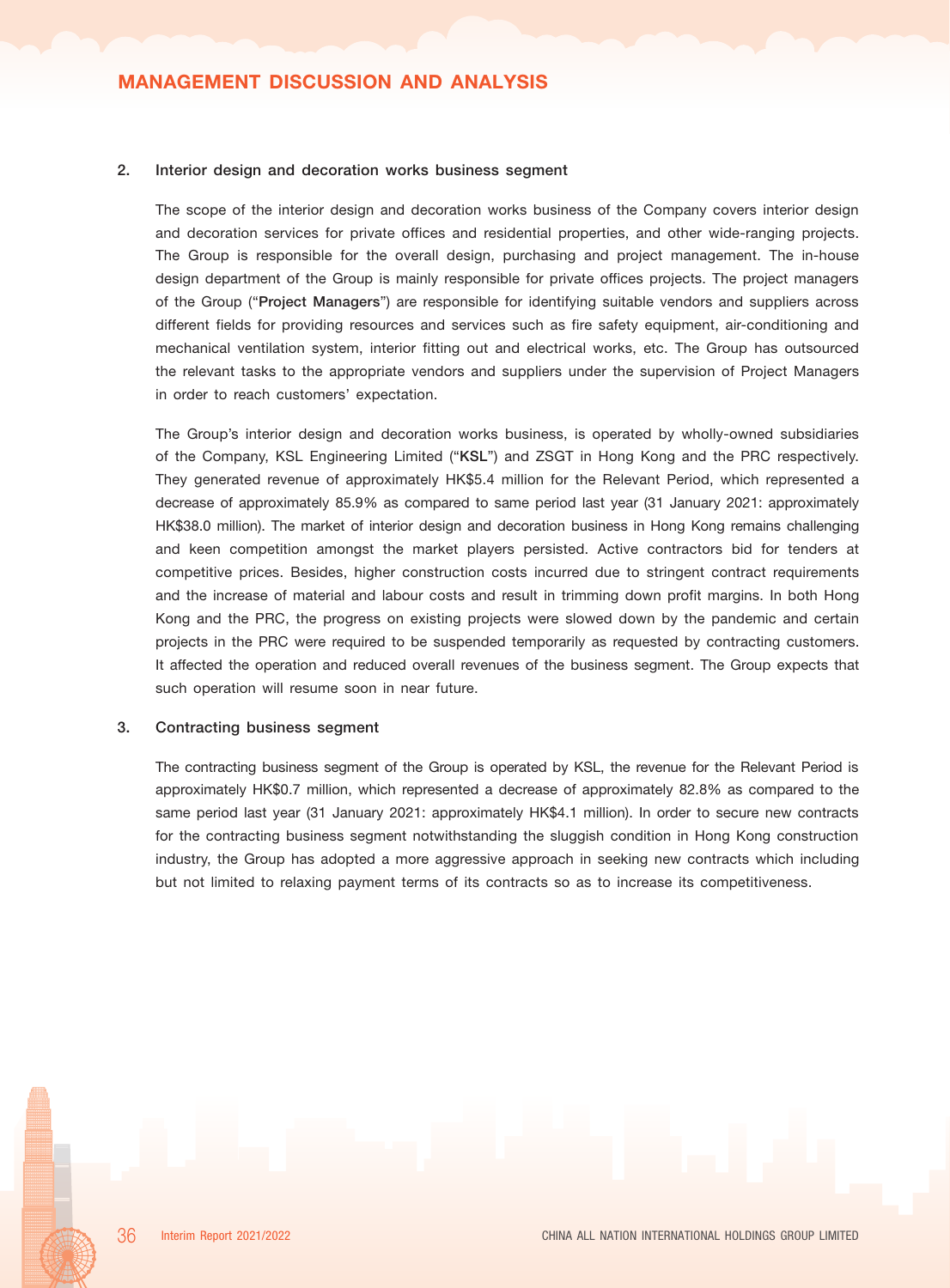#### 4. Commodity trading business segment

The commodity trading business is operated by Guangzhou Desheng Technology Limited\* (廣州市得 昇科技有限公司), a wholly-owned subsidiary of the Company established in the PRC. The revenue for the Relevant Period is approximately HK\$5.4 million (31 January 2021: Nil). The Group has employed a management team with relevant commodities trading experience for the operation and development of the commodity trading business. In order to operate the commodity trading business with safer funds and better risk control, large-scale enterprises and even state-owned enterprises are preferred as the firstchoice upstream supplier whereas the downstream customers will be enterprises with good reputation in the industry. Due to the increase of the prices of non-ferrous metals, it is expected that commodity trading business will continue to bring economic benefits to the Group.

## **OUTLOOK**

The Board believes that these four business segments, namely, (i) the provision of civil engineering consulting and contracting services businesses; (ii) property sub-leasing and management services business; (iii) Interior design and decoration works business; and (iv) commodity trading business, are supporting the continuing development of the Group's businesses, improving its financial performance and contributing to the growth of the Group.

The financial results of the Group for the six months ended 31 January 2022 proves that the Group is on the right track as its gross profit have steadily increased. Since the Group has developed multiple business lines which are complementary to each other, it no longer solely relies on a single business. The fast-growing property sub-leasing and management services business as well as the commodity trading business do not only provide stable sources of revenue to the Group and improve the Group's profitability, but also diversify the overall business risk of the Group. Expansion of the Group's business to the PRC also allows the Group to maintain its growth momentum and reduce its reliance on a single market especially in view of the current adverse market conditions in Hong Kong.

Looking forward, the Directors will continue to develop the Group's existing businesses in Hong Kong while at the same time continue its expansion in the PRC. The Group and the management team are determined to intensify their effort so that the Group can continue to thrive.

#### FINANCIAL REVIEW

#### Revenue

Our revenue decreased from approximately HK\$88.3 million for the six months ended 31 January 2021 to approximately HK\$66.2 million for the Relevant Period, representing an decrease of approximately 25.0%. Such decrease was mainly due to the decrease in revenue derived from the interior design services and decoration business.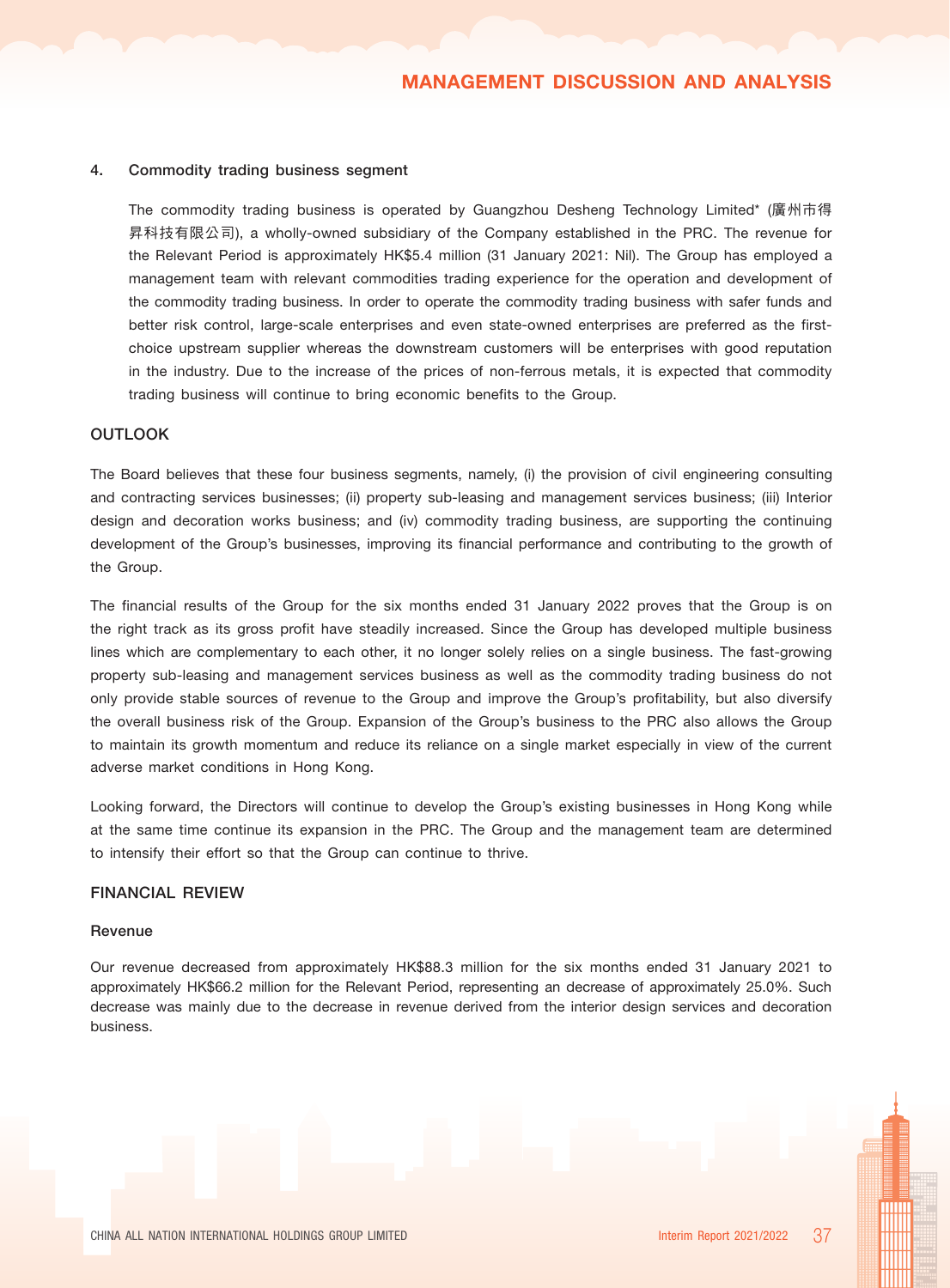#### Cost of Services

Our cost of services decreased from approximately HK\$63.7 million for the six months ended 31 January 2021 to approximately HK\$37.5 million for the Relevant Period, representing an decrease of approximately 41.2%. Such increase was in line with the decrease in revenue of the Group. The major cost items of the Group include sub-contracting charge, depreciation of investment properties and expenses relating to short term leases and etc.

#### Gross Profit

Our gross profit increased from approximately HK\$24.5 million for the six months ended 31 January 2021 to approximately HK\$28.7 million for the Relevant Period, representing an increase of approximately 16.8%, as a result of the substantial increase in revenue of commission income from commodity trading as discussed above.

#### Other Income and Gains

Our other income and gains decreased by approximately HK\$1.8 million from approximately HK\$2.8 million for the six months ended 31 January 2021 to approximately HK\$1.0 million for the Relevant Period. Such decrease was mainly due to decrease in government grants and gain on disposal of a subsidiary of HK\$0.4 million and HK\$1.3 million respectively for the Relevant Period.

#### Administrative and Other Operating Expenses

Our administrative and other operating expenses amounted to approximately HK\$9.8 million and HK\$10.6 million for the six months ended 31 January 2021 and 2022 respectively, representing a no material fluctuation.

#### Profit for the Relevant Period

As a result of the aforesaid, the business of the Group record a profit of approximately HK\$7.3 million for the six months ended 31 January 2022, representing an increase of approximately 41.1% as compared to a profit of approximately HK\$5.2 million for the same period last year.

#### Dividend

The Board does not recommend the payment of dividend for the Relevant Period (six months ended 31 January 2021: Nil).

#### Liquidity and Financial Resources

The Group maintained a healthy financial position during the Relevant Period. As at 31 January 2022, the Group had a cash and cash equivalents of approximately HK\$34.5 million (31 July 2021: approximately HK\$103.6 million). The current ratio as at 31 January 2022 was approximately 2.0 (31 July 2021: approximately 1.6).

#### Gearing Ratio

The gearing ratio of the Group as at 31 January 2022 was Nil (31 July 2021: 13.4%).

The gearing ratio is calculated as total borrowings divided by total equity as at the respective periods.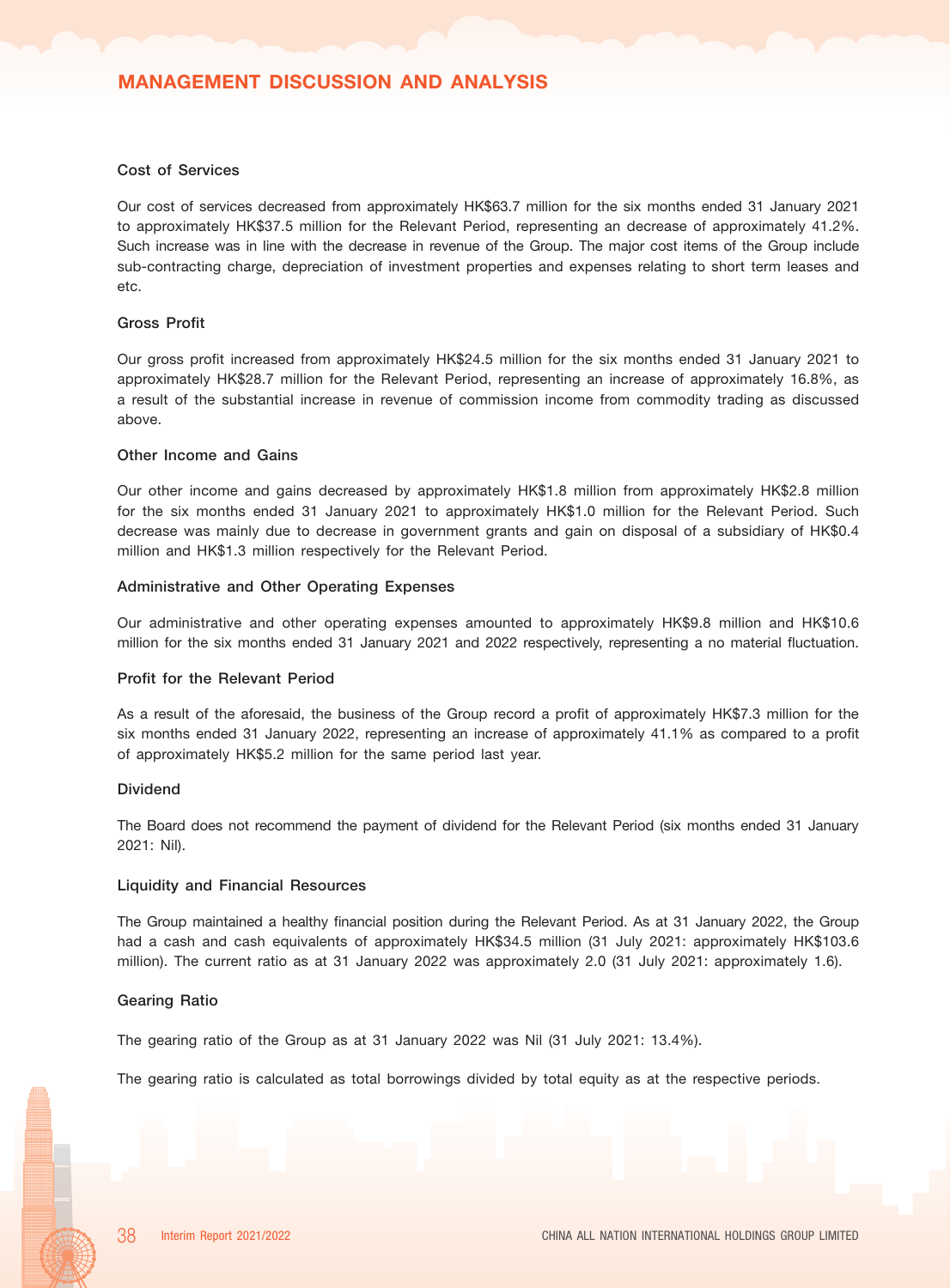#### Treasury Policy

The Group has adopted a prudent financial management approach towards its treasury policies and thus maintained a healthy liquidity position throughout the Relevant Period. The Group strives to reduce exposure to credit risk by performing ongoing credit assessments and evaluations of the financial status of its customers. To manage liquidity risk, the Board closely monitors the Group's liquidity position to ensure that the liquidity structure of the Group's assets, liabilities and other commitments can meet its funding requirements from time to time.

#### Pledge of Assets

As at 31 January 2022, the Group did not have any charges on its assets (31 July 2021: Nil).

#### Foreign Exchange Exposure

Most of the Group's bank balances and income are denominated in either Renminbi or Hong Kong dollars. The Group has not experienced any material difficulties or negative impacts on its operations as a result of fluctuations in currency exchange rates. The Directors considered that no hedging of exchange risk is required and accordingly, there were no financial instruments being used for hedging purposes during the six months ended 31 January 2022. Nevertheless, the management will continue to monitor the Group's foreign exchange exposure and will take prudent measures as and when appropriate.

#### Capital Structure

The shares of the Company have been listed on the Stock Exchange since 5 December 2014. There has been no change in capital structure of the Company since 5 December 2014. The capital of the Company comprises ordinary shares and capital reserves.

As at 31 January 2022, the share capital and equity attributable to owners of the Company amounted to approximately HK\$4.1 million and HK\$127.9 million respectively (31 July 2021: approximately HK\$4.1 million and HK\$118.2 million respectively).

#### Capital Commitments

The registered capital of Shenzhen Fuqingyuan Technology Limited ("Fuqingyuan") is RMB5.0 million. The Group committed as at 31 January 2022 to invest in Fuqingyuan, a wholly-owned subsidiary, amounting to RMB5.0 million (equivalent to approximately HK\$6.1 million) (31 July 2021: RMB5.0 million (equivalent to approximately HK\$6.0 million)).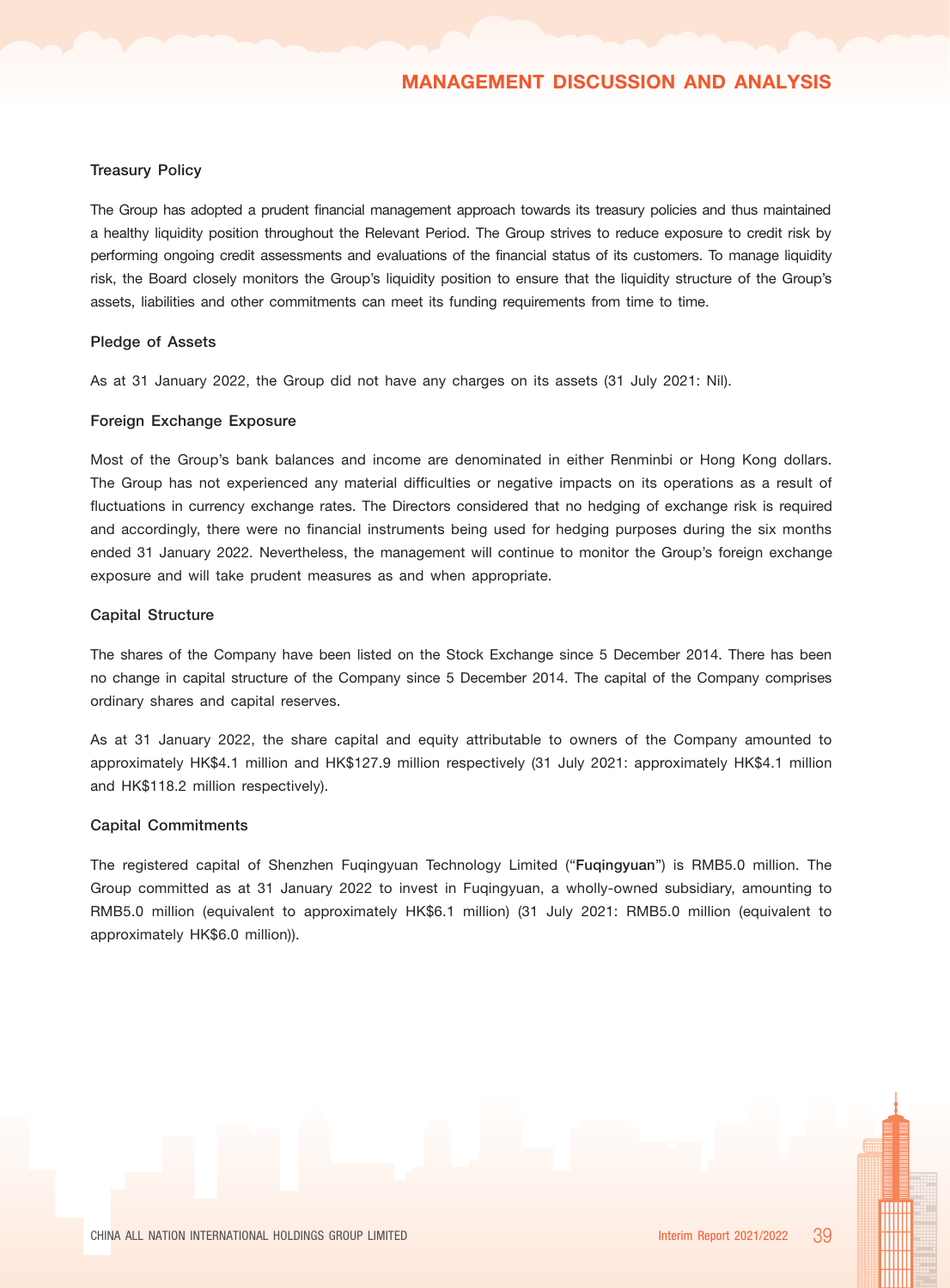#### Human Resources Management

As at 31 January 2022, the Group had 54 (31 January 2021: 53) employees, including the Directors. Total staff costs (including Directors' emoluments) were approximately HK\$5.4 million for the Relevant Period as compared to approximately HK\$5.2 million for the six months ended 31 January 2021. The Group promotes individuals based on their performance and development potential in the positions held. In order to attract and retain high quality staff, competitive remuneration package is offered to employees with reference to market norms and individual employees' performance, qualification and experience. On top of basic salaries, bonuses may be paid with reference to the Group's performance as well as individual's performance. Other staff benefits include provision of retirement benefits, medical benefits and sponsorship of training courses.

The emoluments of the Directors were reviewed by the remuneration committee of the Company, having regard to the Company's operating results, market competitiveness, individual performance, and were approved by the Board.

#### Significant Investments Held

Except for investment in its subsidiaries during the Relevant Period, the Group did not hold any significant investment in equity interest in any other company.

#### Material Acquisition and Disposals

For the Relevant Period, save as the investment properties and right-of-use assets recognised in accordance with HKFRS 16 and the disposal of a non-wholly owned subsidiary, the Group did not conduct any material acquisition or disposals.

#### Contingent Liabilities

As at 31 January 2022, the Group did not have any material contingent liability (31 July 2021: Nil).

#### Future Plans for Material Investments or Capital Assets

For the Relevant Period, save as investment properties that may be recognised in accordance with HKFRS 16 for new leases under the Group's property sub-leasing and management business, the Group did not have other plans for material investments and capital assets.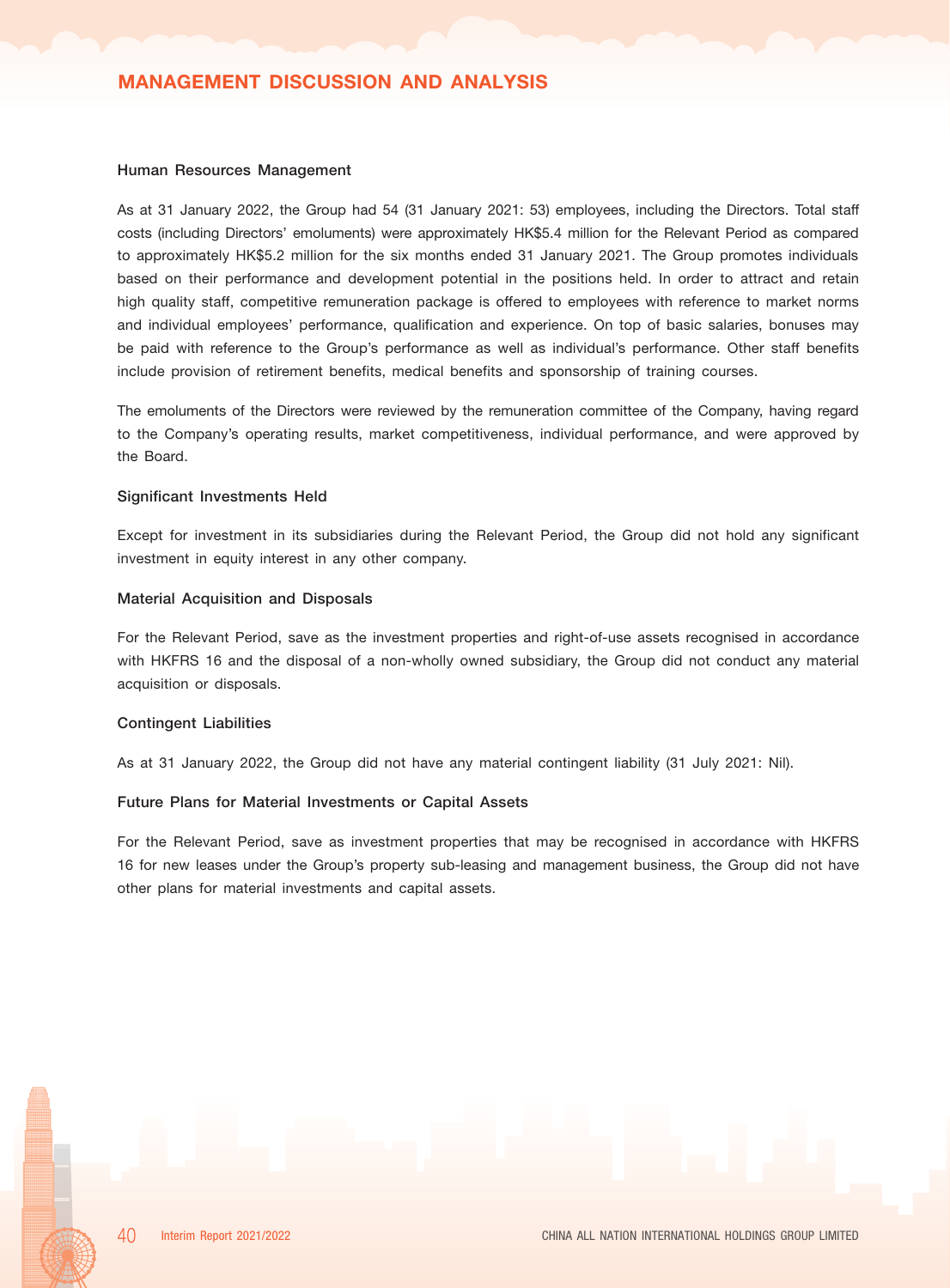## DISCLOSURE OF INTERESTS

## A. Directors' and Chief Executives' Interests and Short Positions in Shares, Underlying Shares and **Debentures**

As at 31 January 2022, the interests and short positions of the Directors and chief executive of the Company in the shares (the "Shares"), underlying shares and debentures of the Company or any of its associated corporations (within the meaning of Part XV of the Securities and Futures Ordinance (Chapter 571 of the laws of Hong Kong (the "SFO")) which were required to be notified to the Company and the Stock Exchange under Divisions 7 and 8 of Part XV of the SFO (including any interests or short positions which they are taken or deemed to have under such provisions of the SFO) or as recorded in the register of the Company required to be kept under Section 352 of the SFO, or which were required to be notified to the Company and the Stock Exchange pursuant to Rules 5.46 to 5.67 of the Rules Governing the Listing of Securities on GEM of the Stock Exchange (the "GEM Listing Rules"), were as follows:

#### Long positions in the Shares

|                     |                                      | Number of                     |                              |
|---------------------|--------------------------------------|-------------------------------|------------------------------|
|                     |                                      | ordinary shares<br>interested | Approximate<br>percentage of |
| Name of Director    | Capacity                             | (Long position)               | shareholding                 |
|                     |                                      |                               |                              |
| Mr. Lin Ye (Note 1) | Beneficial owner                     | 29,513,000                    | 7.18%                        |
|                     | Interest in a controlled corporation | 86,534,000                    | 21.04%                       |

Note:

1. 86,534,000 Shares are held by Sonic Solutions Limited as a beneficial owner. The entire issued share capital of Sonic Solutions Limited is wholly-owned by Mr. Lin. As such, Mr. Lin is deemed to be interested in 86,534,000 Shares held by Sonic Solutions Limited for the purposes of the SFO.

Save as disclosed above and so far as is known to the Directors, as at 31 January 2022, none of the Directors and chief executive of the Company had any interests or short positions in the Shares, underlying shares or debentures of the Company or any of its associated corporations (within the meaning of Part XV of the SFO) which were required to be notified to the Company and the Stock Exchange under Divisions 7 and 8 of Part XV of the SFO (including interests or short positions which they were taken or deemed to have under such provisions of the SFO) or as recorded in the register of the Company required to be kept under Section 352 of the SFO, or which were required to be notified to the Company and the Stock Exchange pursuant to Rules 5.46 to 5.67 of the GEM Listing Rules.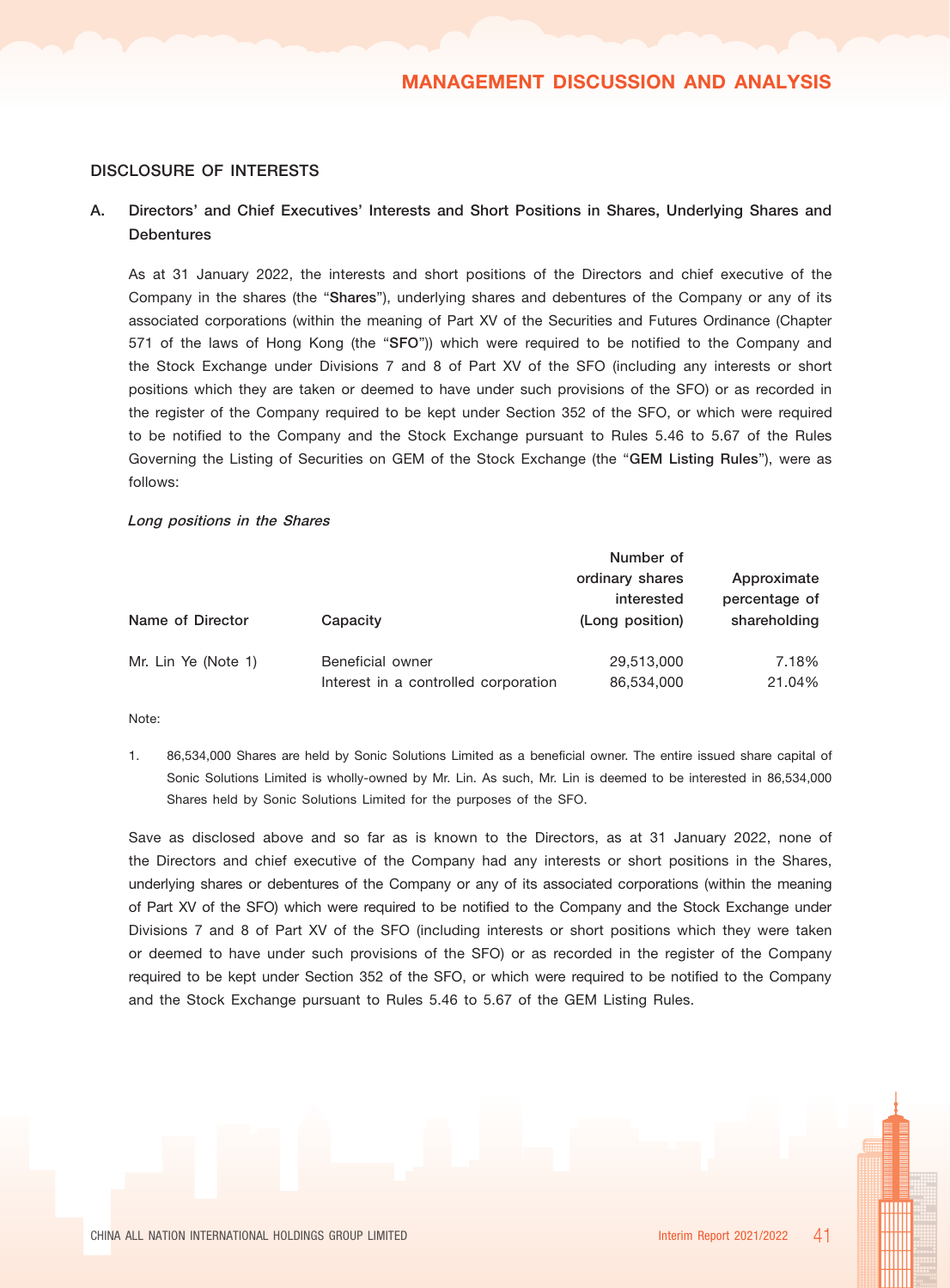# MANAGEMENT DISCUSSION AND ANALYSIS

## B. Substantial Shareholders' and Other Persons' Interests and Short Positions in Shares, Underlying Shares and Debentures

As at 31 January 2022, so far as was known to the Directors, the interests and short positions of the following persons (other than the Directors or chief executive of the Company) or entities which would fall to be disclosed to the Company under the provisions of Divisions 2 and 3 of Part XV of the SFO or were requested to be recorded in the register required to be kept under Section 336 of the SFO were as follows:

|                                        |                                         | Number of<br><b>Shares</b> | Approximate<br>percentage of |
|----------------------------------------|-----------------------------------------|----------------------------|------------------------------|
| Names of Shareholders                  | Nature of interest                      | (Note 1)                   | shareholding                 |
| Sonic Solutions Limited (Note 2)       | Beneficial owner                        | 86,534,000                 | 21.04%                       |
| Jing Shiqi (Note 3)                    | Interest in a controlled<br>corporation | 60,000,000                 | 14.59%                       |
| Wealth Triumph Corporation<br>(Note 3) | Beneficial owner                        | 60,000,000                 | 14.59%                       |
| Liu Guo Ping                           | Beneficial owner                        | 54,833,000                 | 13.33%                       |
| Li Song                                | Beneficial owner                        | 34,738,000                 | 8.45%                        |
| Xia Yuging                             | Beneficial owner                        | 32,135,000                 | 7.81%                        |
| Pan Guorong                            | Beneficial owner                        | 30,000,000                 | 7.30%                        |

Notes:

- 1. Interests in Shares stated above represent long positions.
- 2. The entire issued share capital of Sonic Solutions Limited is wholly-owned by Mr. Lin Ye, an executive director of the Company.
- 3. Mr. Jing Shiqi beneficially owns the entire issued share capital of Wealth Triumph Corporation which in turns hold 60,000,000 Shares. As such, Mr. Jing Shiqi is deemed, or taken to be, interested in all the Shares held by Wealth Triumph Corporation for the purposes of the SFO. Mr. Jing Shiqi is the sole director of Wealth Triumph Corporation.

Save as disclosed above, as at 31 January 2022, no person, other than the Directors and chief executive of the Company whose interests are set out in the section "Disclosure of Interests" above, had notified the Company of an interest or short position in the shares or underlying shares of the Company that was required to be recorded in the register required to be kept by the Company pursuant to Section 336 of the SFO.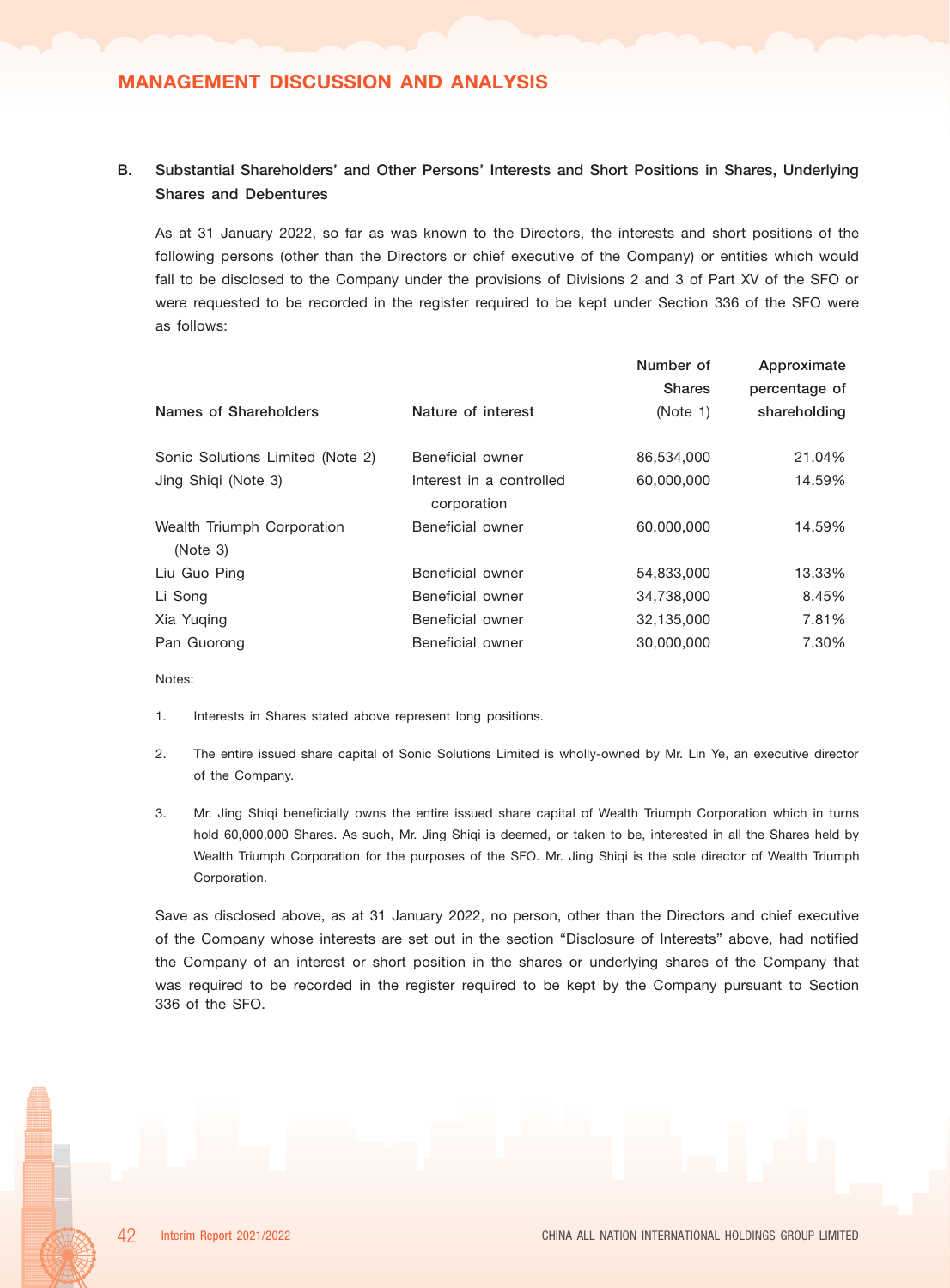#### COMPETITION AND CONFLICT OF INTEREST

Having made specific enquiry of all Directors and substantial shareholders, during the Relevant Period, none of the Directors and substantial shareholders of the Company, neither themselves nor their respective close associates (as defined in the GEM Listing Rules) had held any position or had interest in any businesses or companies that were or might be materially competing with the business of the Group, or gave rise to any concern regarding conflict of interests.

#### PURCHASE, SALES OR REDEMPTION OF THE COMPANY'S LISTED SECURITIES

During the Relevant Period and up to the date of this report, neither the Company nor any of its subsidiaries has purchased, sold or redeemed any of the Company's listed securities.

#### CORPORATE GOVERNANCE CODE

During the Relevant Period and up to the date of this report, the Company has complied with the applicable code provisions of the Corporate Governance Code (the "CG Code") as set out in Appendix 15 of the GEM Listing Rules, except for the deviation from code provision C.2.1 of the Code as described below.

Pursuant to code provision C.2.1 of the Code, the roles of the chairman and chief executive should be separate and should not be performed by the same individual. During the Relevant Period, there have been no chief executive in the Company. Mr. Lin Ye acted as the Chairman of the Board, and is responsible for the overall management and formulation of business strategy of the Group.

The Board does not have the intention to fill the position of the chief executive of the Company at present and believe the absence of the chief executive will not have adverse effect to the Company, as decisions of the Company will be made collectively by the executive Directors. The Board will keep reviewing the current structure of the Board and the need of appointment of a suitable candidate to perform the role of chief executive. Appointment will be made to fill the chief executive post to comply with code provision C.2.1 of the Code if necessary.

## CODE OF CONDUCT REGARDING SECURITIES TRANSACTIONS BY DIRECTORS

The Group has adopted a code of provisions of conduct regarding securities transactions by the Directors (the "Code of Conduct") on terms no less exacting than the required standards of dealings set out in Rules 5.48 to 5.67 of the GEM Listing Rules. Having made specific enquiries with the Directors, all Directors have confirmed that they have complied with the required standards set out in the Code of Conduct during the Relevant Period and up to the date of this report.

#### SHARE OPTION SCHEME

The Company conditionally adopted a share option scheme on 19 November 2014 (the "Scheme"). The terms of the Scheme are in accordance with the provisions of Chapter 23 of the GEM Listing Rules.

No share option has been granted since the adoption of the Scheme and there was no share option outstanding as at 31 January 2022.